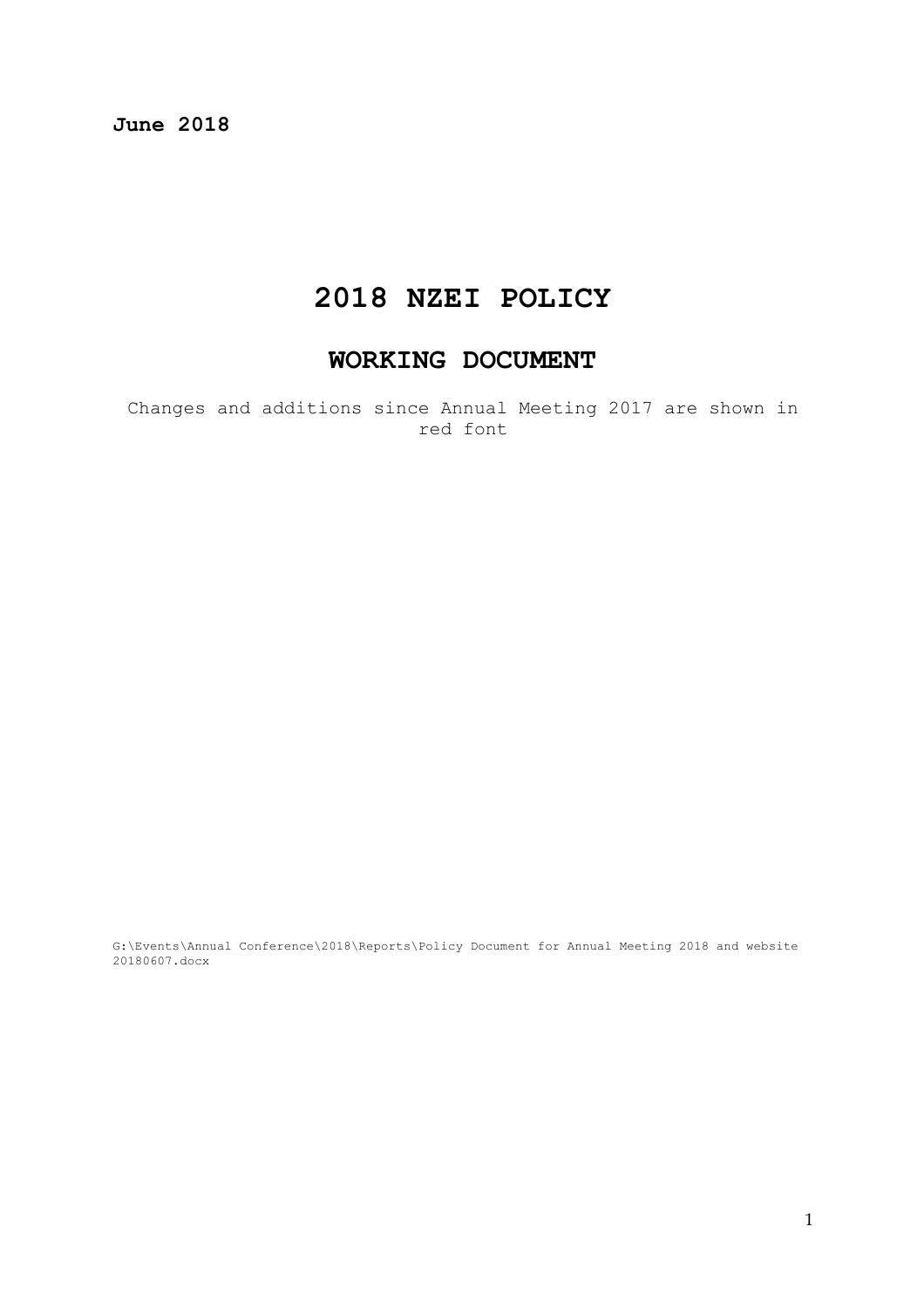7 June 2018

## **NZEI DRAFT POLICY DOCUMENT 2018 TABLE OF CONTENTS**

1.0 TE ARA KOKIRI/UNIFIED TEACHING PROFESSION

#### **2.0 PUBLIC PRIVATE PARTNERSHIPS IN PUBLIC EDUCATION**

## **3.0 TEACHER PROFESSIONALISM**

- 3.1 NZ teachers Council
- 3.2 Teacher Registration
- 3.3 Police Vetting
- 3.4 Limited Authority to Teach

#### **4.0 TEACHING AND LEARNING**

4.1 Schooling Strategy 4.2 curriculum Stocktake 4.3 Information and Communications Technology 4.4 Purposeful Assessment 4.5 Evaluation of the System 4.6 Evaluation of Schools 4.7 Evaluation of Teachers 4.8 Evaluating student learning 4.9 National testing 4.10 National Standards 4.11 Religious Instruction

## **5.0 REPORTING WITH PARENTS**

- **6.0 STUDENT MOBILITY**
- **7.0 PROPERTY**
- **8.0 SCHOOLS AS FULL SERVICE MODELS**
- **9.0 INITIAL TEACHER EDUCATION** 9.1 A graduate profession
- **10.0 QUALIFICATIONS**
- **11.0 PROFESSIONAL LEARNING AND DEVELOPMENT**

## **12.0 CONDITIONS OF SERVICE/BARGAINING**

- 12.1 General
- 12.2 Early childhood
- 12.3 Support staff
- 12.4 Primary/Area

## **13.0 EARLY CHILDHOOD EDUCATION**

13.1 General 13.2 support services 13.3 Transition to School 13.4 Goals 13.5 Funding eligibility 13.6 Accountability 13.7 Funding 13.8 Funding to support children with special needs 13.9 discretionary grants 13.10 Government agencies 13.11 Early childhood organisations 13.12 Other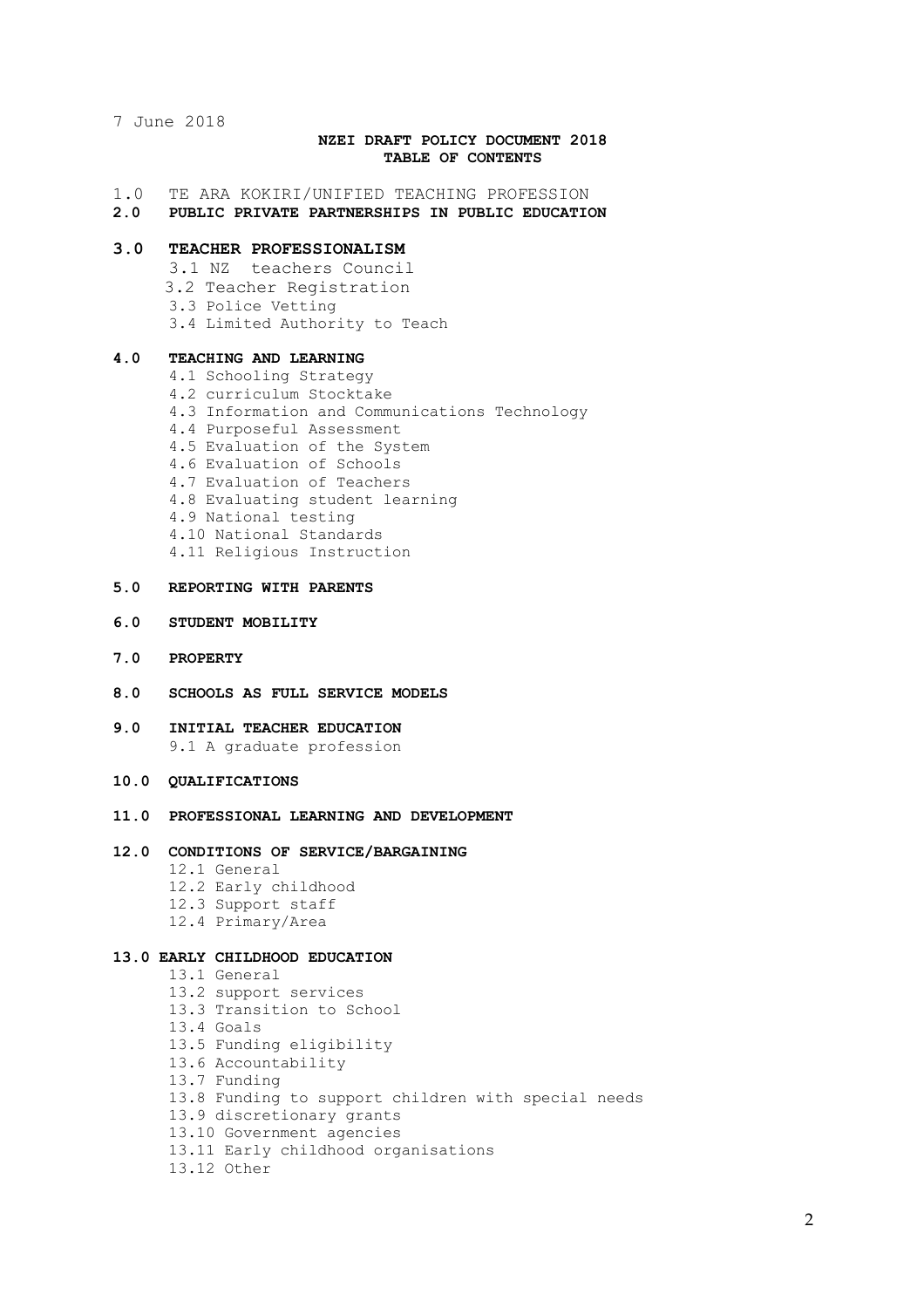## **14.0 EDUCATIONAL LEADERSHIP**

## **15.0 SCHOOL SECTOR**

15.2 Support staff 15.3 Career pathways 15.4 Funding 15.5 Primary school staffing 15.6 Staffing Priorities 15.7 School reorganisation

## **16.0 SPECIAL EDUCATION**

16.1 Policy Scope 16.2 The Right to Education for All 16.3 Quality Teaching and Learning 16.4 Support for Special Education 16.5 Special Education grant 16.6 Provision 16.7 Salaries and conditions 16.8 Provision/placement 16.9 Early intervention 16.10 Early childhood 16.11 Kaupapa Maori

### **17.0 MAORI EDUCATION**

17.1 Introduction 17.2 Towards an Aotearoa/NZ identity 17.3 Place of te reo Maori in NZ society 17.4 Entry and Training provisions 17.5 Language and kura/schools 17.6 Resourcing 17.7 Staffing 17.8 Research experimentation and innovation 17.9 Early childhood education 17.10 Kaupapa Maori education

#### **18.0 PASIFIKA EDUCATION**

- **19.0 ADVISORY SERVICE**
- **20.0 CHILD POVERTY**
- **21.0 NZEI SCHOLARSHIPS**
- **22.0 TERTIARY** 22.1 Student loans
- **23.0 RETIREMENT**
- **24.0 LEGISLATION**
- **25.0 NZEI ORGANISATION**
- **26.0 INTERNATIONAL**
- **27.0 COMMUNITIES OF LEARNING**
- **28.0 CLIMATE CHANGE**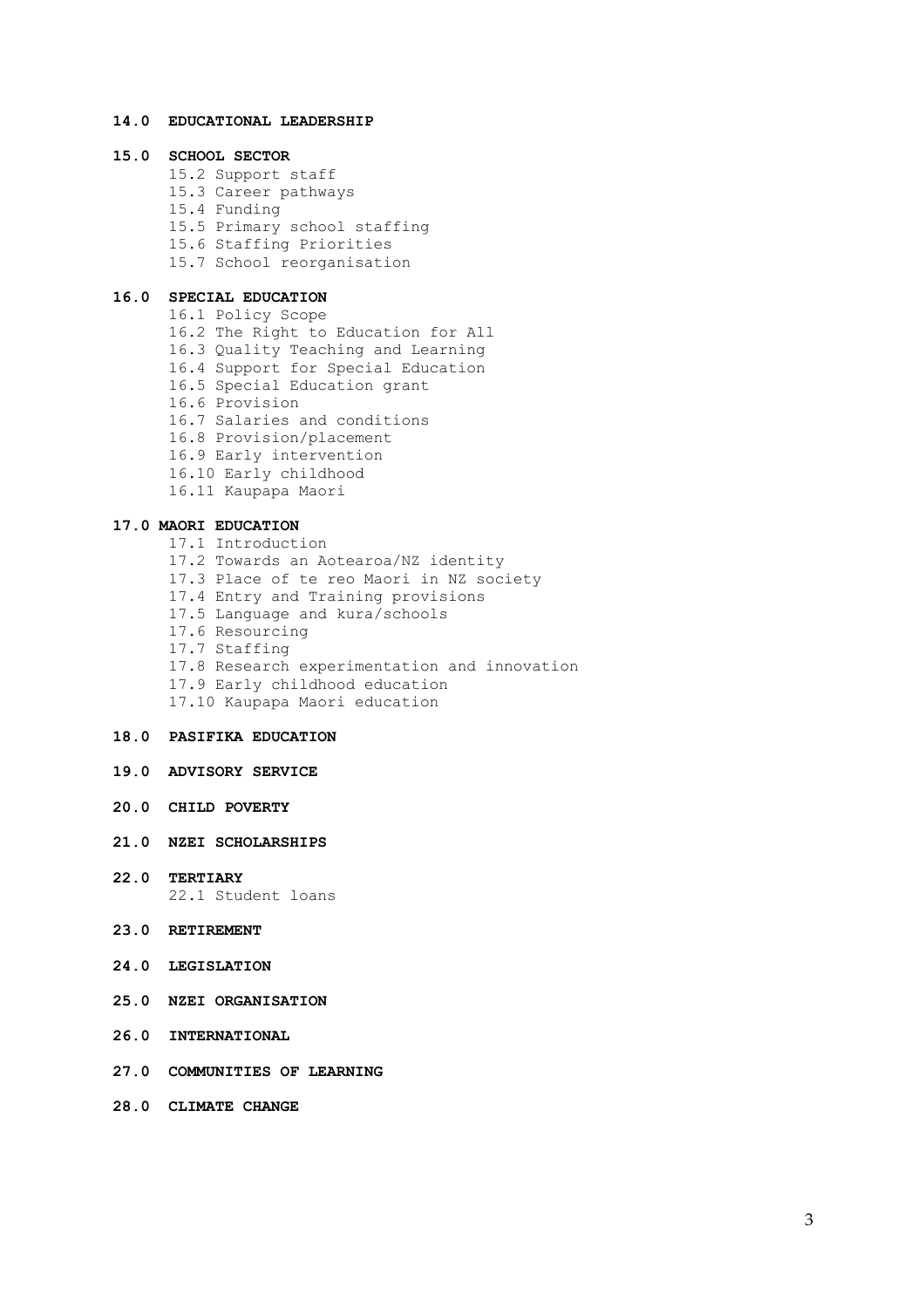**JUNE 2018**

## **NZEI DRAFT POLICY DOCUMENT 2018**

#### **1.0 TE ARA KOKIRI/UNIFIED TEACHING PROFESSION**

- 1.0.1 A unified teaching profession will have the following elements Principles:
	- Teachers, as professionals, provide a public service to society.
	- The purpose of the teaching profession is to provide quality learning opportunities that acknowledge and meet individual student's needs throughout their learning journey.
	- The state, under its social contract obligations, will resource public education equitably and fairly.
	- Te Tiriti o Waitangi principles will underpin the profession.
	- Teachers use their knowledge and skills to design and assess learner-centered and active-learning practices to affect student achievement.

Industrial:

The profession will be covered by a single employment agreement within the state education sector. The agreement will include a unified pay scale and a set of standard working conditions supplemented by conditions that reflect the needs of the workforce at different stages of student development.

Professional:

- Teaching will be a degreed and registered profession.
- Teachers will undertake a pre-service education programme that includes both a common core base and specialisation (relating either to sectors and/or subjects).
- The teaching profession will be overseen by the Teachers Council.
- The teaching profession will be governed by a single code of ethics.
- Ongoing professional development will be provided to assist teachers develop their knowledge and skills.

*(AM03 Discussion Document: The Unified Teaching Profession – A Strategic Direction).*

- 1.0.2 In order to advance learning outcomes for diverse students across the compulsory schools sector parity of salary and staffing resources will be provided. From those resources appropriate career opportunities will be developed to enhance evidence-engaged teaching practices in the primary sector. *(05/320(3)).*
- 1.0.3 Pay parity is the alignment of the basic scale for early childhood, primary and secondary teachers, and the U scale (including the supplementary salary and decile grants at this time) for principals and early childhood head teachers, senior teachers and supervisors. *(06/6)*
- 1.0.4 Conditions for equal educational opportunities must be provided even in a time of economic restraint because groups which need to be assisted most feature high in unemployment, low in basic incomes, and lack economic and political power to gain control over their own destinies. *(Annual Meeting 1992 and reconfirmed by National Executive Minute 07/277)*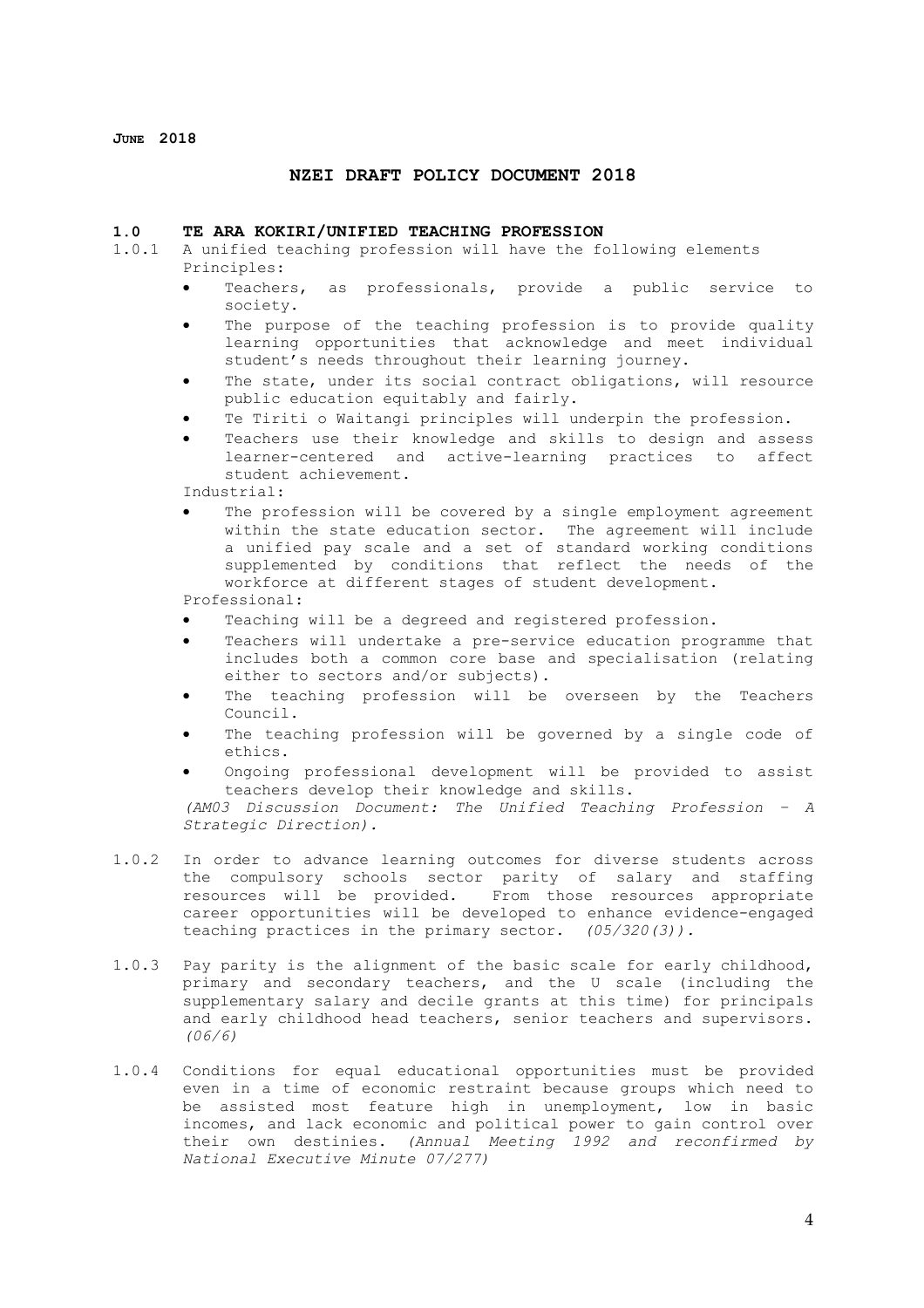## **2.0 PUBLIC PRIVATE PARTNERSHIPS IN PUBLIC EDUCATION**

- 2.0.1 A government funded state education system must provide funding to cover the operation of the school to deliver its core educational function.
- 2.0.2 Funding of schools should come directly from the state, supporting the self-management of schools, and not through third party organisations i.e. contracting out.
- 2.03 NZEI believes the ability of a school principal, staff and boards of trustees to determine the nature, content and delivery of school programmes, should be context bound, focusing on student achievement and is an essential right. (10/022 iii)
- 2.0.4 Student achievement should be the focus of school programmes not commercial interest.
- 2.0.5 The Operational Grant should meet the needs of day to day running of schools.
- **2.1** NZEI supports Public Private Partnerships that have the following characteristics;
	- Initiated by the school with free and open buy-in.
	- Goals and outcomes defined and controlled by the school.
	- Full community support i.e. board of trustees, staff, principal etc.
	- Expertise being provided free of financial or other cost to the school.
	- One where the school benefits without obligation to support or promote the partner. ("*Public Private Partnerships in Public Education" special report*

*to AM 08. NB Detail of what NZEI would not support is contained in the Report.)*

- 2.1.1 NZEI believes the continuation of state provided and publicly owned education is at the core of NZEI's interests and the national interest. (*10/022 i*)
- 2.1.2 NZEI believes the diversion of public funds and the involvement of companies and commercial interests in profit making ventures in schools, through an ongoing control and/or ownership of resources to other causes, is not supported. *(10/022 ii)*
- 2.1.3 NZEI believes a government funded state education system must provide funding to cover the operation of the school to deliver its core educational function thereby supporting the self management of schools and not through third party organisations. *(10/022 iv*)
- 2.1.4 NZEI believes it is important that any public private partnership is initiated by the school with free and open buy-in, with no commercial pressure, obligation or influence placed upon schools or centres by the education/business partnership. (*10/022 v*)
- 2.1.5 Contracts established under PPPs must allow the school full use of the site and not limit the use to school hours and term dates. They must not fetter the ability of any school to provide comprehensive programmes and a range of events and service on site, which are responsive to the local context and community interest. These decisions belong to the board of trustees and the schools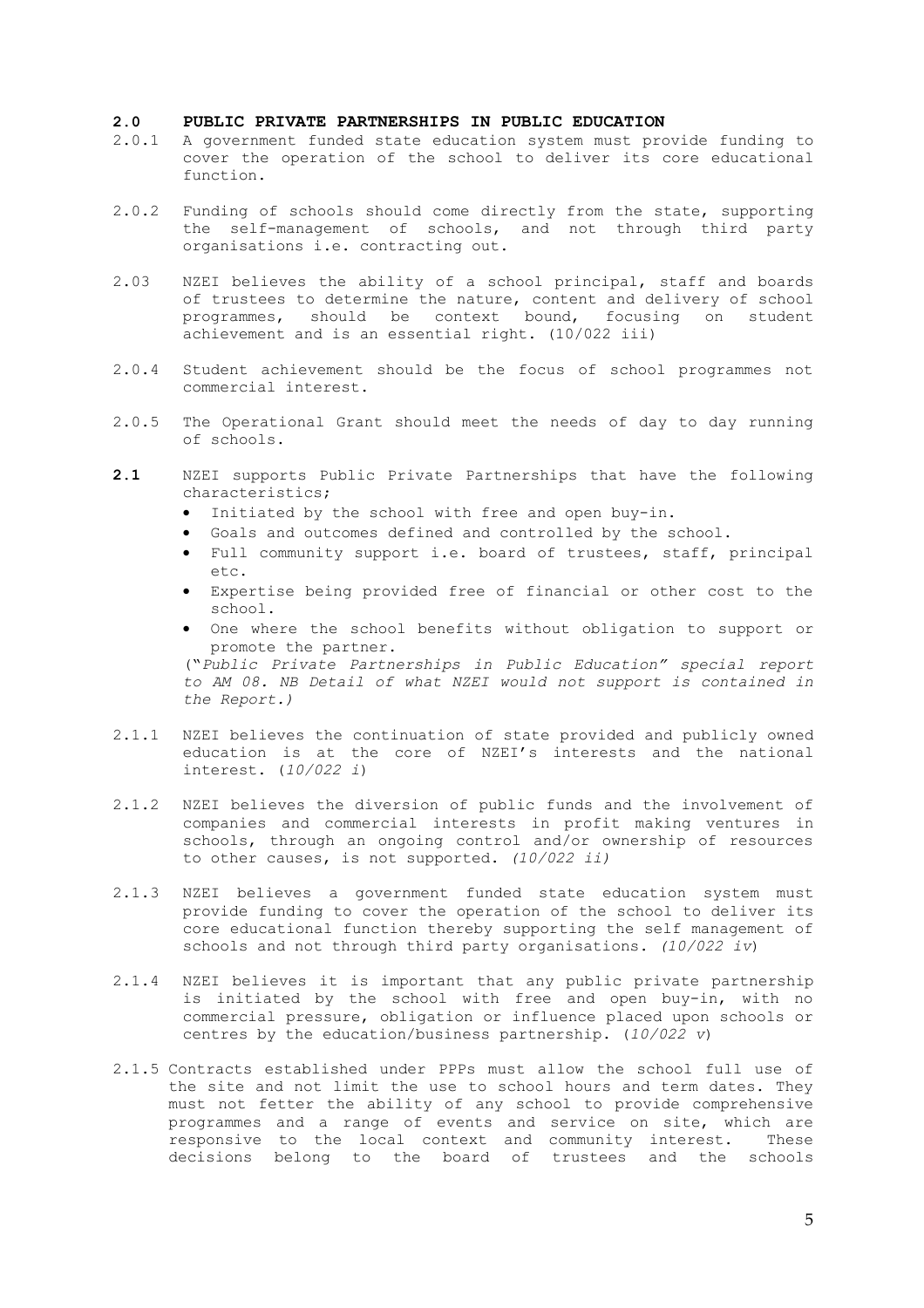leaders.(*Public Private Partnerships in Public Education Report to Annual Meeting 2010)*

- 2.1.6 Teaching and learning programmes within the school should sit within the framework of the *New Zealand Curriculum/Te Marautanga o Aotearoa*  and be free of commercial influence or interference. (*Public Private Partnerships in Public Education Report to Annual Meeting 2010)*
- 2.1.7 NZEI opposes the introduction of alternative schooling (based on increasing competition in New Zealand schooling) into New Zealand's public education system. If such alternative schools are introduced, NZEI works to ensure that, in the future, they are assimilated into New Zealand's public education system on an equal footing as other schools in that system. *(12/04 ii)*
- 2.1.8 NZEI Te Riu Roa is opposed to Private Public Partnership involving school buildings or grounds. (*AM 2012*)

## **3.0 TEACHER PROFESSIONALISM**

- 3.0.1 The registration of teachers is a cornerstone of the profession and is the process by which teachers set, sustain and monitor their profession. (*07/358 and QP21C*)
- 3.0.2 The development of generic standards as a broad framework that will guide and assist teachers to provide quality teaching and learning opportunities is supported. (*07/358 and QP21C)*
- 3.0.3 The hallmark of a profession is self-regulation and that in developing the new Zealand Teachers Council mandated powers the principle '*for teachers, by teachers'* should be paramount.(*07/358 and QP21C)*
- 3.0.4 The concept of a teaching council, or professional body, becoming a leading professional body for the teaching profession, with responsibility for promoting the status of teachers by enhancing high quality teaching practice and professionalism, is supported. *(05/226 (i) a*)

## **3.1 Teachers Council**

- The teacher representatives on the New Zealand Teachers Council will be registered primary, secondary or early childhood teachers employed in a New Zealand educational institution. *(Reconfirmed 02/33)*
- 3.1.2 Crown Entity status of the current New Zealand Teachers Council should be repealed, and a structure that better reflects teachers' wish to govern, promote and monitor their own professional body be implemented. ((05/226(i)b) c*onfirmed but with the advice that this policy should not be pursued at this time. (2010/61 (ii))*
- 3.1.3 The current New Zealand Teachers Council, as the present registration body, must have the responsibility for the development, promotion, support, implementation and monitoring of guidelines for advice and guidance programmes for teachers moving to full registration, and for those who support that process. *(05/226 (i) (d)*
- 3.1.4 The President, Vice-President and Immediate Past President of NZEI will not be available for election to the New Zealand Teachers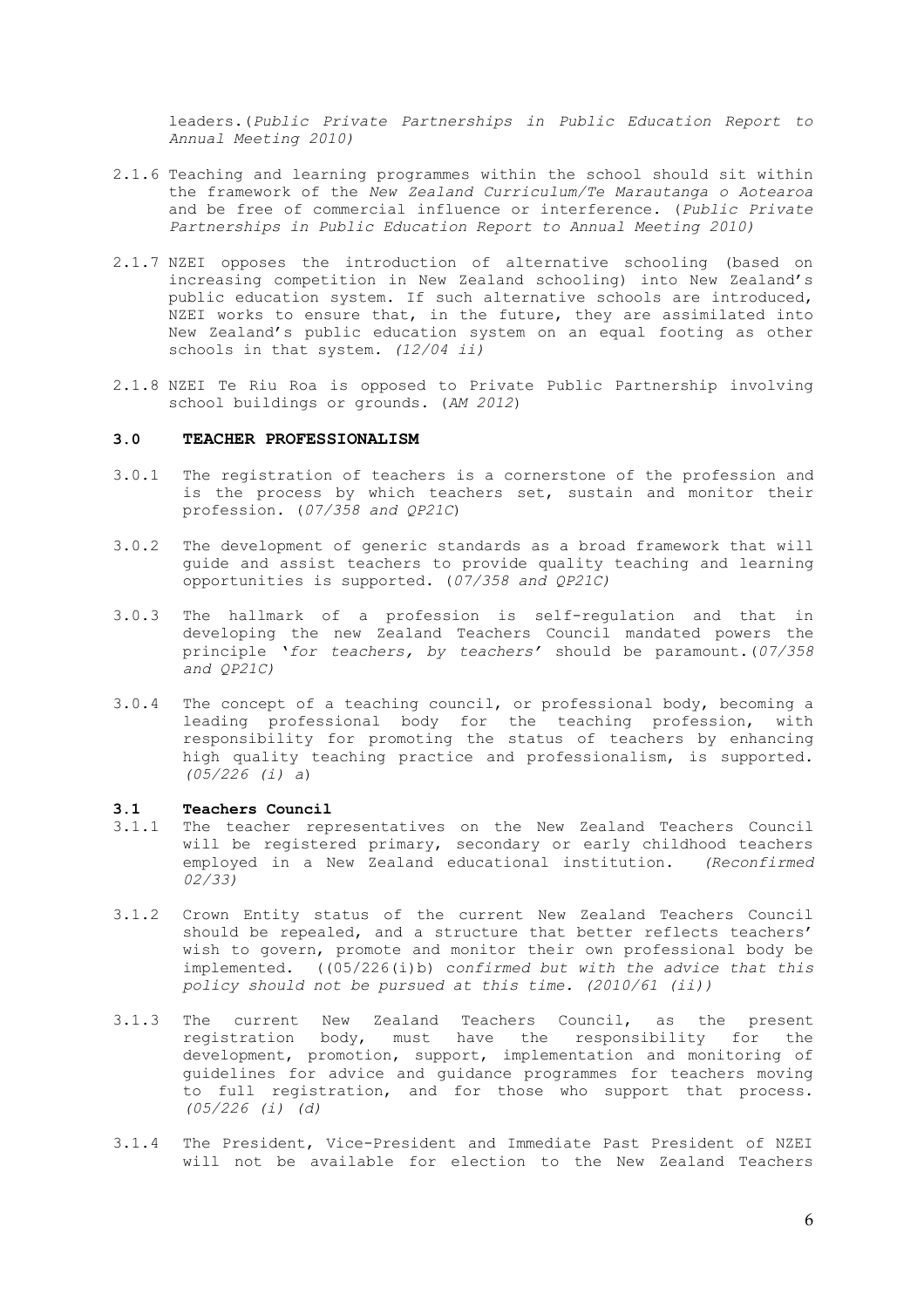Council as either a ministerial nominee or as a sector representative. *(05/173)*

- 3.1.5 The criteria for considering candidates in the New Zealand Teachers Council sector representatives' election, and in the election at NZEI's Annual Meeting for the NZEI nominee will be an NZEI member who is active at district council, regional and/or national levels and who:
	- is employed and currently working as a fully registered teacher; and is a well-regarded professional in their professional setting;
	- is highly regarded by colleagues for his/her ability to understand, and to advocate for, teaching as a profession across all sectors;
	- has a strong working knowledge of current educational policy and a demonstrated ability to critique and contribute to policy development at a national level with particular reference to: Ø initial teacher education
		- $\triangleright$  education standards
		- Ø teacher professionalism and
		- Ø teacher development across all sectors;
	- has, alongside their professional knowledge, a current understanding of the industrial environment and agreements;
	- is knowledgeable about the current initiatives being implemented by the New Zealand Teachers Council, Ministry of Education, NZEI and other organisations, and of NZEI policy and position in those areas. (*05/76)*
- 3.1.6 The majority of appointees to the Teachers' Council Complaints Assessment Committee will come from the teaching profession. *(05/77)*
- 3.1.7 The imposition of a Ministerial appointee to the Teachers' Council Disciplinary Tribunal is opposed. *(05/77)*
- 3.1.8 Standards:
	- "By teachers, for teachers, and with teachers" as the principle to guide the current Teachers Council's rules, policies and procedures relating to disciplinary and competency matters. *(reconfirmed 06/117)*
	- The use of one set of Satisfactory Teacher Dimensions for the registration of all teachers is supported. (reconfirmed 06/117)
	- Any standards developed for teachers will be generic and sufficiently broad to allow teachers to demonstrate appropriate progress and professional learning at different stages of their careers, and in different professional settings and educational contents. *(06/117 reconfirmed)*
- 3.1.9 The New Zealand Teachers Council Competence Rules will be supported by processes that are
	- essentially rehabilitative;
	- fair;
	- efficient; and
	- consistent with the principle that the Council's primary focus is its professional leadership function. *(07/196 (ii))*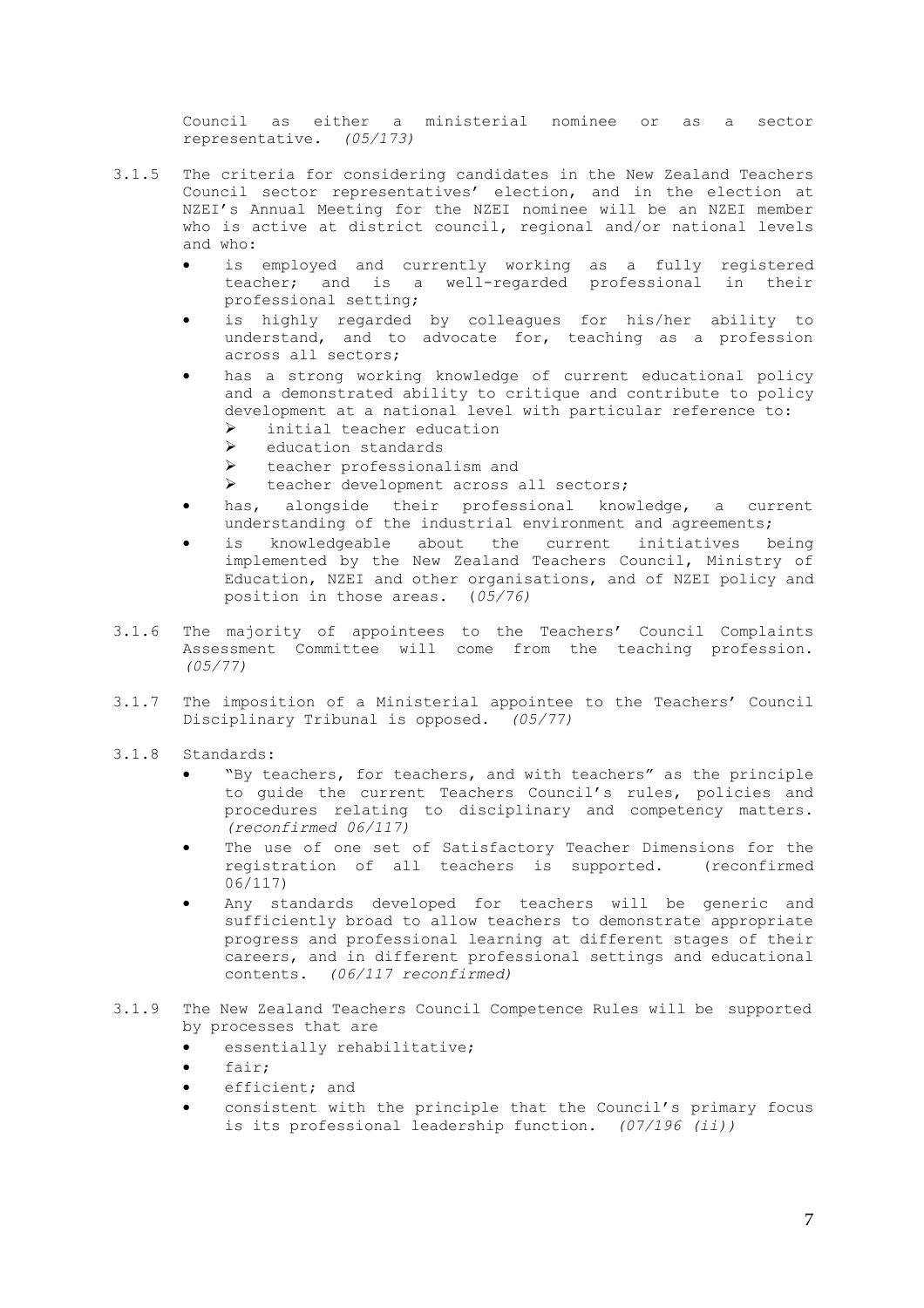3.1.10 The New Zealand Teachers Council's Code of Ethics is an inspirational statement and should not be used as a measure for teacher registration. *(07/330 (ii))*

#### **3.2 Teacher Registration**

- 3.2.1 Any move to a national system of compulsory external assessment for provisionally registered teachers is opposed. *(07/330 (iii))*
- 3.2.2 All principals, and professional leaders in early childhood services will be fully registered teachers. *(00/88(2) amended 09/165)*
- 3.2.3 Gaining full registration as a teacher will occur in school or early childhood services. *(04/408, amended 09/165)*
- 3.2.4 For the purposes of maintaining full registration, a teacher is a person who is in paid employment as a teacher in a school or centre setting where teacher registration is compulsory and/or
	- whose teaching role within the institution involves holding a prime responsibility for the planning, implementation, assessment, evaluation and reporting of a sequential programme of at least ten weeks duration and/or
	- whose prime responsibility is linked to child and student teaching and learning programmes in schools or centres based on nationally promulgated curriculum and/or is employed
	- to mediate in the teaching and learning process, enabling students/children to access the curriculum
	- to work at an analytical and evaluation/judgemental level, which will contribute to learning improvement
	- in a Teachers Council approved educational institution to focus on initial and/or ongoing teacher education and professional practice. (*04/408)*
- 3.2.5 The concept of electronic renewal of full registration is, in principle, accepted*. (04/302 (6))*
- 3.2.6 The requirement for teacher registration in New Zealand will be the successful completion of a New Zealand Teachers Council approved initial teacher education programme, or comparable overseas programme, regardless of the track used to meet the registration criteria. *(04/408)*
- 3.2.7 The support grant for provisionally registered teachers in early childhood centres will be the equivalent of 0.2 Full Time Teacher Equivalent (FTTE) release in the first year and 0.1 FTTE in the second year. *(05/72)*
- 3.2.8 The Beginning Teacher Time Allowance in the school sector, and the Support Grant in the early childhood education sector, must be used solely for the delivery of a quality advice and guidance programme that reflects the intent of "Towards Full Registration". *(06/180(1 a))*
- 3.2.9 That there be an alignment between labour force supply and jobs to ensure a reasonable expectation that teachers graduating from Initial Teacher Education programmes, and being granted provisional registration, will be able to find suitable permanent employment. *(06/180 (1 b))*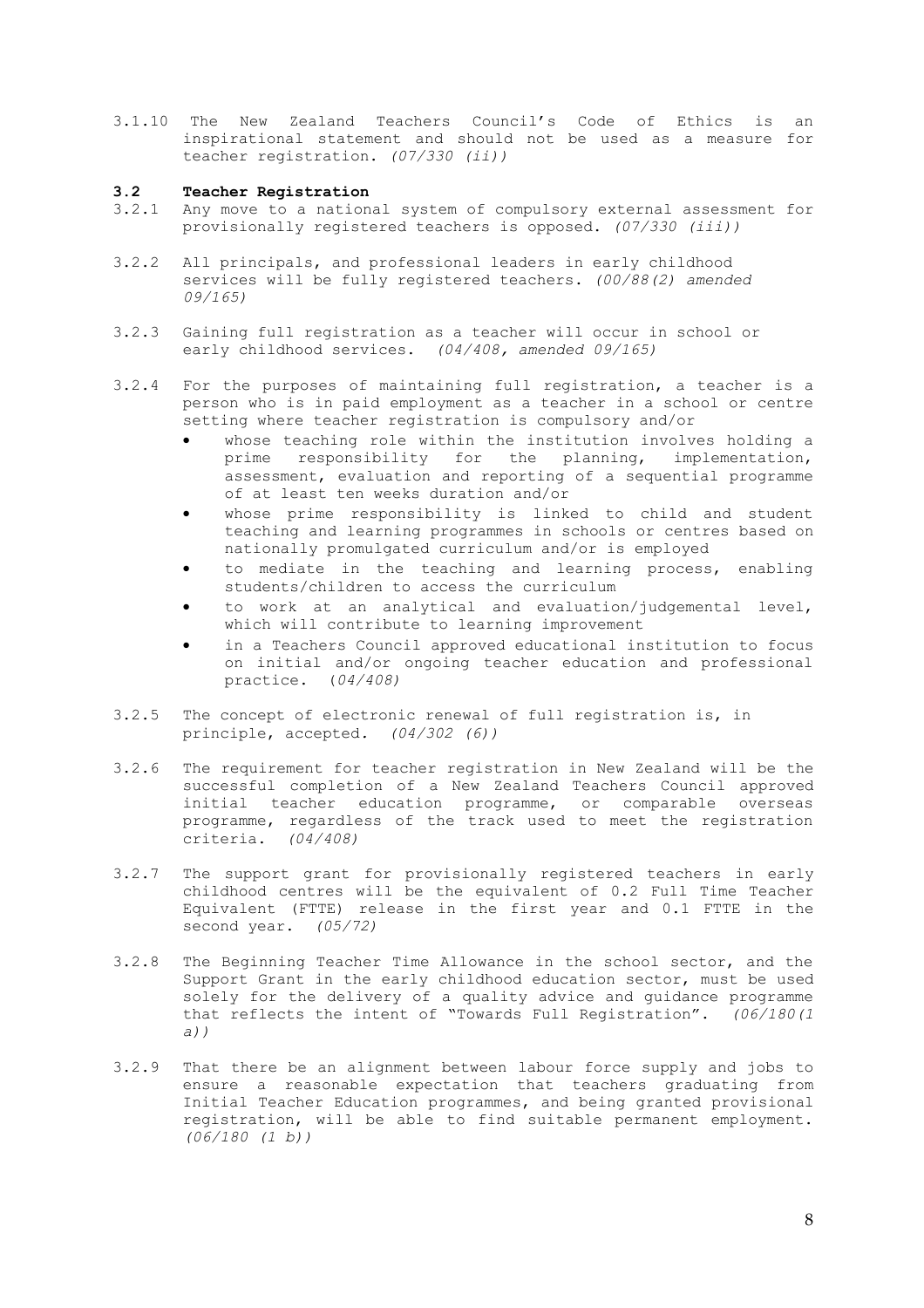- 3.2.10 Formative and summative assessment of provisionally registered teachers should be embedded in the work of the teacher and located in the context of the teacher's work. *(07/127)*
- 3.2.11 Induction is a necessary bridge linking ITE with the realities of teaching in a classroom or centre and that it is a key to the development of reflective practice. (*07/358 & QPE4 21C)*
- 3.2.12 The induction role performed as one-to-one mentoring by associates and tutor teachers will be recognised by professional status and supported by professional training. *(07/358 & QPE4 21C)*
- 3.2.13 Attestation for the renewal of practising certificates for fully registered teachers will include
	- processes that fit the current professional and industrial requirements
	- piloting before any system-wide change is introduced.
	- the principal or professional leader of a learning centre having the prime role in the attestation process. *(04/302 (5))*
- 3.2.14 Random checking processes will not be used for the renewal of practising certificates for fully registered teachers. *(04/302 (5))*
- 3.2.15 All tutor teachers will access professional learning, on being recommended for, or appointed to, the role of tutor teaching by their principal/professional leader. *(06/192 (1))*
- 3.2.16 Practising certificates will be granted only in the categories of provisional registration, full registration, and one further category for all experienced teachers who need, or choose, to hold a practising certificate but do not meet the requirements for the granting of a practising certificate in the category of full registration. No further categories are to be developed. *(09/166)*

## **3.3 Police Vetting**

## 3.3.1 NZEI Te Riu Roa:

- opposes any "blanket" requirement for all volunteers in schools and centres to complete a police vet.  $(07/329(ii))$
- seeks the removal of the New Zealand Teachers Council as the conduit for police vetting for all non-teaching employees, (allowing this role to transfer to the New Zealand Police). *(07/329 (iii))*
- believes that non-teacher police vetting for all staff employed in school and centres be provided by the New Zealand Police free of charge. *(07/329 (iv))*
- 3.3.2 That NZEI Te Riu Roa adopt as policy the removal of the need for duplicate police vetting where non-teaching staff work on more than one site. *(07/329 (v))*

## **3.4 Limited Authority to Teach**

- 3.4.1 The concept of Limited Authorities to Teach (LATs) is opposed apart from its use as a short term measure in some specialist areas, or in kura and early childhood centres as kura and early childhood centres move to compulsory registration. (04/408)
- 3.4.2 A Limited Authority to Teach (LAT) will not be granted to day-today relievers. The "20 half-day" provision in the Education Act will be used when schools are unable to employ registered teachers in short-term relief positions. *(04/405)*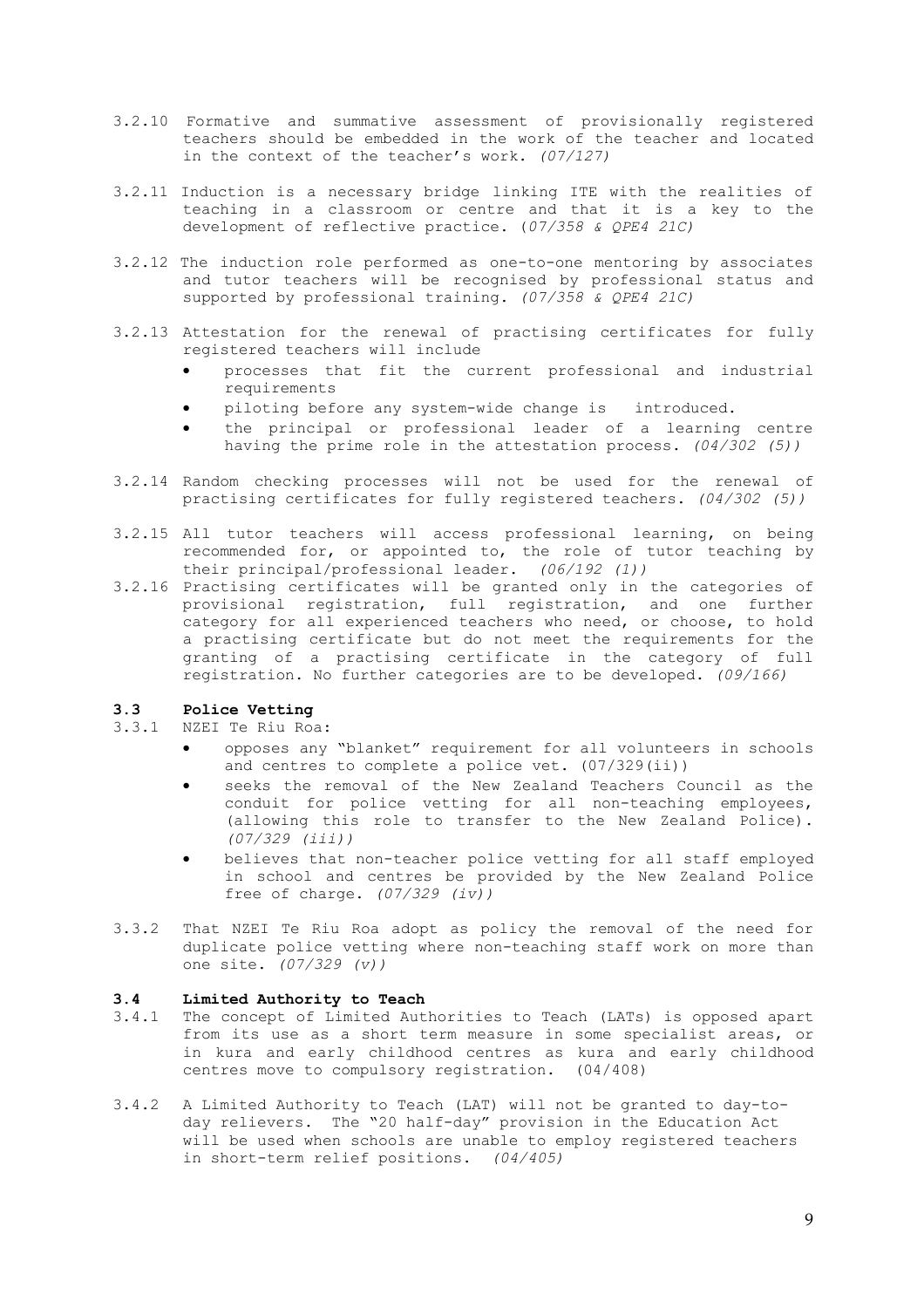3.4.3 NZEI opposes the granting of Limited Authority to Teach for periods of more than one year. *(06/331)*

## **4.0 TEACHING AND LEARNING**

## **4.1 Schooling Strategy**

- 4.1.3 NZEI supports primary teachers' participation in subject associations. *(06/154)*
- 4.1.4 NZEI approves in principle the establishment of Food and Nutrition Guidelines on the basis that the guidelines are not mandatory and can be implemented in schools under the 'self-managing schools' model. *(06/151 i)*
- 4.1.6 When new curriculum statements are added the Ministry of Education will prepare a comprehensive plan to provide the staffing and professional learning and property required to support the implementation. *(06/183)*
- 4.1.7 NZEI believes that future consultation by the Ministry of Education on all curriculum documents, particularly those with wide applicability and significant importance, is supported by a facilitative process and has adequate resources, including professional development allocated to encourage engagement. *(07/259 (ii))*

# **4.2 Curriculum stocktake**

- The Curriculum Stocktake gives official status to the New Zealand Curriculum Framework as the legal framework with the curriculum statements acting as guidelines. Stocktakes will:
	- bring coherence and alignment to the curriculum statements and curriculum activity;
	- require rigorous consultation to achieve teacher ownership;
	- require adequate resourcing and consultation to provide the potential for schools to manage curriculum implementation;
	- develop integrated frameworks of learning that show a range of progression so that teaching and learning programmes reflect high quality expectations based on student performance;
	- include quality professional development available for all and focused on effective pedagogical practices and formative assessment;
	- acknowledge, develop and support teacher professional judgement as a legitimate form of formative assessment;
	- increase staffing resourcing in primary schools to provide collaborative opportunities for teachers and students to plan, construct, focus, pursue and evaluate intellectually rich activities. *(02/369)*

## **4.3 Information & communications Technology (ICT)**

- 4.3.1 Resourcing for ICT technical support in worksites will be provided by the Ministry of Education. *(AM 01)*
- 4.3.2 Professional learning and development will be provided for all staff to enable them to integrate ICT successfully into teaching and learning programmes.  $(05/310(2)(i))$
- 4.3.3 Additional funding will be provided and tagged for ICT, as a separate component to the operations grant, to ensure ICT is fully integrated in teaching and learning programmes. *(05/310(2)(iii))*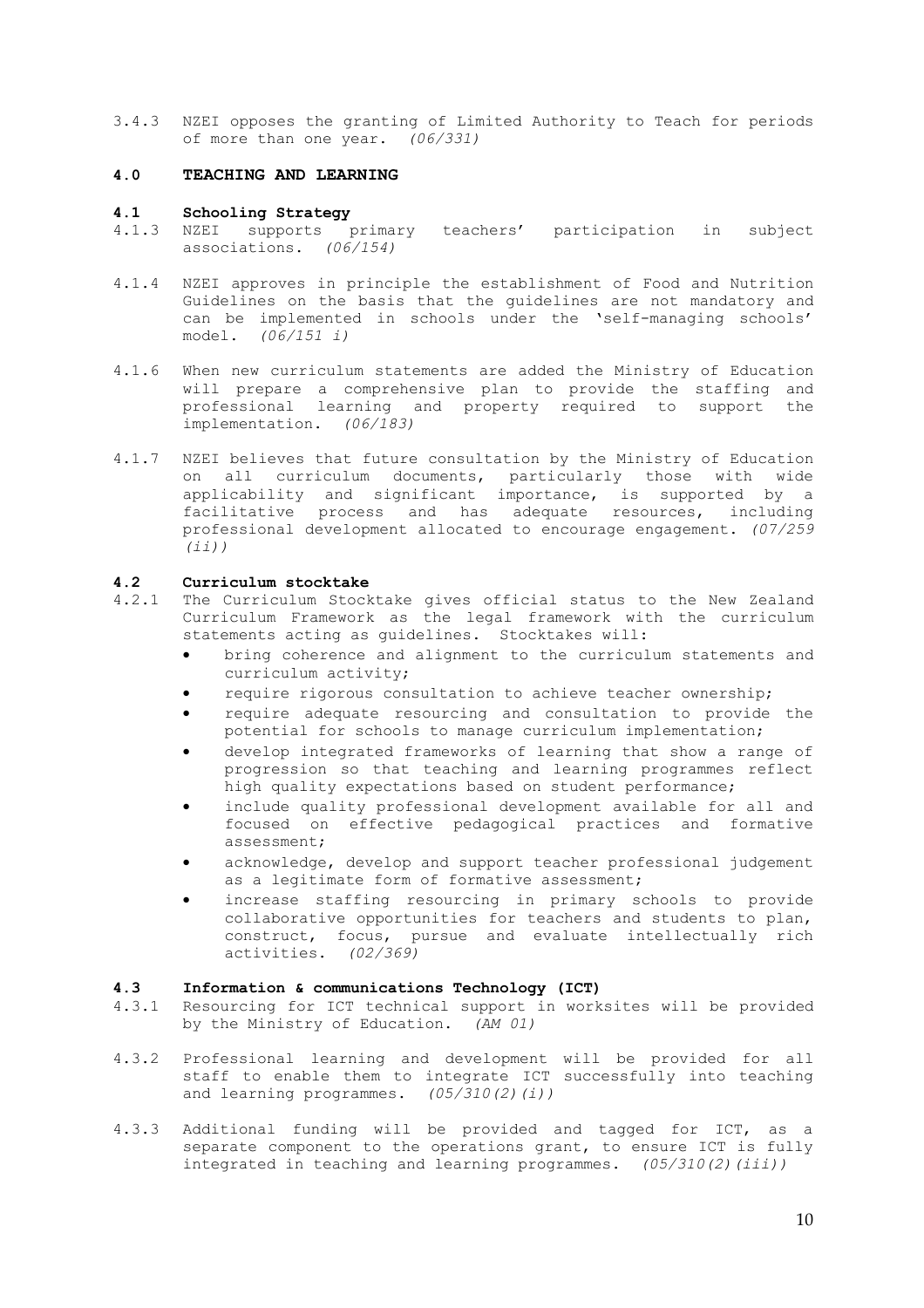- 4.3.4 A baseline of resources, accessible by all schools will be provided to reduce disparity, so that the implementation of the e-Learning Framework can be effected.  $(05/310(2)(iv))$
- 4.3.5 the National Advisory Service will be expanded and given additional funding in order to provide professional development and effective ICT support for teaching and learning programmes across the curriculum *(05/310(2)(v)).*
- 4.3.6 The state needs to address expectations that both schools and centres will be equipped with up-to-date technology and will make effective educational use of it. *(07/358 & QPE4 21C)*
- 4.3.7 Effective educational use requires that staff members are knowledgeable and confident with the new technical provision, are supported by adequate and accessible guidance and have the budget resources to meet these requirements. *(07/358 and QPE4 21C)*

#### **4.4 Purposeful Assessment**

- 4.4.1 Assessment is central to quality teaching and learning. It involves the gathering of reliable information about students and the factors that impact on their learning in order to improve students' learning and teachers' teaching. (*07/358 & QPE4 21C)*
- 4.4.2 Good quality assessment information is used by professional teachers in schools to determine areas of focus and development such that the Board of Trustees, in strategic planning, can determine resourcing and make budget decisions,towards improved outcomes for their students. This information should not be used for purposes other than those for which it was obtained. *(07/358 & QPE4 21C)*
- 4.4.3 NZEI contends that the considerable body of relevant and recent national and international evidence on the effectiveness of current educational practices, processes and programmes is sufficient to provide the data needed by the government to develop new policy initiatives without resorting to national testing. *(07/358 & QPE4 21C)*
- 4.4.4 A proactive, confident and constructive approach to assessment will be enhanced through high quality assessment procedures in schools assisted by the provision of non-contact time, study leave and other staffing issues*.(00/18 (3 iii))*

## **4.5 Evaluation of the System**

- 4.5.1 NZEI will only participate in forms of evaluation and assessment which produce more equitable outcomes for individuals, groups and for society as a whole. *(AM 1989 Issues Paper "Evaluation, Assessment and Appraisal" (i))*
- 4.5.2 Assessments of the education system are carried out by "light sampling" multi matrix methods. *(AM 1989 Issues Paper "Evaluation, Assessment and Appraisal" (ii))*
- 4.5.3 There will not be open access to SchoolSMART information. *(03/457)*
- 4.5.4 The Education Review Office will not have access to *SchoolSMART. (05/382)*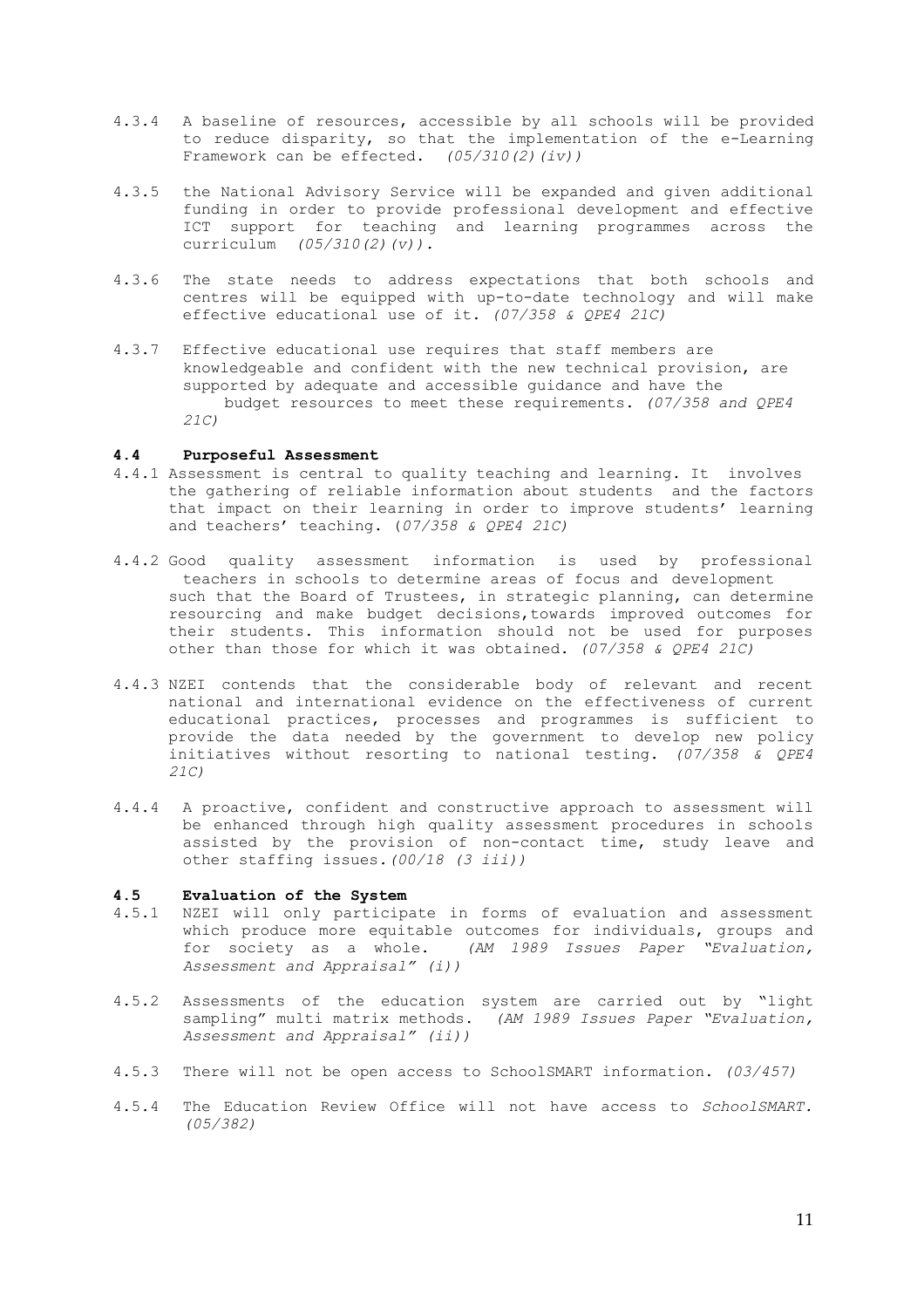#### **4.6 Evaluation of Schools**

- 4.6.1 Forms of assessment used in schools must facilitate learning. (*AM 1989 Issues Paper "Evaluation, Assessment and Appraisal")*
- 4.6.2 Evaluation of schools will be in terms of charter objectives. *(AM 1989 Issues Paper "Evaluation, Assessment and Appraisal")*
- 4.6.3 Evaluation of schools will consider all facets of school life so as to go beyond core academic subjects. This might include: cultural, sporting and community involvement as well as considering the physical environment, continuity, suitability and involvement of staff, school size and class size. *(AM 1989 Issues Paper "Evaluation, Assessment and Appraisal")*
- 4.6.4 The annual report of schools to their community and the Education Review Office Team's report will be the only published reports on schools. Therefore, whatever evaluation of a school occurs is reported in the context of one of those reports. *(AM 1989 Issues Paper "Evaluation, Assessment and Appraisal")*
- 4.6.5 Emphasis in interpretation of the results will be placed on progress from one review to the next. *(AM 1989 Issues Paper "Evaluation, Assessment and Appraisal")*

## **4.7 Evaluation/Appraisal of Teachers**

- Appraisal will reinforce the idea of teaching as a profession, in which there needs to be collaboration between teachers and administrators to develop a common understanding of the ongoing<br>developmental purpose of evaluation. (AM 1989 Issues Paper developmental purpose of evaluation. *"Evaluation, Assessment and Appraisal")*
- 4.7.2 Appraisal schemes will take account of the subtlety and complexity of the teaching and learning process. *(AM 1989 Issues Paper "Evaluation, Assessment and Appraisal")*
- 4.7.3 Appraisal will dovetail with the whole school/centre review to the enhancement of both. It will enable sites to improve the motivation of staff to match talents and tasks more effectively. *(AM 1989 Issues Paper "Evaluation, Assessment and Appraisal" amended 16/164)*
- 4.7.4 Appraisal must not have as its focus the assessment of teacher performance against quantitative student assessment data. *(16/164)*
- 4.7.5 Appraisal should not be a 'test' or an 'event' as such. It must be open-ended. In keeping with twenty-first century requirements a key focus will be the ongoing development of high level analytical, communication and relational skills. (*16/164)*
- 4.7.6 Where appraisal identifies areas of professional knowledge or practice where development, education, or alternative professional experience is needed, it must be provided. *(AM 1989 Issues Paper "Evaluation, Assessment and Appraisal" amended 16/164)*
- 4.7.7 Developing well-rounded education professionals and supporting them as life-long learners should be the primary purpose of appraisal*.(16/164)*
- 4.7.8 Appraisal of teachers should be conducted by professional leaders within the school or centre. Contracting the appraisal of teachers to external providers is not recommended. *(16/164)*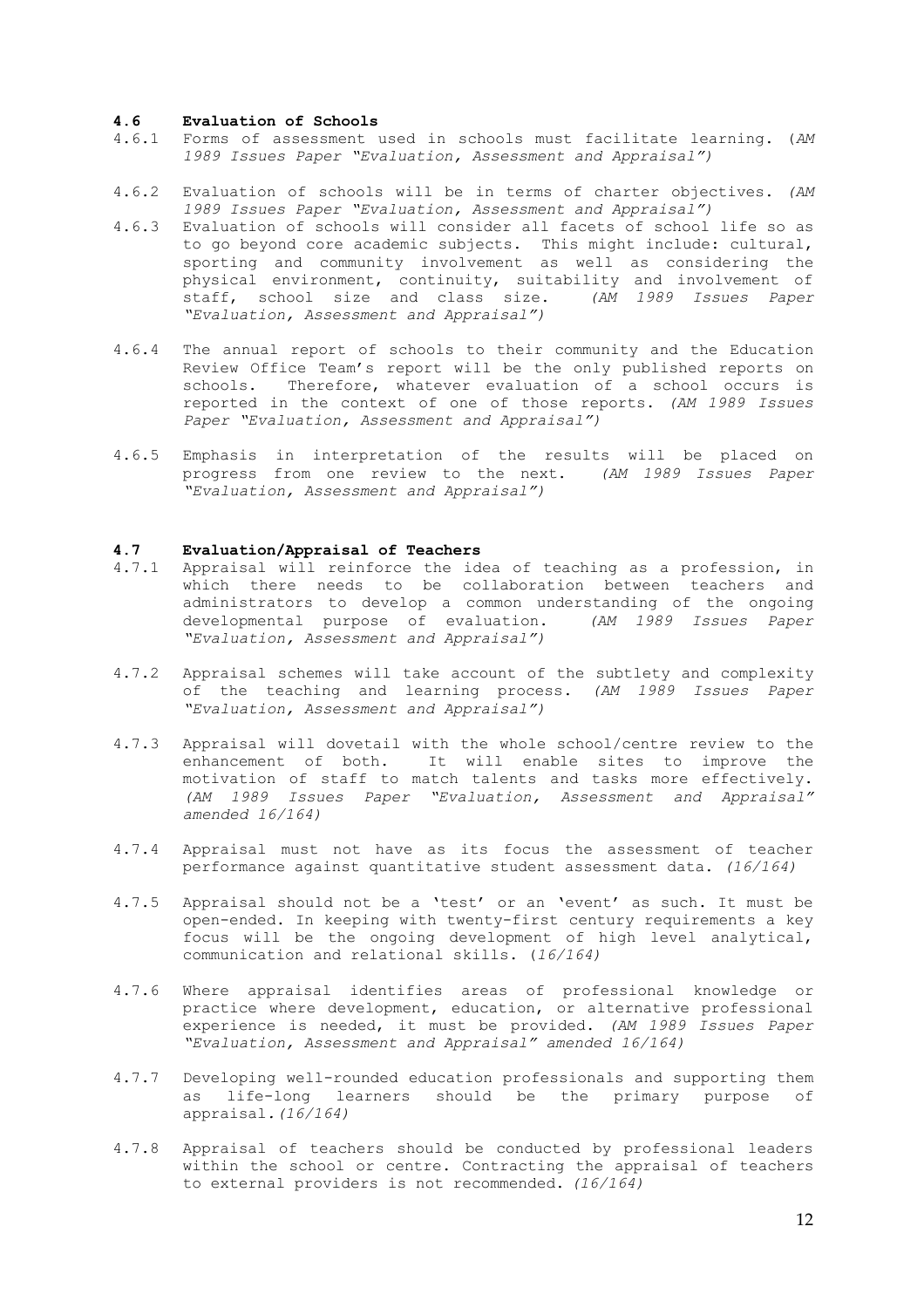- 4.7.9 Appraisal will be properly resourced. *(AM 1989 Issues Paper "Evaluation, Assessment and Appraisal")*
- 4.7.10 The credibility of appraisal depends upon everyone within the service being appraised. Any scheme must apply, and must be seen to apply, fairly to everyone involved. (*AM 1989 Issues Paper "Evaluation, Assessment and Appraisal")*
- 4.7.11 Appraisal must be non-threatening. Disciplinary and dismissal procedures must be separated from it completely. *(AM 1989 Issues Paper "Evaluation, Assessment and Appraisal")*
- 4.7.12 Appraisal must not lead to performance pay. It is unlikely that teachers will admit to problems or constraints, or engage in constructive criticism of the management of their schools, if their financial prospects are at stake. *(AM 1989 Issues Paper "Evaluation, Assessment and Appraisal"; amended 16/164)*
- 4.7.13 The appraisal process must not be used as an opportunity to censor or control a teacher's right and professional responsibility to speak out on issues of educational and professional concern. *(16/164)*
- 4.7.14 NZEI Te Riu Roa will not participate in, nor promote, the National Excellence in Teaching Awards. (*Reconfirmed 03/43 amended 16/164)*
- 4.7.15 All appraisal systems must be underpinned by a strong teaching as inquiry model. *(16/164)*

#### **4.8 Evaluating student learning**

- 4.8.1 The primary reason for evaluating programmes in learning will be to plan for further learning and improve the delivery of education. *(AM 1989 Issues Paper "Evaluation, Assessment and Appraisal")*
- 4.8.2 A wide range of abilities, attitudes, interests and skills will be included in the assessment process. *(AM 1989 Issues Paper "Evaluation, Assessment and Appraisal")*
- 4.8.3 Clearly-defined agreed criteria will be set for each area being assessed and evaluated. *(AM 1989 Issues Paper "Evaluation, Assessment and Appraisal")*
- 4.8.4 Evaluation and assessment will be an integral part of a school's learning programme and not just an "add on". *(AM 1989 Issues Paper "Evaluation, Assessment and Appraisal")*
- 4.8.5 Assessment should be continuous, and capable of giving quick feedback to teachers and children. *(AM 1989 Issues Paper "Evaluation, Assessment and Appraisal")*
- 4.8.6 Evaluation will be conducted through a wide variety of methods which includes "ordinary" learning tasks. *(AM 1989 Issues Paper "Evaluation, Assessment and Appraisal")*
- 4.8.7 Assessment will be a mixture of internal (teacher) and criterionreferenced tasks. *(AM 1989 Issues Paper "Evaluation, Assessment and Appraisal")*
- 4.8.8 The scores of individual children will not be published. (*AM 1989 Issues Paper "Evaluation, Assessment and Appraisal")*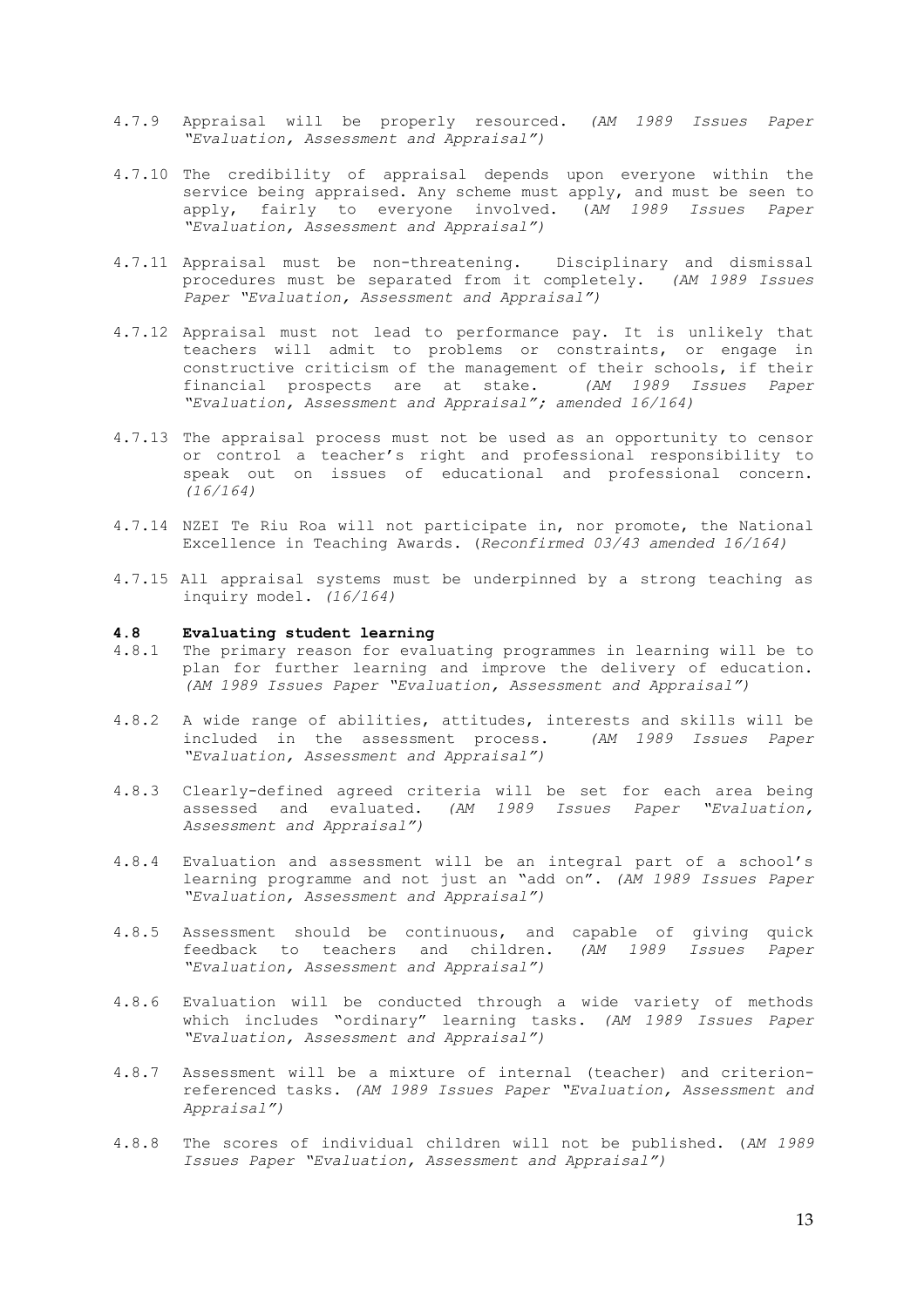4.8.9 Judgement on, and reporting of, student learning will be through multiple measures and not based on a single assessment. *(Reconfirmed 05/119)*

## **4.9 National Testing**

- 4.9.1 It is the right and responsibility of teachers to use their professional judgement to inform their teaching practice. *(07/358 & QPE4 21C)*
- 4.9.2 NZEI opposes 'national testing' on the basis that international experience and research shows that national testing per se does not enhance individual learning outcomes. *(07/358 & QPE4 21C)*
- 4.9.3 National testing:
	- increases the workload of principals;
	- is an irresponsible use of taxpayers' money;
	- diverts the school's task of providing sound teaching and learning opportunities by the emphasis on political agendas;
	- has the potential to create conflict between teachers and parents;
	- could compromise the integrity of schools when promoted by Government or political parties as part of their electioneering strategies. *(99/376 (iii))*

## **4.10 National Standards**

- 4.10.1 National standards should enable good teaching and the implementation of a curriculum that is responsive to student learning needs. (*10/023a)*
- 4.10.2 National Standards should only be reference points within the New Zealand Curriculum and should not be allowed to dominate or become the curriculum. *(10/023b)*
- 4.10.3 National Standards must:
	- be beneficial to student learning
	- include a well balanced and interrelated set of abilities and dispositions, including those that are not readily or appropriately measurable by tests
	- be relative to the individual student's learning and show the progress they are making
	- use multiple scores of evidence, including teachers' observations, to judge and validate performance
	- take account of cultural and lingual differences
	- be reasonable in scope, promote depth of understanding and be manageable
	- be clear and specific
	- be informed by research and evidence (*10/023c*)
- 4.10.4 Data from many sources should inform
	- continued improvement and progress in learning and facilitate curriculum and resourcing decisions
	- reporting to parents and ongoing learning conversations
	- reporting to the community on student progress in target areas as identified by the school. *(10/023d)*
- 4.10.5 Data to improve and progress student learning should remain at school level for use with individual students, their parents, school management and for reporting on identified school targets to the community to maintain the integrity of the process. *(10/023 e)*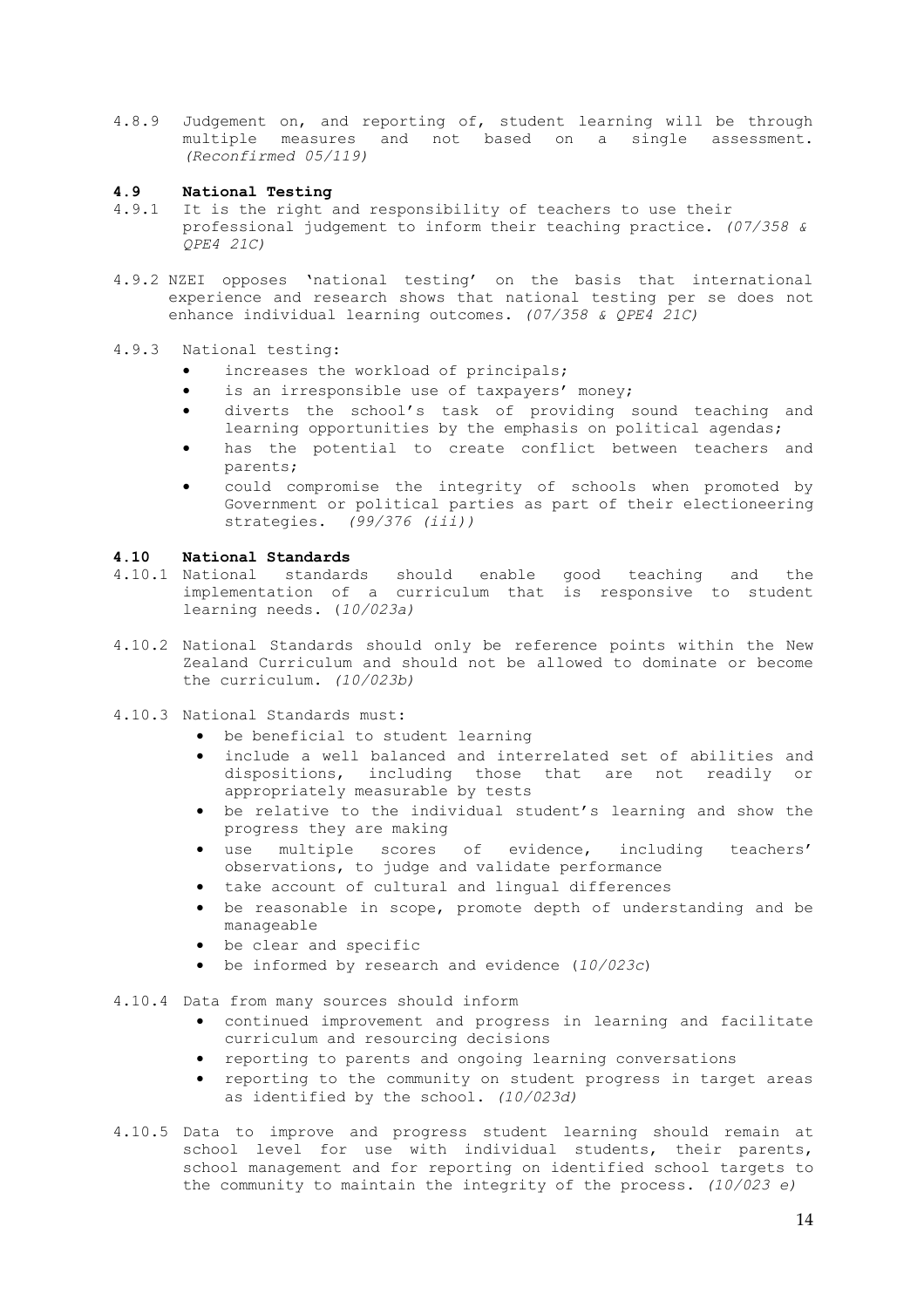- 4.10.6 That NZEI not engage with any process relating to school data that may lead to that data being made available to the public in the form of league tables. *(12/55)*
- 4.10.7 NZEI does not support the reporting of school data in league tables. (10/023f)*(Confirmed: National Standards-A Cautionary Tale Report to Annual Meeting 2010).*
- 4.10.8 No school will be compelled to implement National Standards until that school's community is satisfied the Government's National Standards policy and implementation process is:
	- fair to students and communities (i.e. meet student learning needs and parent needs for shared information)
	- § respectful of educators (i.e. principals, teachers. And the school community including boards of trustees and parents)
	- evidence-based on best available knowledge.

(*National Standards–A Cautionary Tale report to Annual Meeting 2010)*

- 4.10.9 Prior to embarking on the implementation of the Standards, professional development and learning opportunities are essential to enable staff and trustees to confidently understand and work with a revised system and to ensure the process supports quality teaching in *The New Zealand Curriculum. (National Standards–A Cautionary Tale report to Annual Meeting 2010)*
- 4.10.10 NZEI supports and confirms the position agreed by the NZPF National Conference 2010 regarding the Government's national Standards policy and its implementation by stating:
	- That the national Standards will not deliver the outcomes as intended
	- That a complete revision of the National Standards system in partnership with the sector be actioned with urgency.(N*ational Standards-A Cautionary Tale Report to Annual Meeting 2010)*
- 4.10.11 NZEI Policy that assessment data should be used only for the purpose it has been collected i.e. to support teaching and learning is confirmed. *(National Standards–A Cautionary Tale report to Annual Meeting 2010)*
- 4.10.12 Legislative measures should be taken so that no student, Teacher, school or community could be harmed by the publication of national standard achievement. *(10/023 g)*
- 4.10.12 Any collection and analysis of data from schools reporting on their students' achievement and progress is managed through an independent research organisation.*(10/023 h)*
- 4.10.13 NZEI opposes mandatory implementation of the Ministry of Education's "Progress and Consistency Tool" (PaCT).*(12/127 ii reworded)*
- 4.10.14 NZEI opposes any engagement with the PaCT tool until there is clarity about how the data will be used. (*13/041 11))*

#### **4.11 Religious Instruction**

- 14.11.1 All teaching in primary schools, other than those of special character, must be entirely of a secular nature while the school is open for instruction. (*17/140(i))*
- 4.11.2 NZEI supports the system where one half hour can be made available each week for religious instruction, in accordance with the provisions of section 78 of the Education Act 1964. *(17/140(ii))*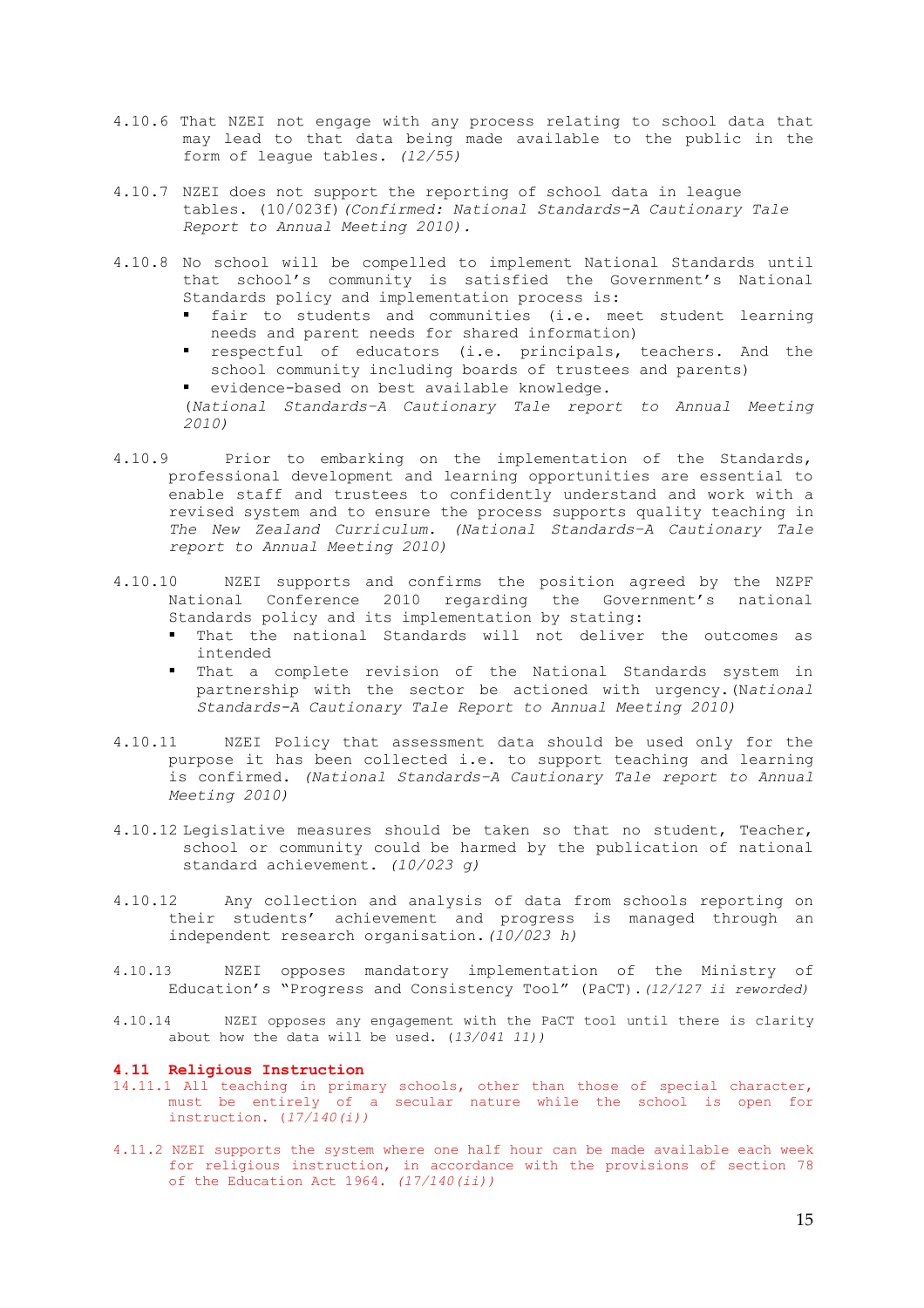- 4.11.2 NZEI opposes section 78A of the Education Act 1964, which allows the Minister of Education to extend the time the school is closed to allow religious instruction to take place, and seeks its repeal. *(17/140(iii))*
- 4.11.3 Attendance of pupils at religious instruction programmes must be voluntary. *(17/140(iv))*
- 4.11.4 Parents or caregivers who wish their children to attend religious instruction should be required to opt into the programme in writing rather than parents or caregivers who do not wish their children to attend having to opt out.*(17/140(v))*
- 4.11.5 Religious instruction in schools, other that integrated and special character schools, should be given only by accredited instructors and no teacher should take part in the religious instruction programme. *(17/140(vi))*

## **5.0 REPORTING WITH PARENTS**

- 5.0.1 Parents will be informed about the success of the school their child attends but NZEI is opposed to the publication of test scores separately, or in league table form. This form of reporting serves a political and not an educational purpose. *(07/358 & QPE4 21C)*
- 5.0.2 Students along with their parents, family and whanau and the government have a right to know that their local school or centre is effective. Intelligent accountability measures provide this information in a way that provides accurate assurance without being competitive or bureaucratic and without creating an impediment to teaching and learning. *(07/358 & QPE4 21C)*

#### **6.0 STUDENT MOBILITY**

- 6.0.1 Transient students who have attended two or more other schools in the previous 12 months generate a sufficient grant for their current school where the school can identify significant gaps in the students' learning. (*AM99)*
- 6.0.3 The incidence of transient families in Aotearoa New Zealand impacts on the schools' and centres' ability to support socialisation and learning and puts many children at educational risk. *(07/358 & QPE4 21C)*
- 6.0.4 Transience is a systemic problem Provision of additional resources to those schools and centres affected is required to support efforts to ameliorate the educational risk to transient students.  $(07/358 \text{ g})$ ameliorate the educational risk to transient students. (07/358 *QPE4 21C)*

#### **7.0 PROPERTY**

7.0.1 Educational institutions need a more flexible and equitable provision of buildings and property resources (and more enabling and appropriate time management arrangements). (07/358 & QPE4 21C)

## **8.0 SCHOOLS AS FULL SERVICE MODELS**

8.0.1 Whilst there is a potential for the new services to support and add value to the work of schools there is the need to examine whether these developments will reduce the focus of schools and centres on core educational functions; whether they present challenges to educational leadership; and how these services will be resourced. *(07/358 & QPE4 21C)*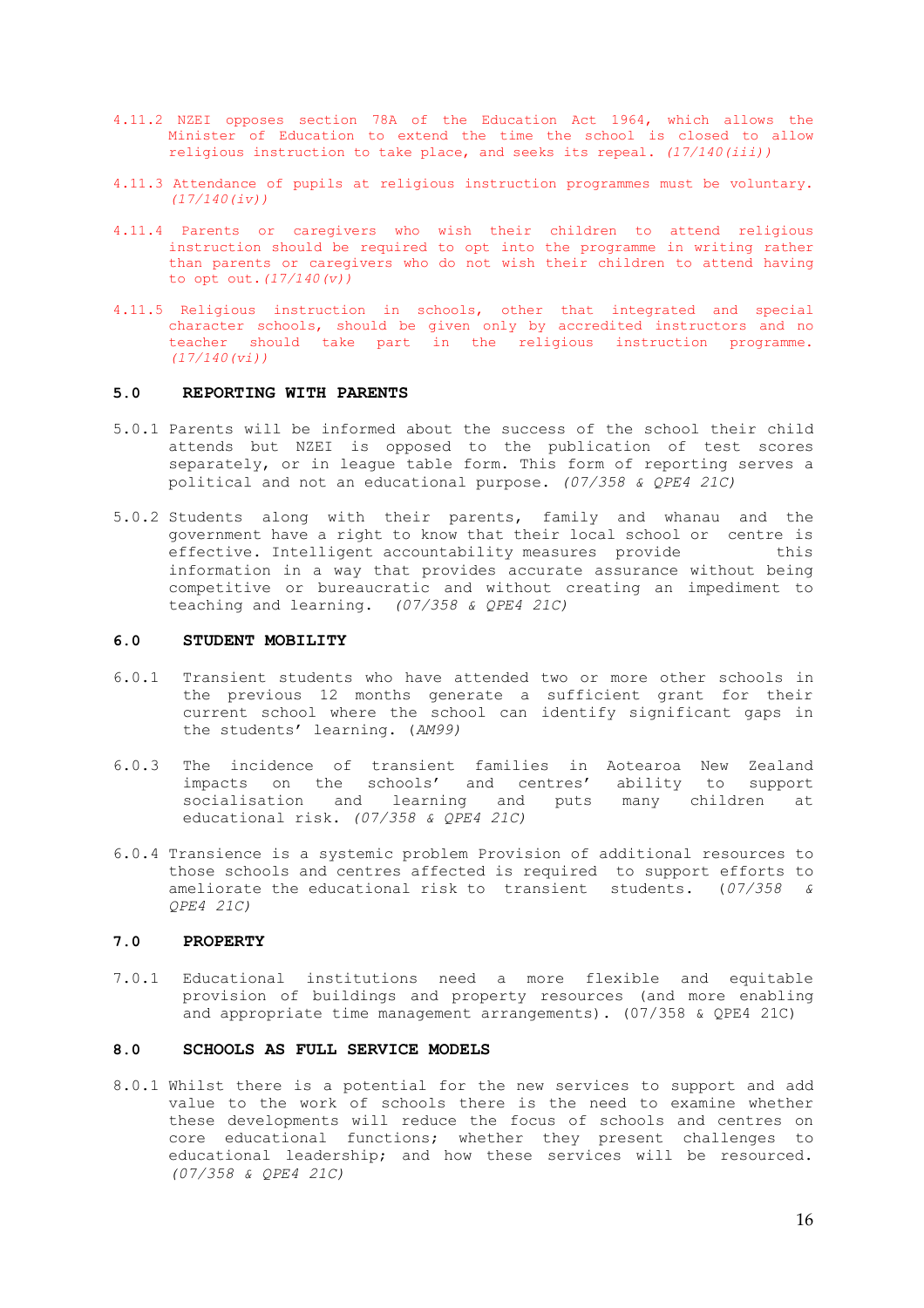- 8.0.2 Any further developments in this area should be monitored and NZEI will evaluate whether changes and additions towards a 'full service' model of schools and centres enhance the education of students and the work of teachers or whether they detract from teaching and learning. *(07/358 & QPE4 21C)*
- **9.0 INITIAL TEACHER EDUCATION** *(Previous items 9.1.1 to 9.1.10 were rescinded by 16/165 (i) and replaced with the following by 16/165 (ii))*

## **9.1 A graduate profession**

- 9.1.1 Teaching is a graduate profession, requiring at a minimum the successful completion of an initial teacher education qualification at level 7 on the New Zealand Qualifications Framework (NZQF). *(16/165)*
- 9.1.2 All initial teacher education programmes, at any level, must include substantial opportunities for practicum and a focus on theory/practice linkages through continued engagement with reflective practice strategies. *(16/165)*
- 9.1.3 Any changes to initial teacher education programme content, requirements, or NZQA level designation, must not disadvantage those teachers who qualified under earlier systems particularly with regards to pay structures and career pathways. *(16/165)*
- 9.1.4 All initial teacher education qualifications are the base qualification for teaching. Other qualifications (above NZQA level 7) gained before or after ITE should attract additional salary provisions. (*16/165)*
- 9.1.5 NZEI Te Riu Roa supports tertiary based (level 7 and above) initial teacher education programmes that include a bachelor degree or equivalent, plus a teaching qualification, with the desirable entry level to the teaching service being Q3+/P3+ *(03/16 (3) and 03/395; amended 16/165)*
- 9.1.6 NZEI Te Rui Roa does not endorse any specific tertiary provider or teacher education programme. *(Reconfirmed 05/35; amended 16/165*)
- 9.1.7 NZEI Te Rui Roa recognises the specialisation necessary to teach within the early childhood, primary and secondary education sectors and fully supports parity of status/value of equivalent initial teacher education degrees for salary purposes. *(16/165)*
- 9.1.8 Entry criteria for one year NZQF level 7 graduate programmes should, all other candidate eligibility factors being equal, prioritise candidates who have successfully completed university papers in subjects relevant to teaching and learning in New Zealand ECE centres and primary schools. *(16/165)*
- 9.1.9 Teachers entering the profession have a responsibility to provide children with experiences, opportunities, and contexts that equip them for success in a rapidly changing twenty-first century world. It is therefore essential that all programmes of initial teacher education include consideration of how and why twenty-first century higher-order thinking, communication, and relational skills will be modelled and taught. (*16/165)*
- 9.1.10 One year master of teaching programmes are not recommended. Until it can be established that NZQF level 8 & 9 outcomes for masters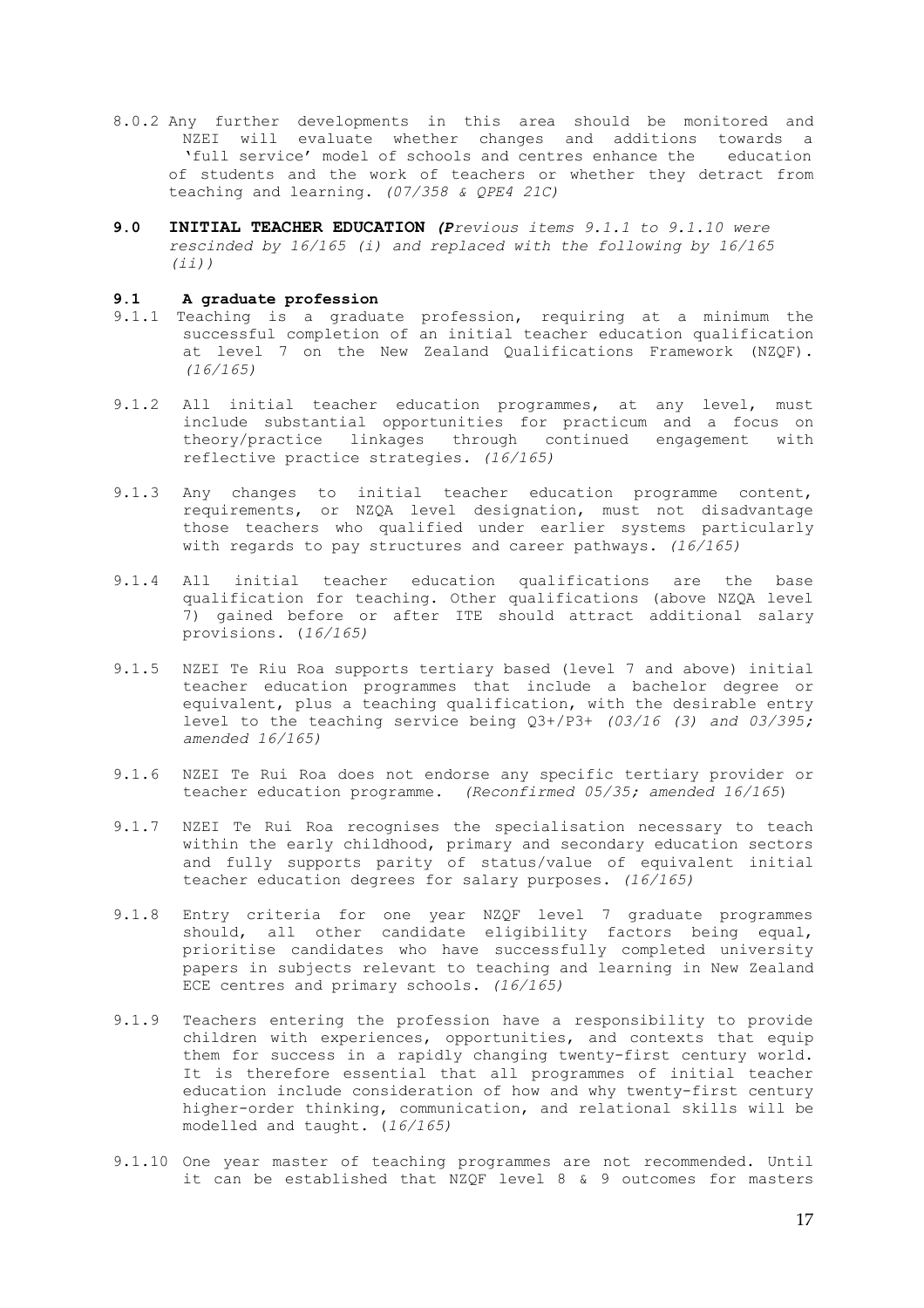study are achievable within a reduced time frame, and are distinguishable from level 7 outcomes, one year masters programmes are not supported. (*16/165)*)

- 9.1.11 Masters of teaching programmes that are at least two years in duration, require prior completion of undergraduate papers relevant to teaching and learning, with substantial practicum time, are supported. (*16/165)*)
- 9.1.12 Police vets will be carried out as part of the selection process for pre-service teacher education courses and entry will be conditional upon a satisfactory conclusion to this process. The vetting process includes identity, verification and reference checking as per the Vulnerable Children's Act 2014. (*02/81) (amended 16/165)*
- 9.1.13 Unit standards-based pre-service teacher education programmes are opposed. *(Reconfirmed 03/395)*
- 9.1.14 Individual courses or providers of tertiary education will not be endorsed by NZEI. *(Reconfirmed 05/35*)
- 9.1.15 Selection panels for entry into ITE should comprise a mix of union member representatives, academics, and other practitioners as required *(07/127 reworded)*
- 9.1.16 NZEI supports transparent and equitable criteria to:
	- evaluate the disposition and readiness of applicants to embark on an initial teacher education programme
	- evaluate the credibility and appropriateness of the range of referees' statements relating to applicants for Initial Teacher Education programmes
	- enable literacy and numeracy assessment as a prerequisite for entry into initial Teacher Education programmes (*07/12/ reworded*); *(Amended 16/165)*
- 9.1.17 NZEI believes the movement of teachers between sectors could be enabled without loss of salary or status. *(07/358 & QPE4 21C)*
- 9.1.18 The Teach First New Zealand programme is not supported. *(11/136 ii)*
- 9.1.19 School-based teacher training programmes for primary teachers are not supported at all. *(16/165)*
- 9.1.20 To enhance equity of access, NZEI Te Rui Roa supports extending student allowance and loan eligibility to all initial teacher education programmes at any NZQF level. (*16/165)*
- 9.1.21 ITE for Māori medium should be explicitly from a Māori worldview, not simply a translation from English medium. *(16/165)*

## **10.0 QUALIFICATIONS**

- 10.0.1 Teacher qualifications should support the development of a unified teaching profession. *(03/16 (2))*
- 10.0.2 The parameters within which Institute representatives will operate when participating in qualifications working parties will include the following principles to guide and underpin activity. Pay and Conditions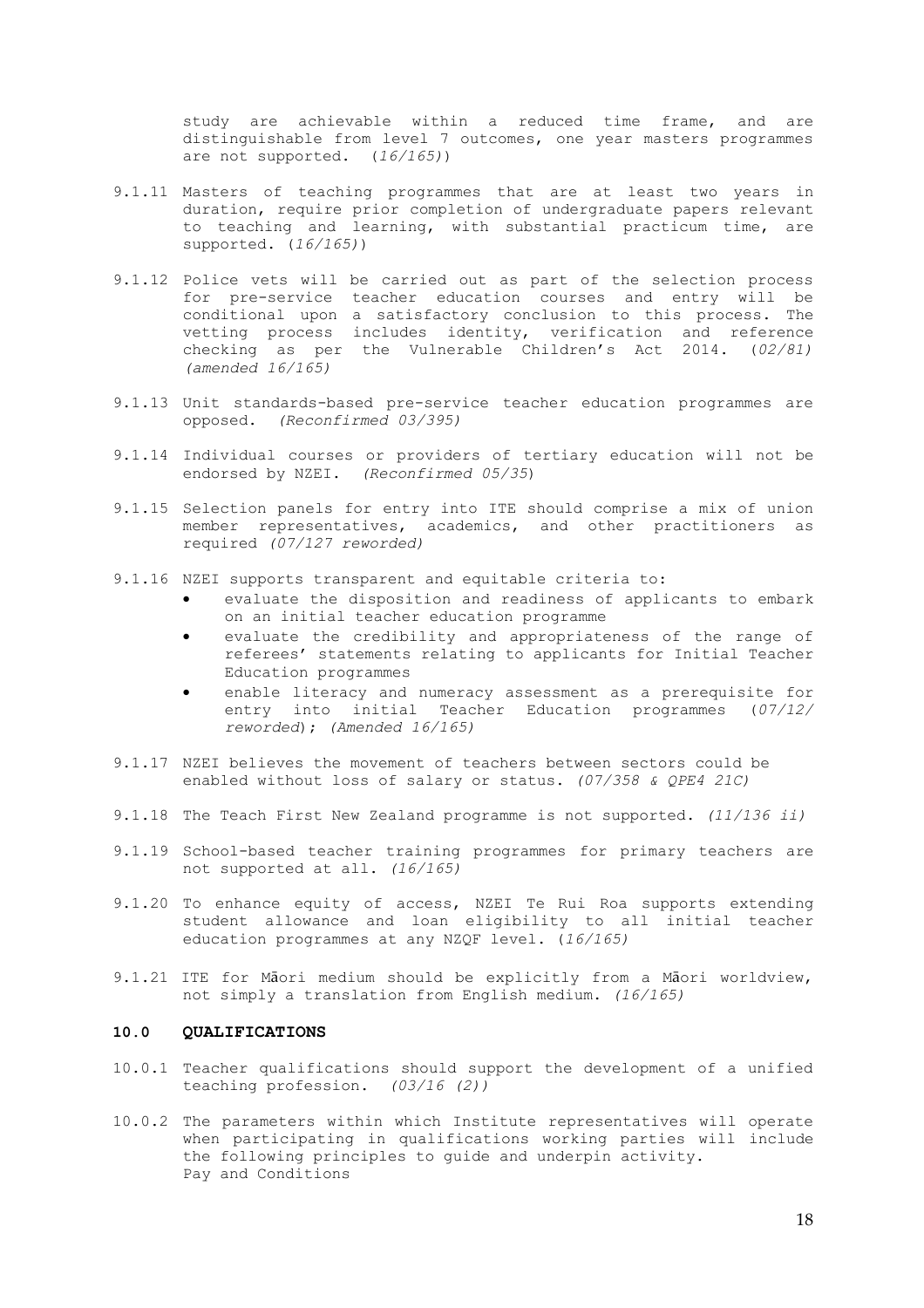- Protection of pay parity.
- Creation of financial incentives to upgrade qualifications to support the concept of life long learning behaviour and continuous improvement.
- Grandparented pay, where required,
- Equivalent qualifications matched to secondary for pay purposes.
- Advancing initiatives that support an integrated teaching service.
- Maintaining good faith with the Ministry of Education. Qualifications
- Suitability for the sector.
- Portability where possible.
- Time spent studying not be the only determining factor.
- Teaching and learning' component core to the basic teaching qualification.
- A degreed profession as the goal.
- All courses approved by the Teachers Council.
- Maintaining good faith with members who hold or are upgrading to the Bachelor of Teaching. *(02/121)(2))*
- 10.0.3 NZEI supports professionally constructed 480 NZQA credit (4 academic years) pre-service teaching bachelors degree qualification, followed by an adequately resourced and supported 2 year advice and guidance programme for all provisionally registered teachers, as the long term vision for a teaching qualification. *(03/16 (1))*
- 10.0.4 Basic pre-service teacher education programmes of 4 years of academic study is supported and the following current programme formats, in priority order, are favoured:
	- Bachelor degree/Diploma of Teaching concurrent programme;
	- 3-year Bachelor degree + 1 year Graduate Teaching Diploma. *(03/16 (4))*
- 10.0.5 For the purposes of equivalence
	- All level 7 non-teaching qualifications with application to teaching should be recognised for pay purposes.
	- Additional teaching qualifications at level 7 should be recognised for pay purposes.
	- He Tohu Matauranga Maori should be recognised as Q3+ for pay purposes. *(03/17)*
- 10.0.6 NZEI encourages the development and provision of quality professional development, including a nationally recognised qualification evaluation system, leading to qualifications that enhance teaching and leadership practice and equitably recognised qualifications. *(04/222 (2))*
- 10.0.7 Professional learning leading to further tertiary qualifications should:
	- be linked to a purposeful framework and delivered through quality assured tertiary providers
	- be linked to actual classroom or school leadership practice
	- apply at three different levels; the individual learner, the group, and the school
	- be consistently assessed and moderated
	- be linked to research evidence and best practice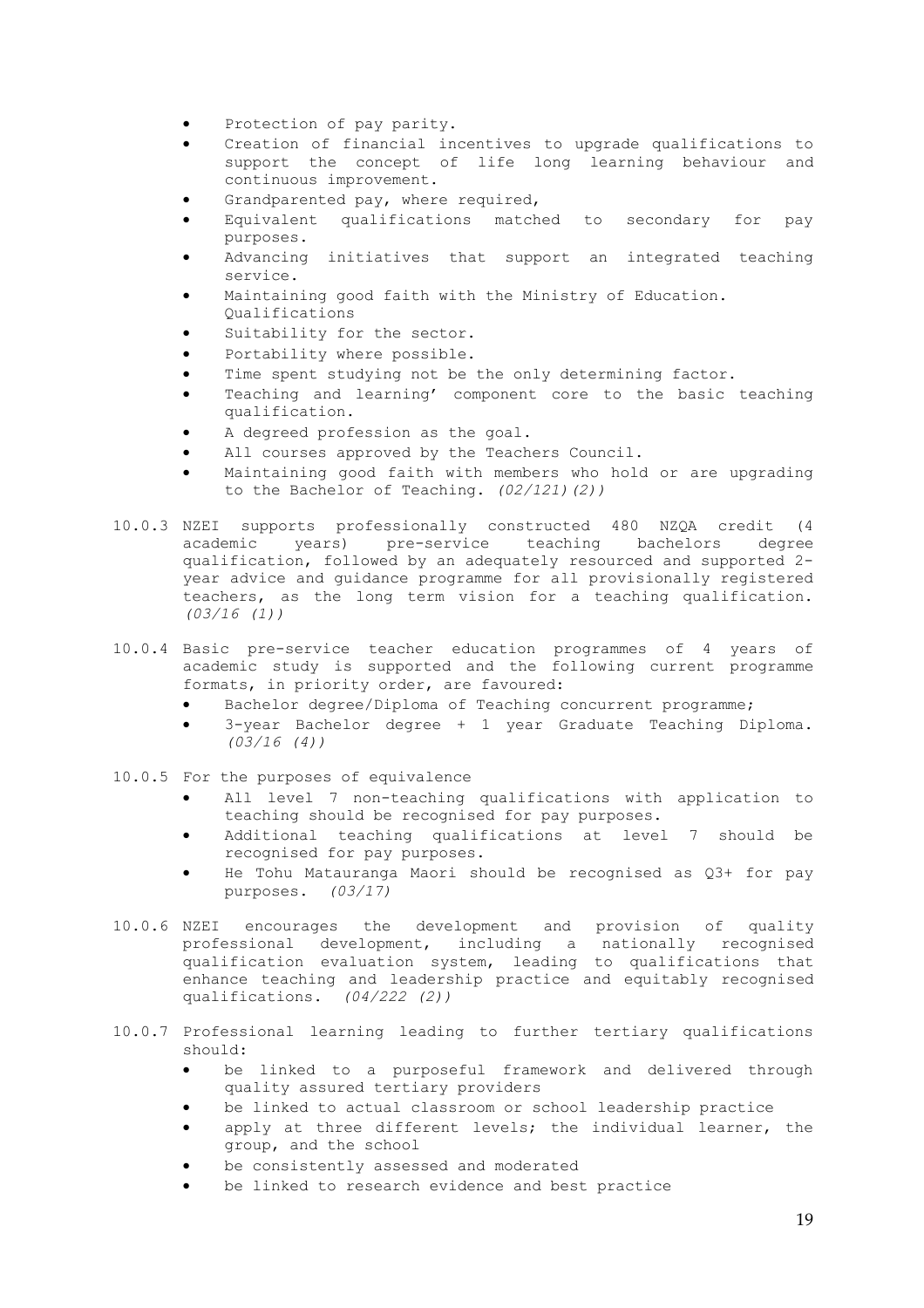be equitably accessible by all teachers through a range of delivery modes. *(04/222(3) reworded)*

## **11.0 PROFESSIONAL LEARNING AND DEVELOPMENT**

- 11.0.1 NZEI asserts that professional learning and development is an essential expression of a teacher's professionalism. *(07/358 & QPE4 21C)*
- 11.0.2 NZEI believes that every teacher (including principals and other educational leaders) should have a dedicated funding entitlement for professional learning. *(07/358 & QPE4 21C)*
- 11.0.3 Shared professional learning and development options should be further encouraged so that in sharing practice and research early childhood, primary and secondary teachers real benefits for students occur and the growth of a seamless quality public education service is supported. *(07/358 & QPE4 21C)*
- 11.0.4 NZEI supports teachers as inquirers into their own practice, involving a robust and informed process, which supports teachers' professional growth. *(07/358 & QPE4 21C)*
- 11.0.5 In principle, training for principalship will be provided for by Government and developed in partnership with professionals. *(00/88 (1))*
- 11.0.6 Training for principalship will include:
	- nationally approved, properly funded and resourced courses with appropriate quality control mechanisms;
	- courses that are available to all and with consistency of the course(s) guaranteed regardless of the geographic location;
	- voluntary participation in pre-principalship training but with incentives to encourage participation;
	- encouragement for career moves into principalship and should not act as a disincentive. *(00/88 (3))*
- 11.0.7 All principals will undertake regular in-service/professional development in principalship. *(00/88 ((5))*
- 11.0.8 Prior to an initial appointment to a principal's position, appointees will have successfully completed recognised training in principalship. *(00/88 (6))*

#### **12.0 CONDITIONS OF SERVICE/BARGAINING**

## **12.1 General**

12.1.1 The following principles will guide the future development of remuneration and recognition systems in a Quality Public Education System.

**An effective remuneration and recognition system should be founded on:**

- § Appropriate recognition for roles, responsibilities and expertise
- Sufficient and effective resourcing
- § Professional development opportunities for all
- § A consistent attestation model based on practice
- Accessible career progression
- A cross-sector commitment to developing this work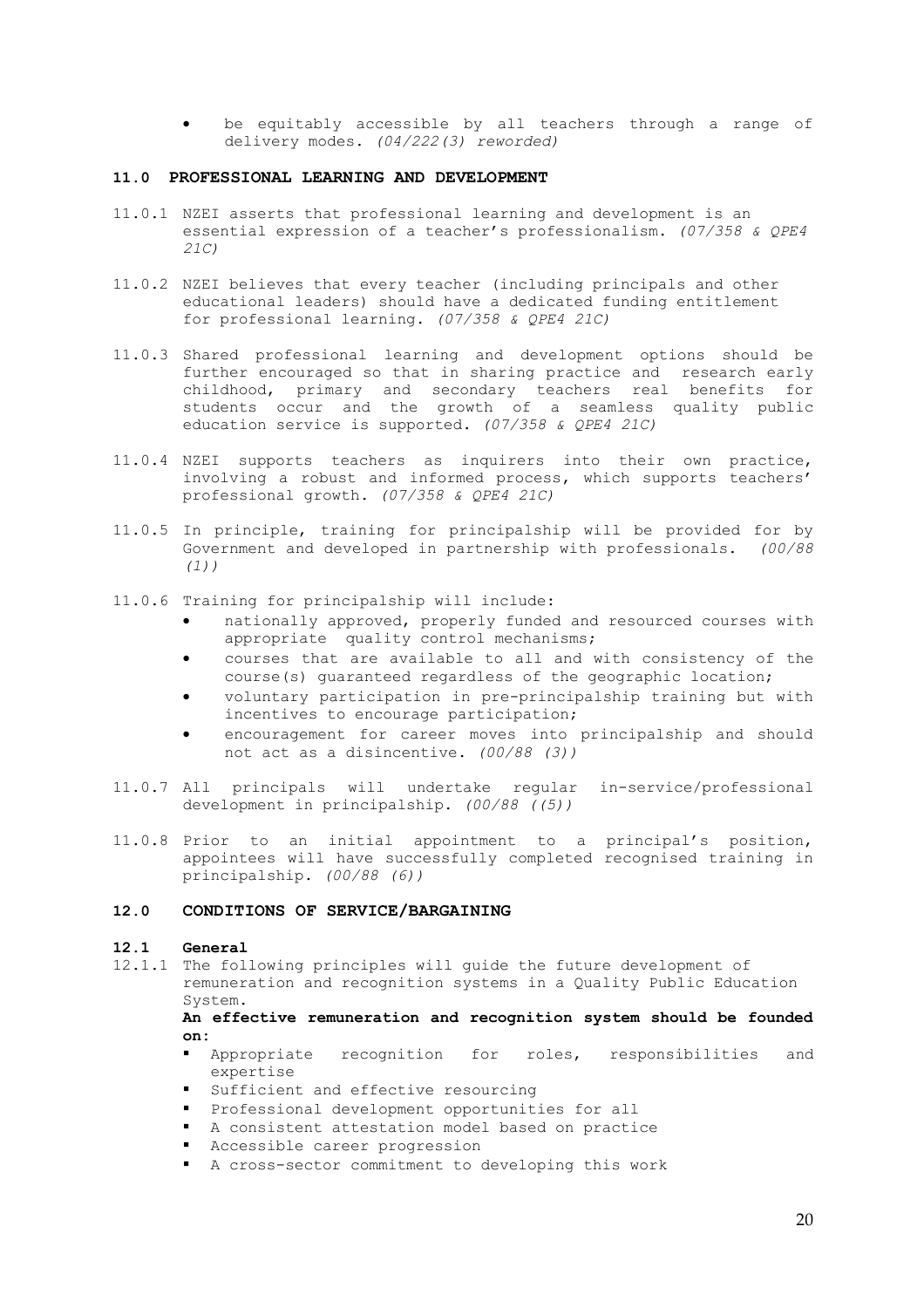- § No actual financial disadvantage to current employees' remuneration and recognition as a result to changes to current models. (*Report to Annual meeting 2011)*
- No performance pay remuneration and recognition be developed by NZEI *(Moved from the floor at Annual Meeting 2011, not accepted as a resolution but the President of the time accepted that it be noted in the minutes of Annual Meeting 2010).*
- 12.1.2 All claims for employment agreements will include:
	- Noncontact time of one hour per week for the site representative;
	- use of site equipment for union business;
	- right of access for the union;
	- union notice board space. *(99/54 (h))*
- 12.1.3 The documents:
	- Area Schools Principals Collective Agreement;
	- Area School Teachers Collective Agreement
	- Primary Teachers et al Collective Agreement;
	- Primary Principals Collective Agreement;
	- Kindergarten Teachers Collective Agreement;
	- Support Staff Collective Agreement;
	- Kaiarahi et al Collective Agreement;
	- Early Childhood Education Collective Agreement;
	- Group Special Education Collective Agreements;
	- Early Childhood Education Collective Agreement
	- are considered to be national collective employment agreements for the purposes of claim development. *(03/359 Updated 2008)*
- 12.1.4 Claims for a national collective agreement must be endorsed by the National Executive prior to submission to the employer. *(03/359)*
- 12.1.5 Collective agreements will include an understanding that the parties to agreements have a commitment to pay and employment equity, and will undertake to investigate whether any pay and employment inequities exist as a result of the operation of current policies and practices, and take action to address those issues. *(05/27 (5))*
- 12.1.6 Additional payment and conditions for memberships above those of non-members will be negotiated. *(AM 07 (B))*
- 12.1.7 Special education teachers are to be remunerated with salaries, conditions and a career structure sufficient to encourage the recruitment and retention of excellent teachers.
- 12.1.8 Resource Teachers Hearing Impaired and Advisers on Deaf Children will have appropriate conditions of service including the provision of cars by the employer or coverage by the employer of insurance premiums and other relevant costs, where a private car is used. *(99/331 (8))*
- **12.2 Early Childhood**
- 12.2.1 The goal for bargaining in the Early Childhood Education Sector is to have all community-based centres in the Early Childhood Education Collective Agreement *(04/109 Updated 2008)*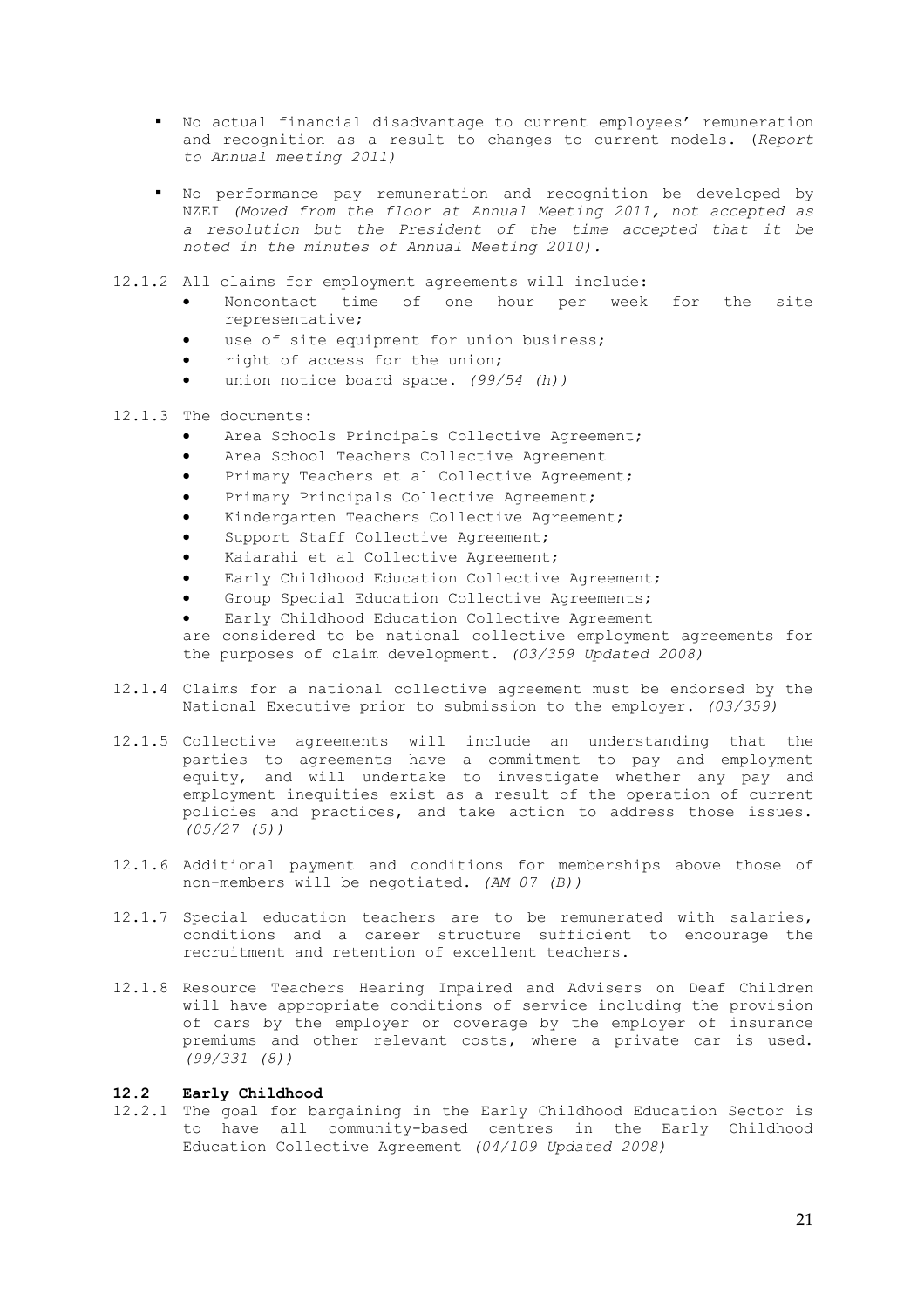- 12.2.2 Bargaining standards for the early childhood education sector single site/single employer bargaining will be based on:
	- statements and/or conditions that support the provision of quality early childhood education;
	- statements and/or conditions that support collectivism and union membership;
	- collective agreement pre-requisites as per the Employment Relations Act 2000;
	- wages/salaries that take into account increases in the Consumer Price Index and progress towards a unified pay scale;
	- conditions that as far as possible, reflect those outlined in the Early Childhood Education Collective Agreement *(04/165)Updated 2008)*

## **12.3 Support Staff**

- 12.3.1 The Kaiarahi i Te Reo, Assistants to Teachers of Students with Severe Disabilities and Special Education Assistants Collective Agreement (KRCA) is to be classified as a minimum rates collective agreement. *(05/113)*
- 12.3.2 As the work of Support Staff has evolved and become increasingly complex Support Staff play a role in the delivery of quality public education by supporting teachers in the implementation of the Curriculum. *(07/294(i))*
- 12.3.3 Support staff in their many and varied roles provide skilled and vital support to the teacher and to student learning. *(07/294(ii))*
- 12.3.4 The work of support staff may not be limited to "class activity" but may include contribution to the function, operation and the broader educational activities within the school or centre. (*07/294(iii))*
- 12.3.5 Support staff positions must be underpinned by an effective and efficient funding model which ensures fair pay and job security for all support staff and the elimination of any form of discrimination regarding working conditions or barriers to further education. The funding system must also provide equitable opportunity for appropriate in-service training ad the development of career paths to positions of responsibility. The funding system must also provide access to all necessary equipment and resources required. *(07/294(iv))*
- 12.3.6 Support staff employed specifically to support an individual student should be employed by the school on a regular basis, with terms of employment – including an agreed appropriate period of notice if hours are to be altered – clearly communicated to support staff when offered the job;
- 12.3.7 Teachers aides have a clear and fair job description;
- 12.3.8 Support staff will continue to be covered by clear and comprehensive collective employment agreements which provide them with fair pay and conditions including recognition of appropriate qualifications. *(AM 96)*

#### **12.4 Primary/Area**

12.4.1 Assistant principals and deputy principals will be paid a rate for the job that compensates for the status and leadership responsibilities of the positions. *(Reconfirmed 02/356)*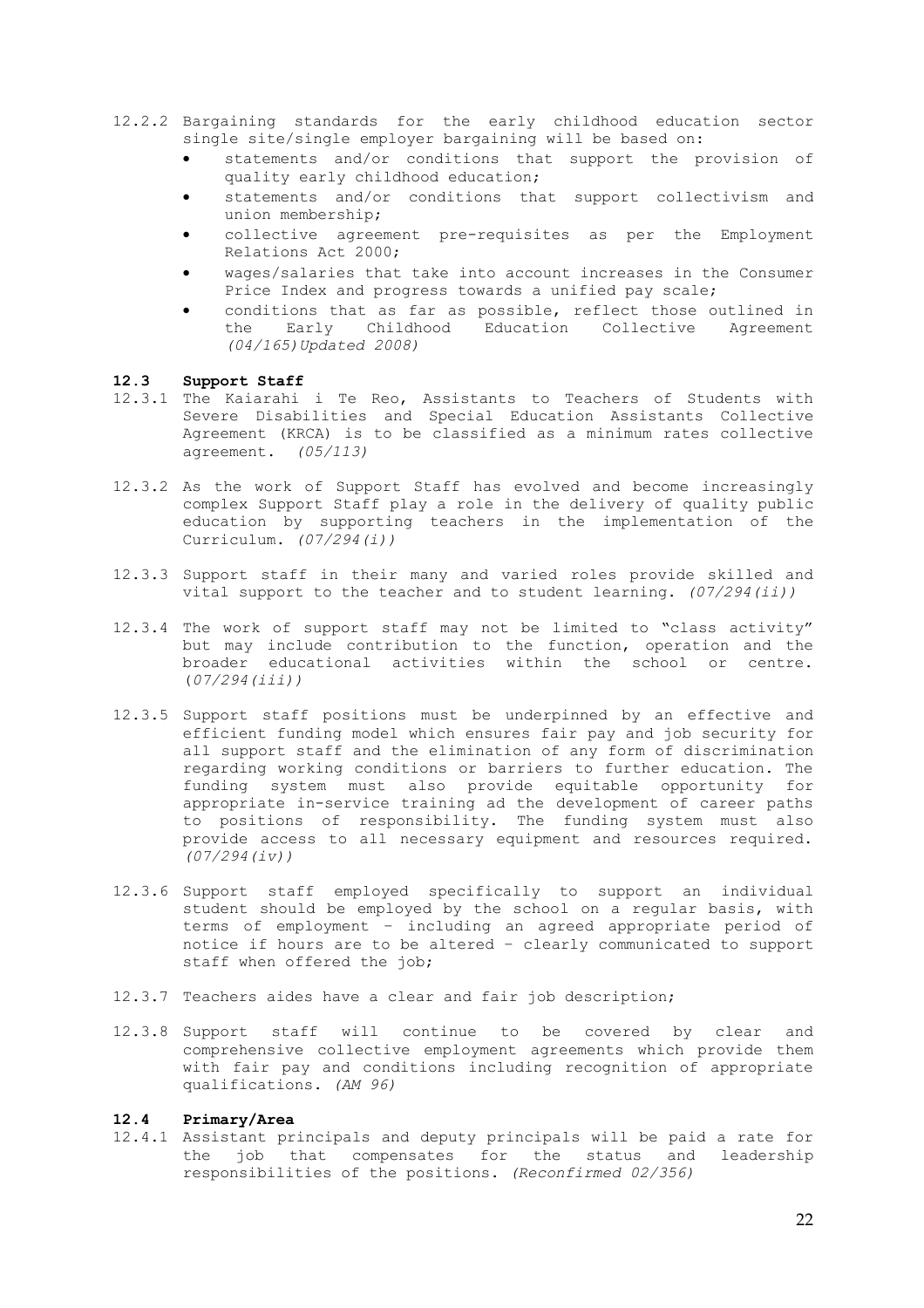- 12.4.2 The professional leader in every school governed by a combined board will be paid a principal's salary commensurate with the grade of their school and the co-ordinating (sole) principal position role will be recognised. *(04/203*)
- 12.4.3 On-site professional leader positions, where they replace principal's positions in schools with a combined board, will be included in the Primary Principals' Collective Agreement with the nomenclature of 'associate principals' and the salary will be as if the position were that of the principal of the school. *(03/110)*
- 12.4.4 The Primary Teachers' Collective Agreement coverage includes teachers who teach predominantly year 7 and 8 students in year 7 to 13 and year 7 to 10 schools. *(07/129)*
- 12.4.5 Holders of He Tohu Matauranga will be able to progress to the top step of the PTCA scale subject to annual incremental progression. *(07/129)*
- 12.4.6 The following principles will underpin principals' remuneration: The scale should:
	- maintain a realistic margin between the top of the teachers' pay scale and the U1 principals' rate that ensures/reinstates an incentive for teachers to aspire to principalship;
	- attract aspiring principals and retains and appropriately values incumbent principals;
	- establish promotional steps to ensure that the principle of "bigger school = more pay" is validated by the pay scale;
	- reflect relativities. *(07/130)*
- 12.4.7 Special education teachers are to be remunerated with salaries, conditions and a career structure sufficient to encourage the recruitment and retention of excellent teachers.

## **13.0 EARLY CHILDHOOD EDUCATION**

*(Contains items from the 1984 and 1985 Policy Books and 1996 Future Directions-Early Childhood Education in New Zealand (as adopted by Annual meeting 1996) and endorsed by minute item 08/88(iv)).*

## **13.1 General**

- 13.1.1 Children are individuals in their own right. They should be respected, considered and understood by those who have responsibility for parenting and education. *(1984) (08/88(iv))*
- 13.1.2 The Institute:
	- affirms the right of all children to health, happiness and the full development of their potential, provided from birth in a loving environment, without restrictions due to gender, ethnicity, socio economic factors or their location. (1984)
	- Accepts that parents are partners with teachers in the education of children and that they have the right to be involved in the activities of early childhood services. (1984)
	- Believes that the identification of children with special needs should take place as early in life as possible so that appropriate provision can be made for the children and their families. (1984)
	- Believes that research and evaluation adequately resourced, must form an important part of the planning of any educational development**.** (1984)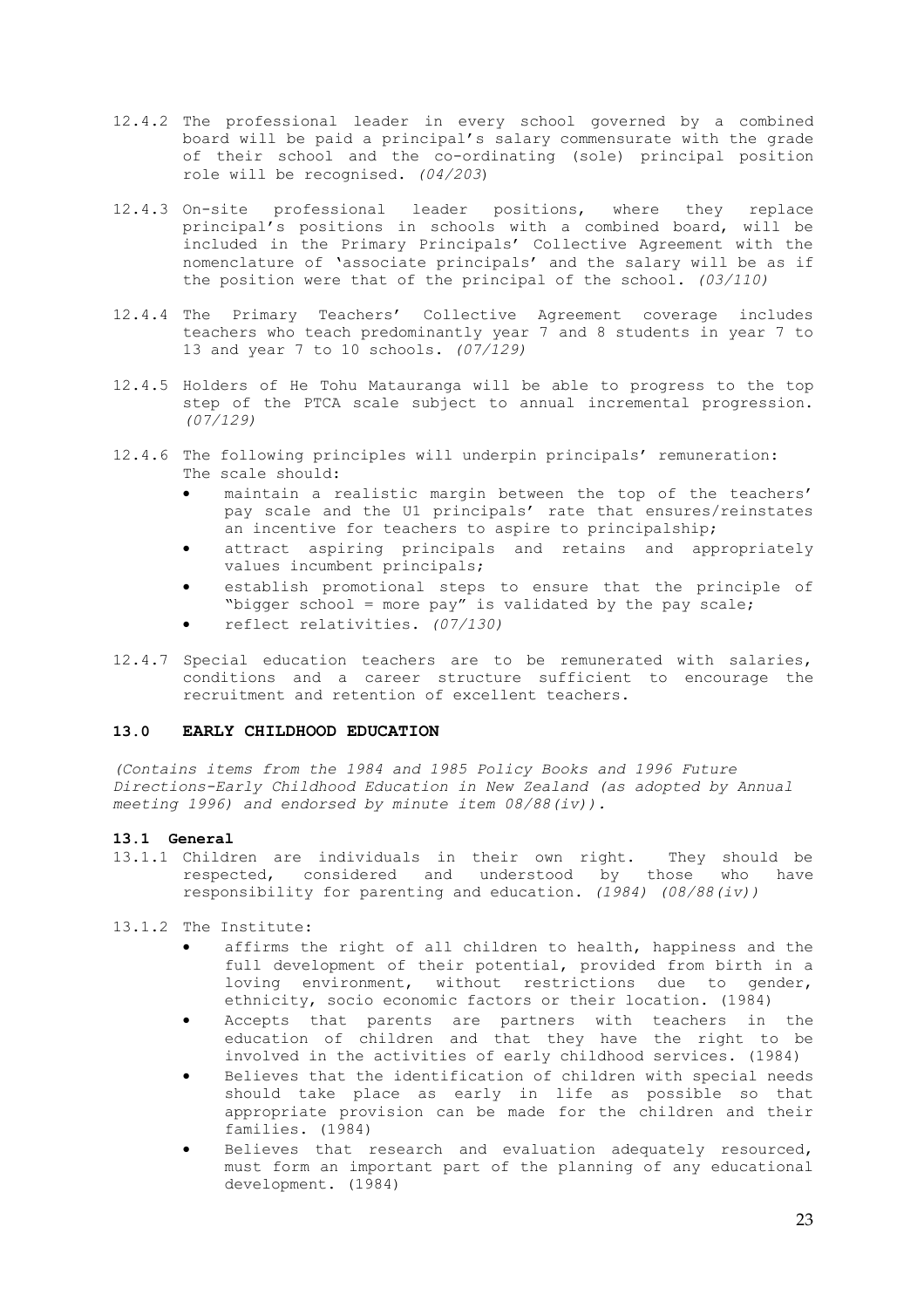- Is interested in the education, health and welfare of children from birth onwards. (1984)
- Believes that all children should have access to quality early childhood education. (1984)
- Believes that to be effective, early childhood education services must consider the needs of families and communities as well as those of individual children. (1984)
- Supports diversity of provision for early childhood education. (1984)
- Believes that particular care must be taken to ensure that such services meet the needs of families of different ethnic and cultural backgrounds. (1984) (08/88(iv))

## **13.2 Support services**

13.2.1 The Institute –

- Believes that the supportive services of psychological, psychiatric, health, social services, and educational agencies should be available to children in early childhood education. *(1984) (08/88(iv))*
- Believes that early childhood centres should be provided with suitably trained staff and the facilities necessary to meet the needs of children with special needs. *(1984) (08/88(iv))*
- Believes that the systematic evaluation of early childhood education services must continue and must include detailed consultation with those working in the field. *(1984) (08/88(iv))*

## **13.3 Transition to school**

13.3.1 The Institute believes that –

- children's learning is a continuous process and this should be reflected in the programmes offered to children in early childhood centres and schools. *(1984) (08/88(iv))*
- effective collaboration is important means of facilitating a smooth transition from early childhood education to school. *(1984) (08/88(iv))*
- flexible entry to school should be possible, with children able to stay on at an early childhood education service after age five. *(1984) (08/88(iv))*

## **13.4 Goals**

- 13.4.1 That the long-term goal for early childhood education services is to be universally funded on a basis that is equitable with the schools sector. Just as the government funds the school sector it should in the same way fund early childhood services. *(1996)(08/88(iv))*
- 13.4.2 Government should spend one percent of gross Domestic product on early childhood education as advocated by UNICEF. *(Early childhood Education – Quality at Risk Report to Annual meeting 2010)*
- 13.4.3 That the development of policy at national, regional and local levels be undertaken as a partnership between the government, providers, practitioners, and parents/caregivers. *(1996) 08/88(iv))*

## **13.5 Funding eligibility**

13.5.1 That to be eligible for government funding, services/centres be formally required to include parents and caregivers as democratically elected representatives on management committees or to operate with full whanau participation. *(1996) (08/88(iv))*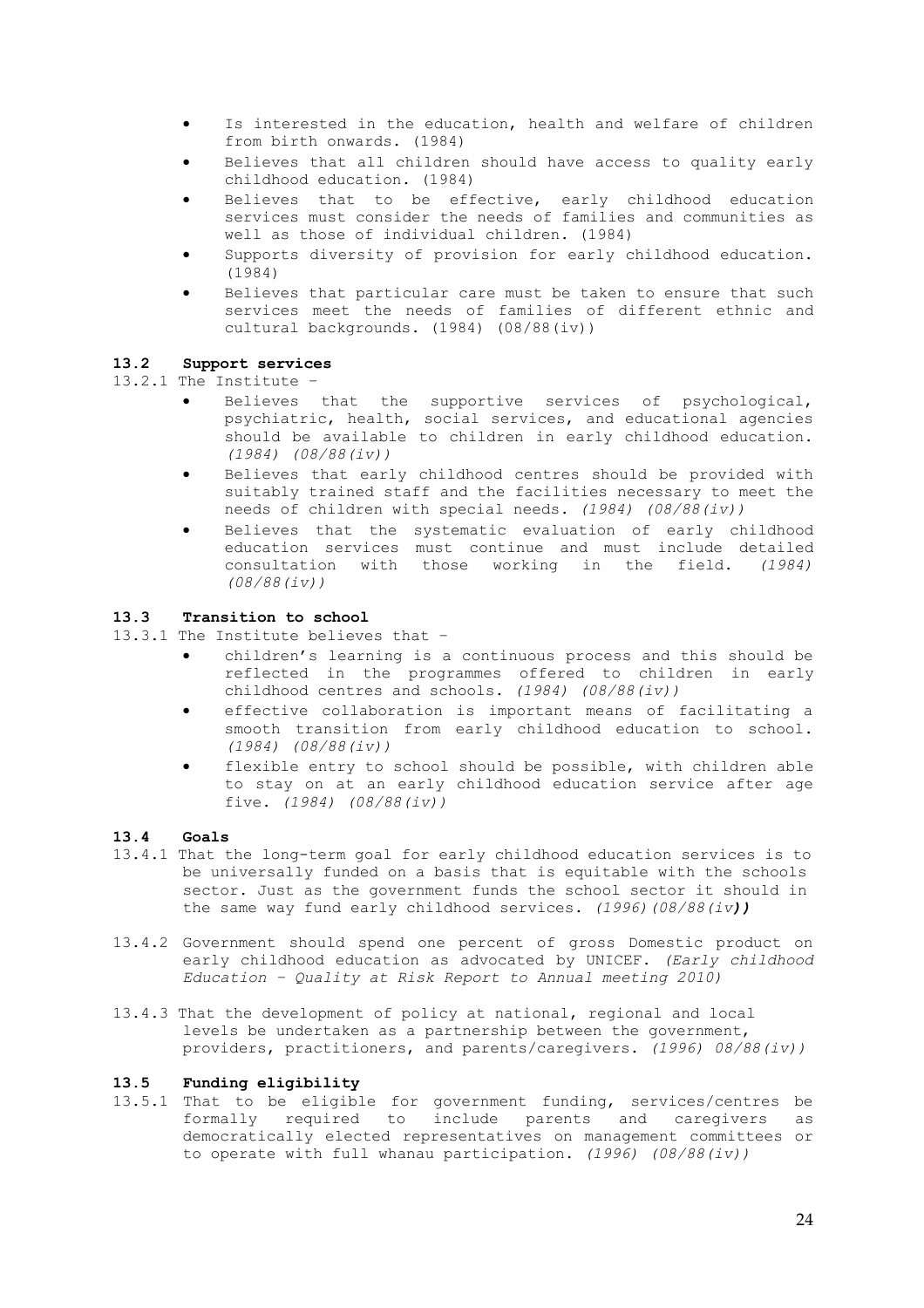13.5.2 That for early childhood education centres, there be a requirement for staff to be represented on management committees. **(***1996) (08/88(iv))*

## **13.6 Accountability**

13.6.1 That all early childhood centres/services in receipt of government funding be required to be fully financially accountable, i.e. provide full audited accounts of all monies received both from government and others. (*1996) (08/88(iv))*

### **13.7 Funding**

- 13.7.1 That the funding formula comprises base funding linked to quality to compensate for the costs of:
	- Staff/adults to meet quality ratios, group size and qualification requirements;
	- Operations;
	- Support for volunteers. *(1996) (08/88(iv))*
- 13.7.2That the universal base funding rate be augmented with equity funding to meet additional costs for particular programmes or to assist centres in communities with special needs. Equity funding relates  $t \cap$ .
	- Maori immersion funding
	- Pacific Islands immersion education
	- Low socio economic status of families in the centre;
	- A high proportion of children for who English is a second language.
	- Special educational needs of children
	- Remoteness of the centre or community's location. *(1996) (08/88(iv))*
- 13.7.3 That the funding rate be adjusted annually to compensate for increased compliance and inflationary costs. *(1996) (08/88(iv))*

#### **13.8 Funding to support children with special needs**

- 13.8.1 That funding for teacher aide hours to support children with special needs in early childhood services to be increased to a level that meets the needs of each child. *(1996) (08/88(iv))*
- 13.8.2 That funding be available to allow
	- The provision of professional development courses on the special educational needs of children;
	- Early childhood practitioners to access such courses. *(1996) (08/88(iv))*
- 13.8.3 That specialist services and intervention teams be coordinated nationally. *(1996) (08/88(iv))*

#### **13.9 Discretionary grants**

- 13.9.1 That the existing discretionary grants scheme be continued with an extension of the pool of funds to appropriately service the needs of the community-based non-profit making centres with respect to properties. *((1996) 08/88(iv))*
- 13.9.2 That consultation on the criteria and method of allocation of discretionary grants be undertaken with representatives of the sector and agreed systems established to ensure a fairer allocation of funds. (*1996) (08/88(iv))*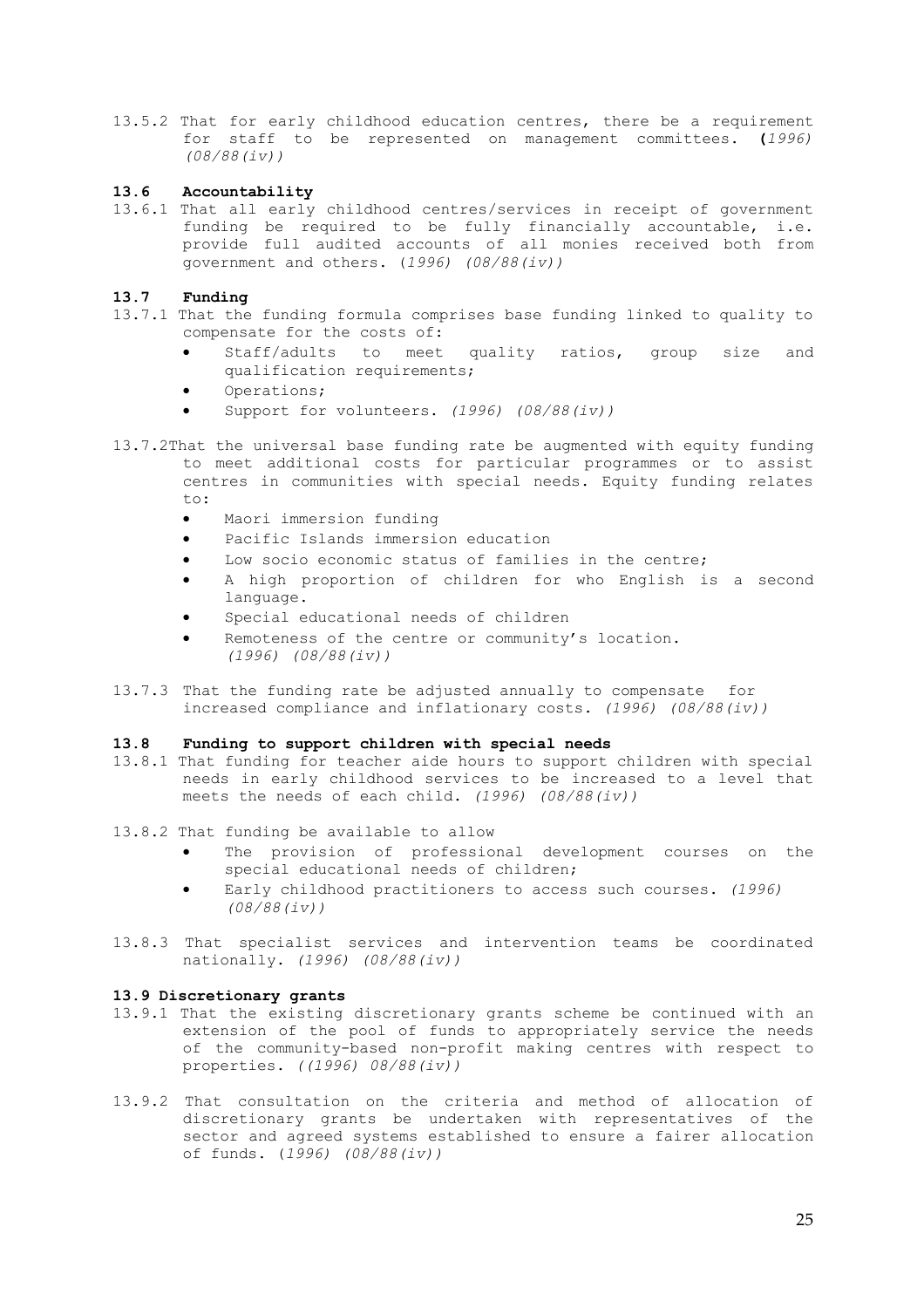#### **13.10 Government agencies**

- 13.10.1 That the planning of new services be undertaken by representatives of the sector working with government agencies at regional and national levels. *(1996) (08/88(iv))*
- 13.10.2 That new policies are based on sound consultation, information and research. *(1996) (08/88(iv))*

## **13.11 Early childhood organisations**

- 13.11.1 That the government provide financial support on an annual basis to the national community based organisations to provide management training for their constituent early childhood centres. *(1996) (08/88(iv))*
- 13.11.2 That there are advantages in early childhood centres belonging to an umbrella organisation. (1996) (08/88(iv))
- 13.11.3 That diversity is strength, enabling services to meet different needs of young families. *(1996) (08/88(iv))*

## **13.12 Other (ECE)**

- 13.12.1 Early childhood centres will be included in future education Information and Communications Technology (ICT) initiatives particularly for provision of adequate funding for resources and professional development. *(AM 02 Report: ICT Provisions in Schools and Early childhood centres)*
- 13.12.2 The trend of childcare companies listing on the share market is opposed. *(03/195).*
- 13.12.3 Te Whāriki will be the basis for programmes in early childhood education services as a framework for implementation, acknowledging that the ways in which the principles, goals, and strands are put into practice will differ from service to service, thereby retaining the special characteristics of services whilst ensuring the fundamental aspects of the curriculum are maintained. *(07/125).*
- 13.12.4 The Principles/Nga Kaupapa Whakahaere and the Strands/Ngā Taumata Whakahirahira of Te Whāriki should be mandated as the curriculum framework for early childhood education. *(07/125)*
- 13.12.5 Te Whariki will be mandated in te reo Maori as well as in English as a bi-cultural framework within a bi-cultural education system. *(07/125)*
- 13.12.6 It is timely for the government to plan for public provision of ECE at the same level as for the schools' sector. *(07/358 & QPE4 21C)*
- 13.12.7 Research has proven that quality ECE makes a long term positive difference for children and that some steps have been taken by the government to recognise this through various initiatives such as the commitment to the provision of '*free"* ECE for up to 20 hours per week. *(07/358 & QPE4 21C)*
- 13.12.8 *Nga Huarahi Arataki Early Childhood Strategic Plan* (Ministry of Education 2002) is endorsed by NZEI as a world leading strategy in early childhood education. *(07/358 & QPE4 21C)*
- 13.12.9 The following statement from Nga Huarahi Arataki represents and encapsulates what 'quality public ECE' should be faithful to: *"Children's interests and developments are fostered if well-being*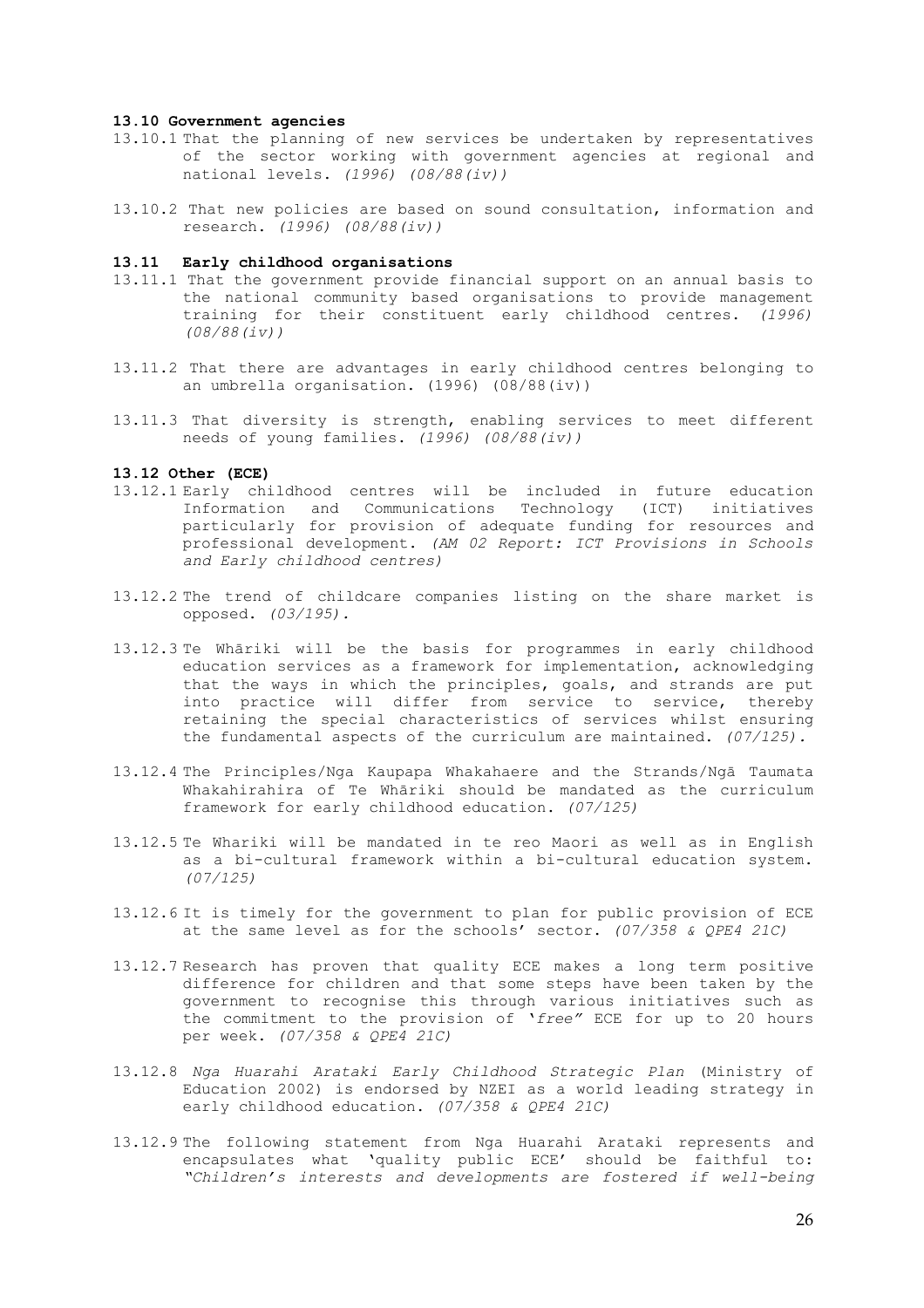*of their family is supported, if their family, culture, knowledge and community are respected, and if there is a strong connection and consistency among all aspects of a child's world." (07/358 & QPE4 21C)*

13.12.10 NZEI policy to have 100 percent qualified and registered teachers in regulated positions in early childhood services is confirmed. (*Early Childhood Education-Quality at Risk Report to Annual Meeting 2010)*

## **14.0 EDUCATIONAL LEADERSHIP**

- 14.0.1 Professional leadership, including the Principal, Senior Staff and Middle Management positions, is second only to effective teaching among all education-related factors that contribute to students learning, accounting for about a quarter of total school or centre effects on student learning. *(07/358 & QPE4 21C)*
- 14.0.2 The leader of every school should be a qualified and registered teacher. This applies equally to professional leaders in ECE. (*07/358 & QPE4 21C)*
- 14.0.3 School leadership needs to foster collaboration, facilitate the sharing of good practice and create a culture in which teachers feel supported in focussing on improving student learning. *(07/358 & QPE4 21C)*
- 14.0.4 Educational leadership extends beyond the boundaries of the school or centre to the broader education and political world. Leaders should advocate for public education and make a contribution to debate about education in the wider context. *(07/358 & QPE4 21C)*
- 14.0.5 NZEI believes that it is important that leaders in schools and centres take on not only the leadership mantle for their own school or centre but for the system as a whole and NZEI will support their right to do this as appropriate. (07/358 & QPE4 21C)

## **15.0 SCHOOL SECTOR**

- 15.1.1 The social workers in schools scheme will be extended*.(AM 01 (U))*
- 15.1.2 Middle schools, in principle are supported. *(reconfirmed 03/411)*
- 15.1.3 Verification of the immigration status of foreign students will be carried out by schools before the student is enrolled. *(05/130)*
- 15.1.4 The criteria for selection of an insurer to provide workers' insurance to the schools sector will be:
	- compensation and financial entitlements that are more extensive than the statutory minima;
	- an improved dispute resolution process;
	- a sound and efficient infrastructure, particularly with the full range of other agencies that could be involved in the treatment and health care of injured members;
	- agreement to enter strategic partnerships with MOE and the relevant unions to: manage the rehabilitation of members injured at work and improve health and safety in the schools sector. *(99/97 (i))*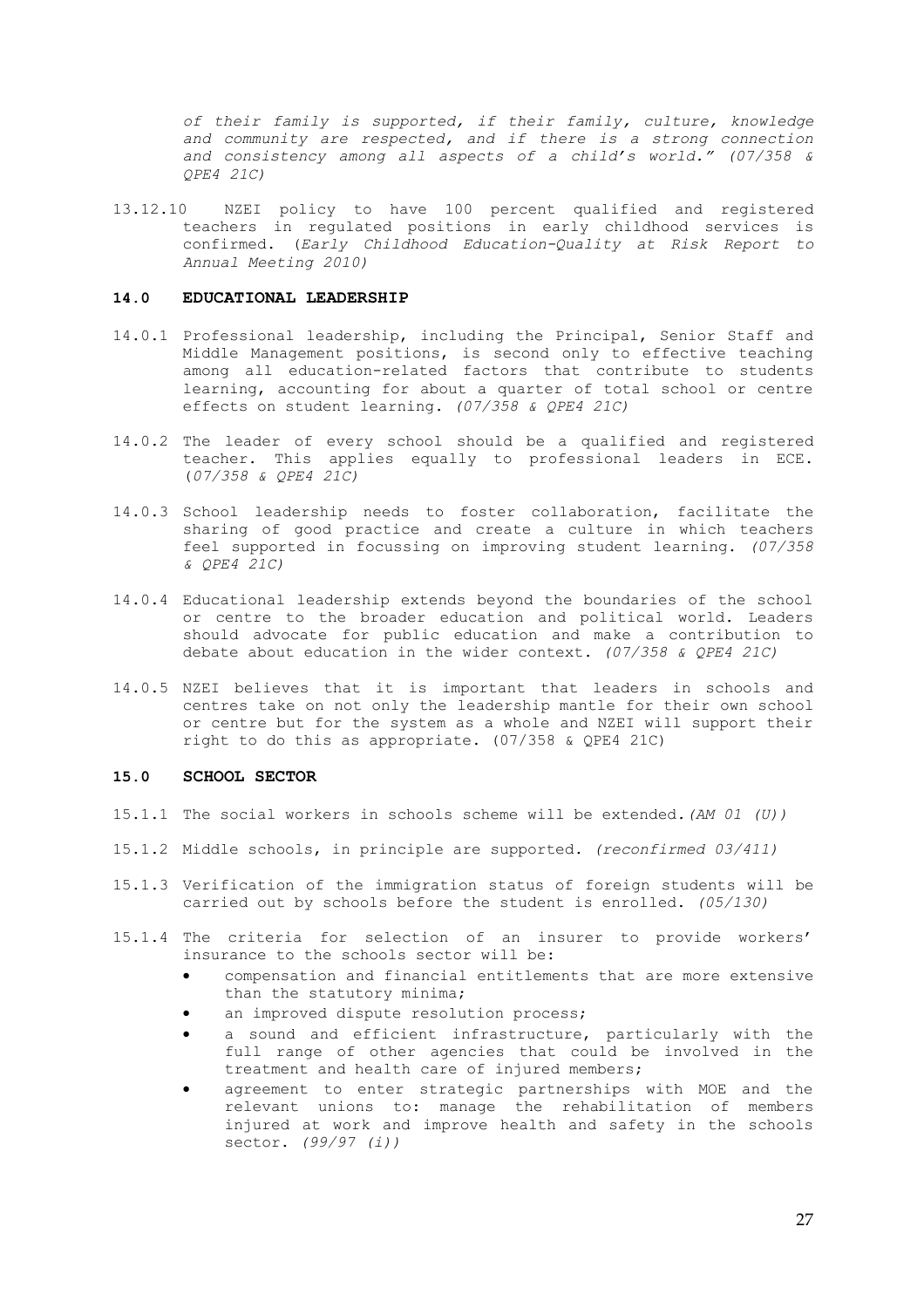- 15.1.5 The principles forming the basis of the Ministry of Education managing information resources (data management and storage environment) will be as follows:
	- The rights and privacy of the individual should be respected and upheld:
		- $\triangleright$  Transparency must be maintained in any data sharing, aggregation or other agreed legitimate use;
		- Ø Sector/MoE protocols and schools based protocols be established and agreed;
		- Ø Remote access to school or national server is notified and recorded following established protocols and authorisations.
	- The data should not be used for:
		- $\triangleright$  The development or promulgation of national league tables comparing schools;
		- Ø Determining remuneration in the form of performance pay.

## **15.2 Support Staff**

- 15.2.1 NZEI will take action to engage with the leadership of political parties to seek party commitment to change bulk funding of support staff pay to incorporating a mix of central and operations grant funding. (*Annual Meeting 2013 resolution A)*
- 15.2.2 Children entering Mainstream Education from Bilingual and Total Immersion Schools will be provided with Teacher Aide support/funding where there is need. *(AM 07 (G))*

## **15.3 Career Pathways**

- 15.3.1 Every school will have a principal. The principal is the professional leader of the school. (Reconfirmed 04/203)
- 15.3.2 The principles underpinning the primary teaching career pathway shall be:
	- builds a pathway into AP/DP roles;
	- supports a succession pathway into principalship;
	- clarifies and promotes the demonstration of professional leadership behaviour, knowledge, skills and attributes and supports the development of and the move towards those behaviours skills ad attributes;
	- transparent, sustainable and fair (taking into account the diversity of the primary sector);
	- provided through specific additional resourcing. *(06/77)*
- 15.3.3 The core skills and attributes will be recognised for the primary teaching career pathways in the following areas and roles:
	- participation in initial teacher education;
	- leadership in the induction of new staff and mentoring of provisionally registered teachers;
	- advice to other teachers on classroom organisation, planning, assessment and pedagogy;
	- coaching and mentoring of other teachers including sharing advanced level curriculum knowledge and pedagogy;
	- facilitation of school wide professional learning;
	- advice on continuous professional development including dissemination of resources relating to best practice and educational research;
	- research and analysis;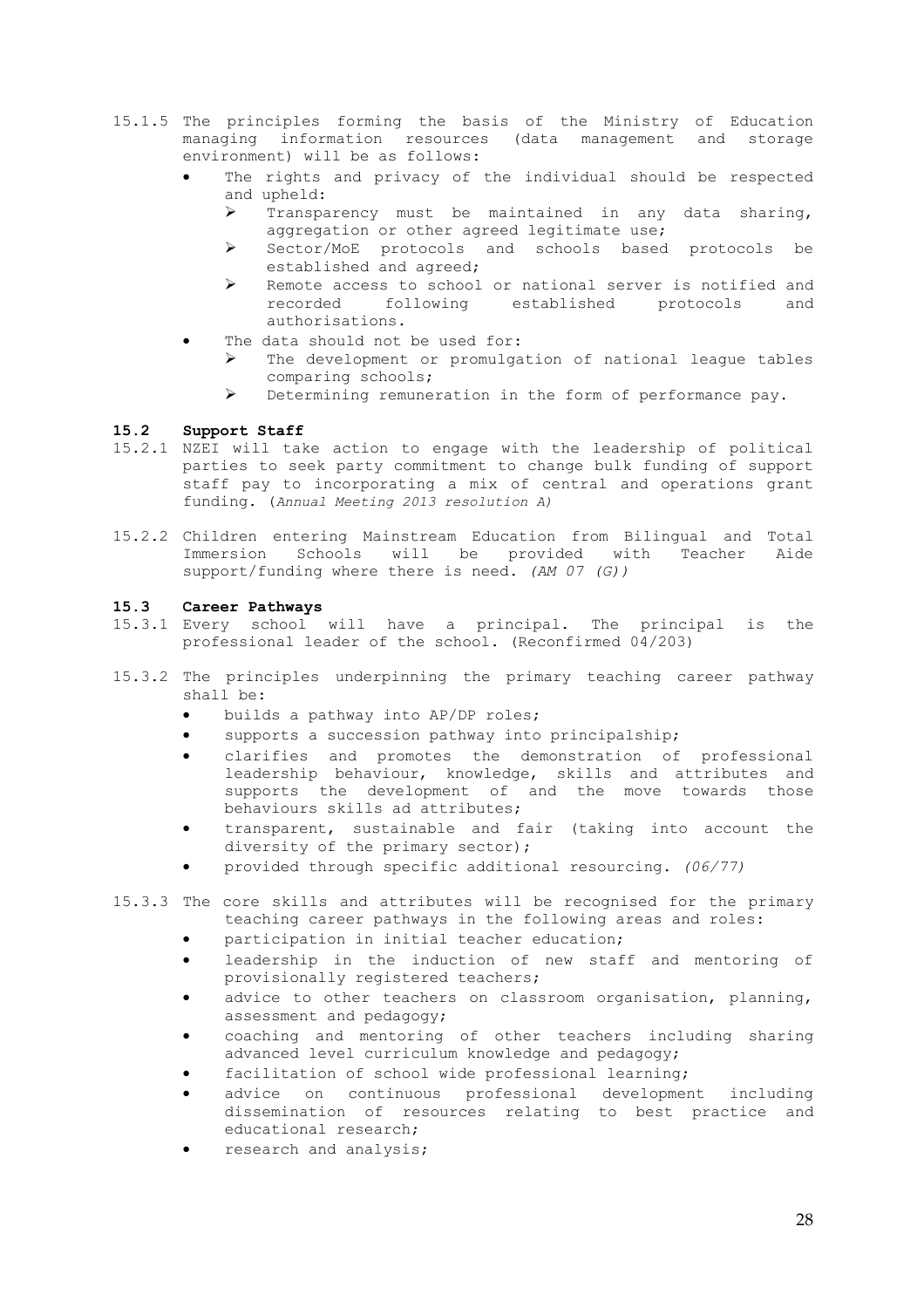- using reliable assessment information to support reflective practices, including evaluating the impact of teaching practice on students;
- participation in the appraisal and performance management process including reparation of documentation needed for teacher registration and renewal processes;
- assistance and support to teachers, including those on capability/competency procedures to improve their teaching practice. *(06/77)*
- 15.3.4 The middle and senior leadership classification in primary schools shall incorporate roles such as deputy principal, assistant/associate principal, syndicate leader, senior teacher, curriculum leader and Special Education Needs Co-ordinator (SENCO). *(07/129)*
- 15.3.5 A tri-partite approach to the development of career pathways and support for primary principals is supported. *(07/130).*

#### **15.4 Funding**

- 15.4.1 Teacher salary grant bulk funding is opposed. *(1994/212 reaffirmed)*
- 15.4.2 The Targeted Funding for Educational Achievement (TFEA) will be allocated only to schools with a decile ranking of 1, 2 or 3. *(reconfirmed 95/447)*
- 15.4.3 The 'isolation index' for measuring school isolation is supported in principle. *(99/378 (i))*
- 15.4.4 Initiatives for improving student achievement in schools will be co-operative, properly resourced and, developed by participating schools. Initiatives will recognise, and cater for, staff additional workload. *((00/106 (i))*
- 15.4.5 NZEI will be recognised as a major stakeholder in all new Ministry of Education initiatives to secure NZEI involvement from the inception of any new scheme. *(00/106 (ii))*
- 15.4.6 School Support initiatives set up by the Ministry of Education will include additional ongoing resourcing to reduce the workload on school staff. *(00/106 (iii))*
- 15.4.7 Professional learning programmes will be delivered through the provision of non-contestable funding. *(06/403 (v))*
- 15.4.8 Teachers aides have a clear and fair job description;
- 15.4.9 Support staff will continue to be covered by clear and comprehensive collective employment agreements which provide them with fair pay and conditions including recognition of appropriate qualifications. (*AM96)*
- 15.4.10 Students who have ESOL requirements but no other type of special education needs should attract funding specifically for the purpose of the level of need wherever they are in the education system. *(AM99)*
- 15.4.11 A grant of \$1,250 per term be paid to a school which accepts a student suspended from another school. It should be paid for the first two terms of the student's attendance. (The remaining grant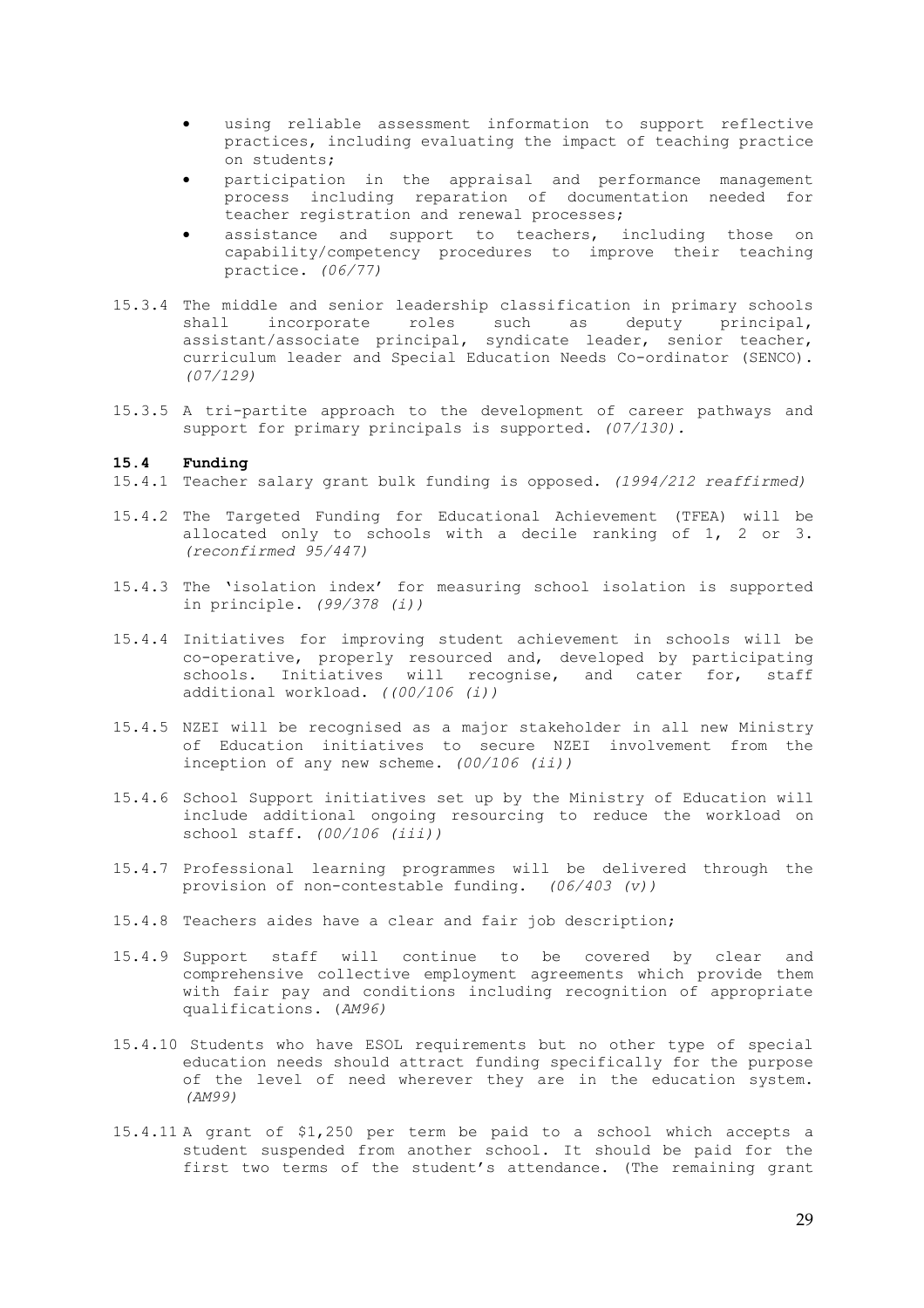would travel with the student if he/she changes school before the two terms of assistance are completed.). *(AM 99)*

## **15.5 Primary school staffing**

- 15.5.1 Factors such as: current workload issues; including those associated with the exercise of professional leadership; the momentum towards personalising learning; the requirements to enhance curriculum opportunities; the imperatives to establish productive links with parents, the community and other schools and services; and the benefits that accrue to teaching and learning require the reduction of pupil to teacher ratios. *(07/358 QPE4 21C)*
- 15.5.2 Schools will continue to be resourced with a consistent teacher staffing entitlement generated on the basis of curriculum and management, and dependent on the student's year of schooling and student numbers. The resourcing will be as follows: Curriculum
	- Teacher/student curriculum component: for year 1 students a teacher to student ratio of  $1:15$ for year 2-3 students; a teacher to student ratio of 1:20 for year 4-8 students; a teacher to student ratio of 1:25
	- A maximum average class size (MACS) factor of 25 applied to all schools with a year 1-8 student roll below STET.
	- An equity provision for schools in deciles 1-4.applied to the curriculum staffing
	- The equity provision as a percentage weighting on the curriculum full-time teacher equivalents (FTTE) as follows: Decile 1 20% of curriculum FTTE Decile 2 15% of curriculum FTTE Decile 3 10% of curriculum FTTE<br>Decile 4 5% of curriculum FTTE 5% of curriculum FTTE.
	- The technology component for year 7-8 students replaced by a specialist component for year 1-8 students: teacher:student ratio of 1:100.
	- A component for teacher support time for classroom teachers will be provided as entitlement teacher staffing; total curriculum FTTE x 0.1 FTTE.

Management

- A management component based on a weighted roll factor applying to year levels with an additional factor to include the staffing generated by:
	- $\triangleright$  the equity component
	- the specialist component
	- $\triangleright$  all other staffing not generated directly from the school roll.
- The management component formula (excluding the Professional leadership Time) adjusted to deliver
	- Ø 1.0 FTTE at a roll of around 160
	- Ø 2.0 FTTE at a roll of around 320
	- Ø 3.0 FTTE at a roll of around 480
	- Ø 4.0 FTTE at a roll of around 640
	- Ø 5.0 FTTE at a roll of around 800
- Attached teachers: Resource Teachers: Learning and Behaviour, Resource Teachers: Maori, resource Teachers Reading and therapists will be included in Schedule I of the Staffing Orders to count for management time (FTTE x 0.05 FTTE) and for the generation of salary units.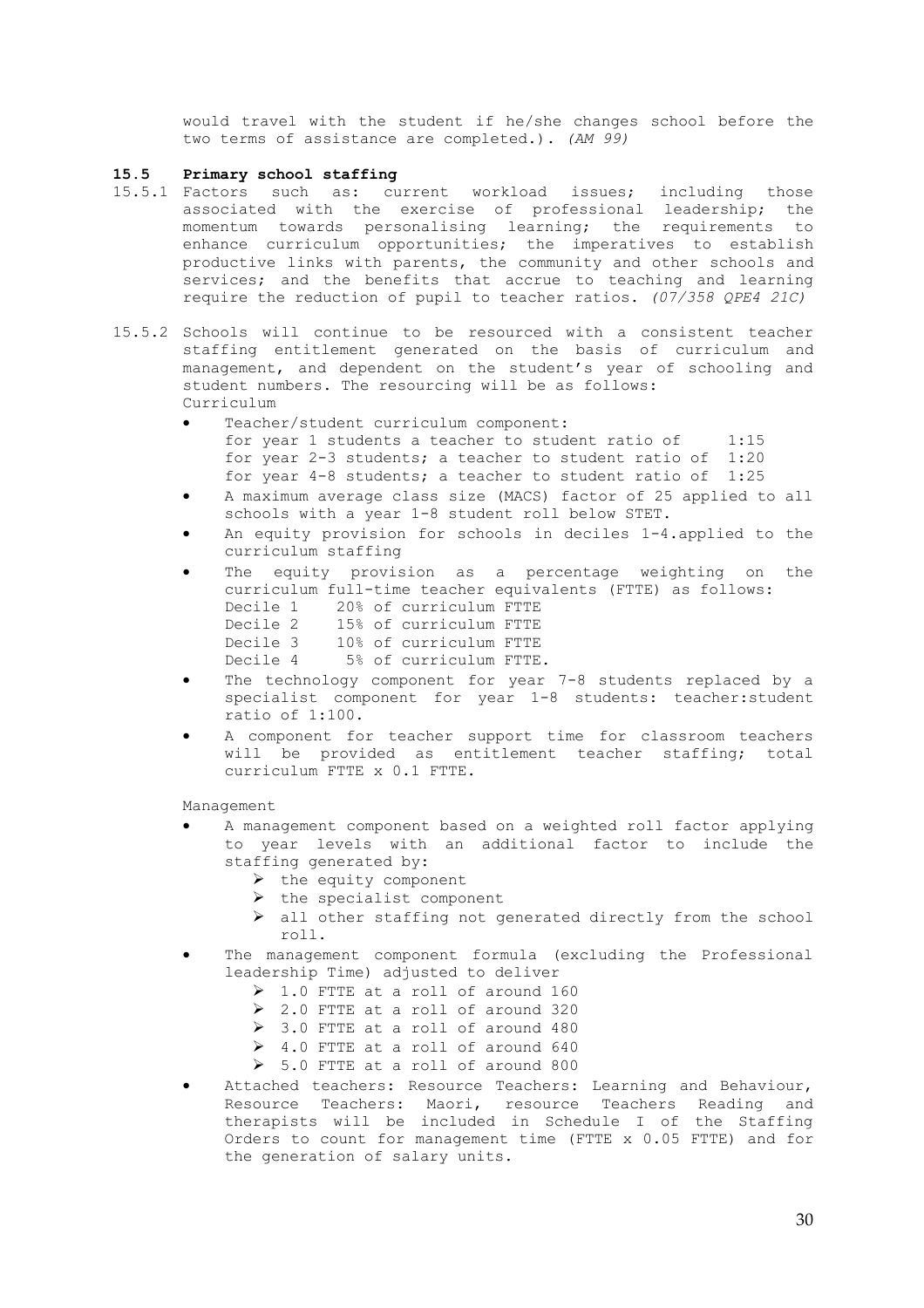- Teacher positions generated by the equity and specialist staffing component count for management time (FTTE x 0.05 FTTE) and for the generation of salary units.
- A management support time component for holders of salary units will be provided as entitlement staffing (the number of salary units x 0.1 FTTE).

Other:

- Teacher/student ratios for the curriculum component of official kura kaupapa Maori, Maori immersion classes and Maori bilingual classes in regular schools will be a 1:15 for students in years  $1 - 15$ .
- All designated normal schools will have additional staffing of 1.0 FTTE for liaison with the training provider.
- All special schools will have an additional staffing entitlement for the employment of therapists.
- The national allocation of FTTEs for Reading Recovery will be increased to more fairly reflect the national number of 6-yearold students.
- The number of resource teachers will be linked to national roll levels and need. *(99/334 and "NZEI Policy: Teacher Resourcing Schools 00/137)*

## **15.6 Staffing Priorities**

- 15.6.1 The first priority for 2007/08 primary teacher staffing improvements is the full implementation of the recommendations contained in the Report of the School Staffing Review Group, that is:
	- Maximum Average Class Size (MACS) factor of 25 for primary students in schools with fewer than 176 students in years 1 to 8;
	- Professional Leadership component of between 0.2 FTTE in schools with rolls up to 28, increasing incrementally to 1.0 FTTE at rolls of 250 and above;
	- Teacher/pupil ratios of no greater than 1:15 in kura kaupapa Maori and in total Maori immersion and qualifying Maori bilingual classes in regular schools. *(03/72 (1) amended by 07/17))*
- 15.6.2 The second staffing priority for primary teacher staffing is improved curriculum teacher pupil ratios, i.e. 1:20 for years 2 to 3 and 1:25 for years 4 to 8. *(03/72 amended by 07/17)*
- 15.6.3 The staffing entitlement for primary schools from March in any school year will be the greater of:
	- the March roll-based staffing with the new entrant factor included, and
	- the provisional (or 'assured') staffing. *(04/362)*
- 15.6.4 Positions generated by the Education School Staffing Orders in Council will be for teachers only. *(confirmed 05/66)*
- 15.6.5 The Staffing Order weightings for the year 0-8 rolls for the calculation of management staffing will be increased. *(07/129)*
- 15.6.6 The minimum teacher staffing entitlement for an identified and named number of remote, essential, non-integrated state schools will be 2.0 full time teacher equivalents. *(05/244)*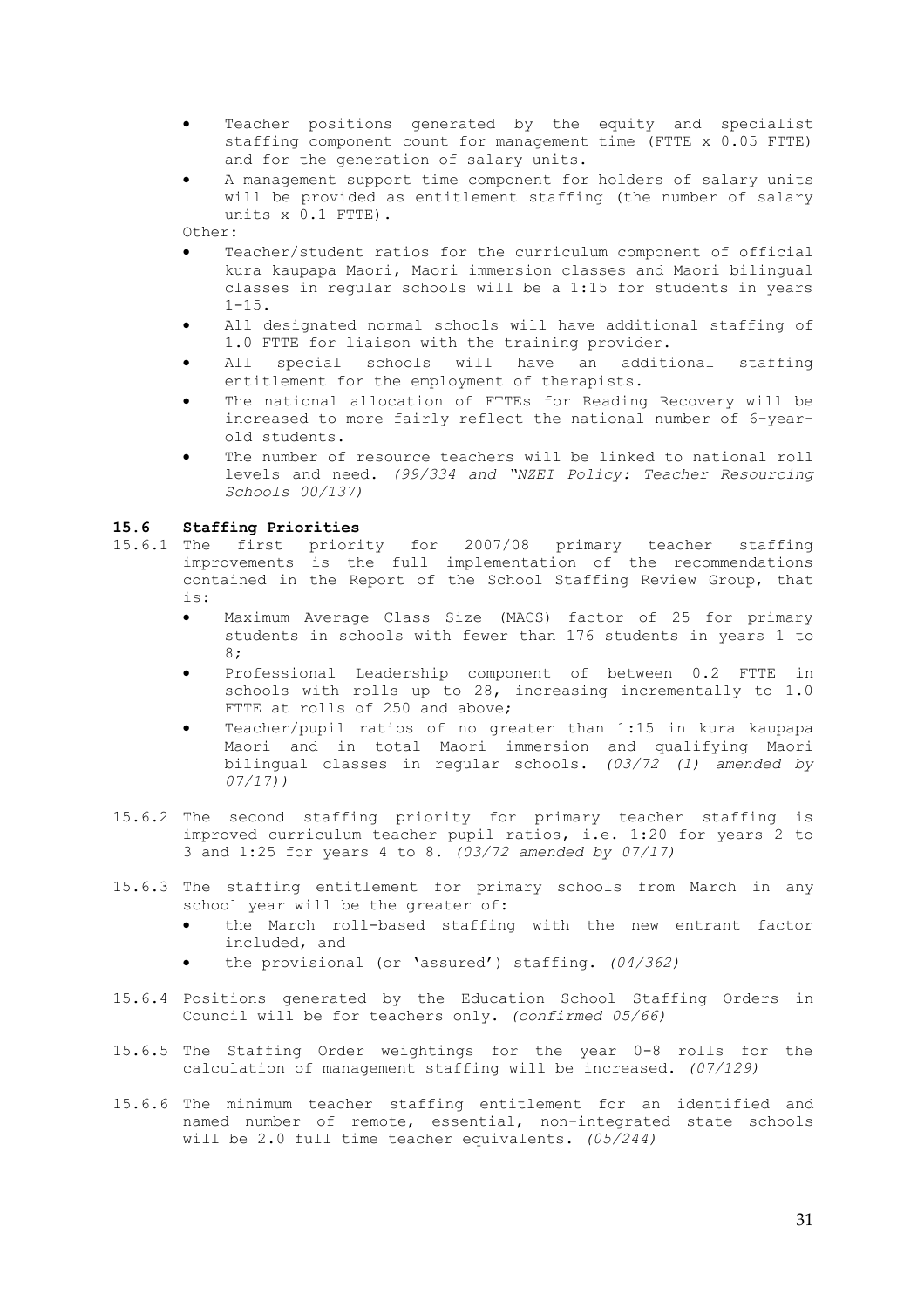15.6.7 In order to address the current primary teacher shortage the government establishes a "guaranteed" employment scheme where graduates of primary teacher education could be employed as supernumerary teachers in the first year following graduation while seeking permanent teaching positions. *(07/252)*

## **15.7 School Reorganisation**

- 15.7.1 The goal of any reorganisation of educational arrangements must be to develop and strengthen a national network of schools and centres and to maintain educational options within local communities to meet those communities' needs. *QPE421C*
- 15.7.2 Teachers affected by school reorganisation through area strategies, community initiated education plans or mergers involving more than one employer will have enhanced surplus staffing provisions:
	- aligning teachers' provisions with those of principals;
	- enhanced early retirement and superannuation provisions and
	- 100% reimbursement of removal expenses

*(99/332 (5))(updated to reflect the then current situation)*

15.7.3 The use of 'justifiable' predicted rolls informed by local information, as the staffing mechanism for schools involved in mergers during the first year of the implementation of decisions arising from an area strategy, community initiated education plan or mergers involving more than one employer is supported. *(03/75) Updated*

## 15.7.4 Clustering of schools under a single board will be on a basis of:

- the maximum number of schools in a cluster is four;
- each school in the cluster retains a principal position;
- the principal of each school in the cluster will be a member of the Board of Trustees; ( NOTE This may need to be reconsidered)
- each school in the cluster will have an elected staff representative on the Board;
- clustering under one board will be restricted to "like" groups, ie;
	- $\triangleright$  regular state only;
	- Ø integrated schools with same proprietor only
	- $\triangleright$  specialist (eg. kura) only
- schools of a different type or class combined under the same board, will be resourced accordingly to their individual type/class and roll;
- one additional centrally resourced entitlement administrator position will be provided for each cluster with adequate additional funding to the Board so the primarily administration duties of the cluster can be carried out;
- no cluster will have just one principal for all the schools with a 'unit holder' appointed in each school to take responsible for the day-to-day organization;
- schools operating satellites will be designated according to the year levels of students enrolled and resourced accordingly, ie:
	- Ø Years 1-8 only primary
	- $\triangleright$  7,8 only intermediate
	- $\triangleright$  Years 7,8,9 restricted composite
	- $\triangleright$  Years 1 to 15 area
	- $\triangleright$  Years 7 to 15 secondary;
- the setting up of satellites will be restricted so there is proper representation of parents and staff on the Board and the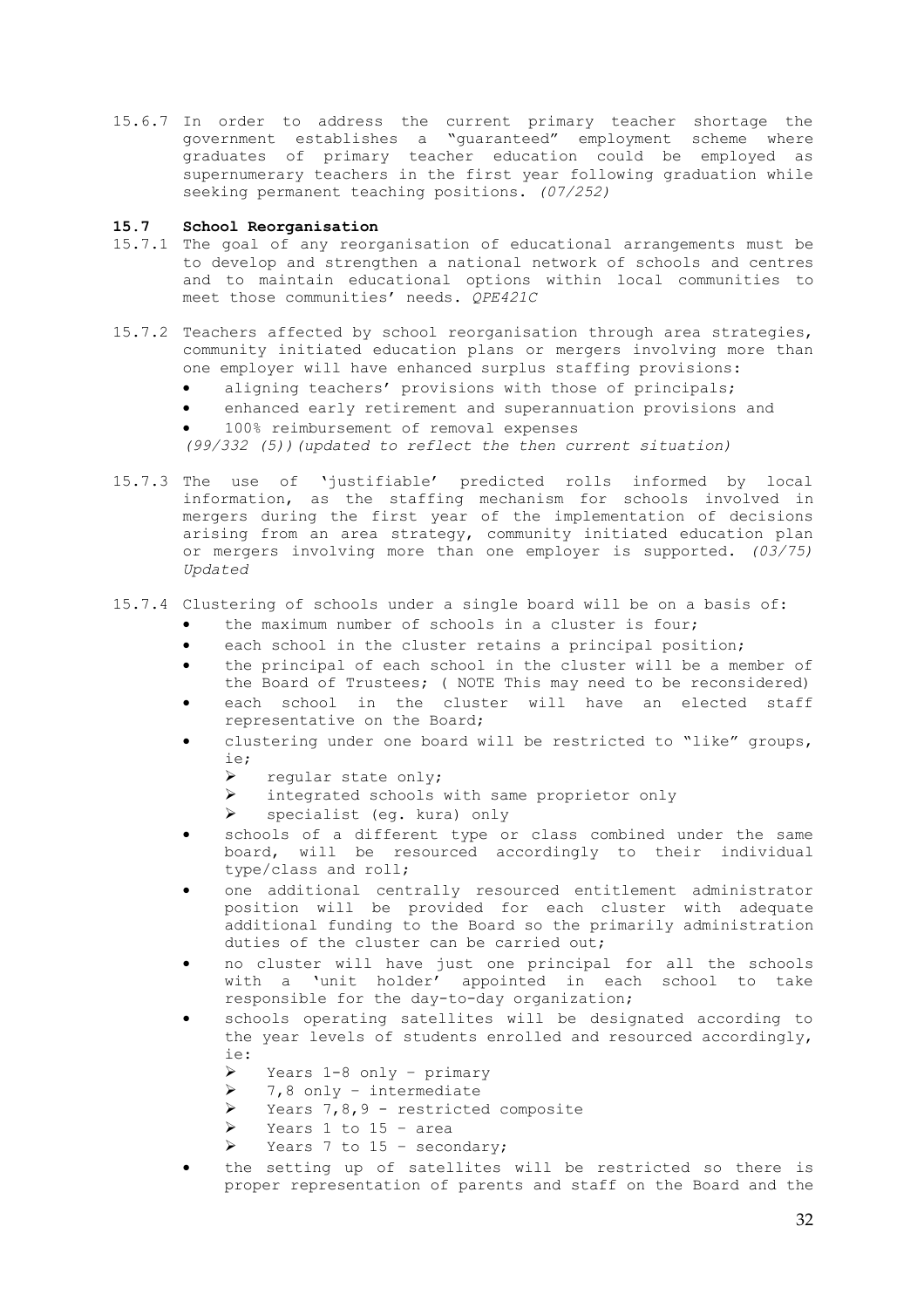principal is able to provide proper oversight of pastoral care, professional leadership, effective curriculum delivery and effective use of resources;

- the maximum allowable distance between schools in a cluster will be decided on the principle that there must be the ability to provide pastoral care and professional leadership with the most efficient use of resources;
- the process for any situation requiring schools to join together will be a merger;

a quality learning environment and effective curriculum delivery will be paramount in any decision to restructure schools. *(reconfirmed 03/73) (as recorded in minute item 1999/108 2)* 

## **16.0 SPECIAL EDUCATION**

## **16.1 Policy Scope**

16.1.1 Students with special education needs are not defined by those special education needs. Their right to participate in the New Zealand education system is the same as that for all other students.

16.1.2 The special education policy statements:

- Are supported by the standards of the Right to Education framework – Availability, Accessibility, Acceptability, and Adaptability (*Human Rights Commission, 2004, p261*).
- Add the special education perspective to, and complement NZEI policy.
- Are neither sector nor setting specific. Rather, they represent and have been developed from the collective strength of NZEI members' experience and knowledge and their work across the education sector whether as teachers, specialists or support staff.
- Represent the perspective and aspirations of NZEI members. They are not intended to represent perspectives of special education lobby groups, parent groups, networks, or other agencies.

## **16.2 The Right to Education for All**

- 16.2.1 NZEI asserts the right to education for all students within a quality public education system.
- 16.2.2 In a quality public education system the culture of centre/school/kura is conducive to supporting children, young people and their whānau. This means each centre/school/kura:
	- Embraces diversity and is accepting of all students. The culture/mauri/essence/uniqueness of each student is acknowledged and valued
	- Is supportive of students, staff, whānau/family.
	- Has policies and procedures in place and in practice.
- 16.2.3 Education is a shared responsibility with all involved contributing and working together so that learners succeed. Students with special education needs benefit most from relationships shaped from this shared responsibility when:
	- Relationships between home, family/whānau, relevant agencies and centre/school/kura are established at the earliest opportunity and are maintained throughout a student's learning pathway. These relationships are especially important at times of transition and change.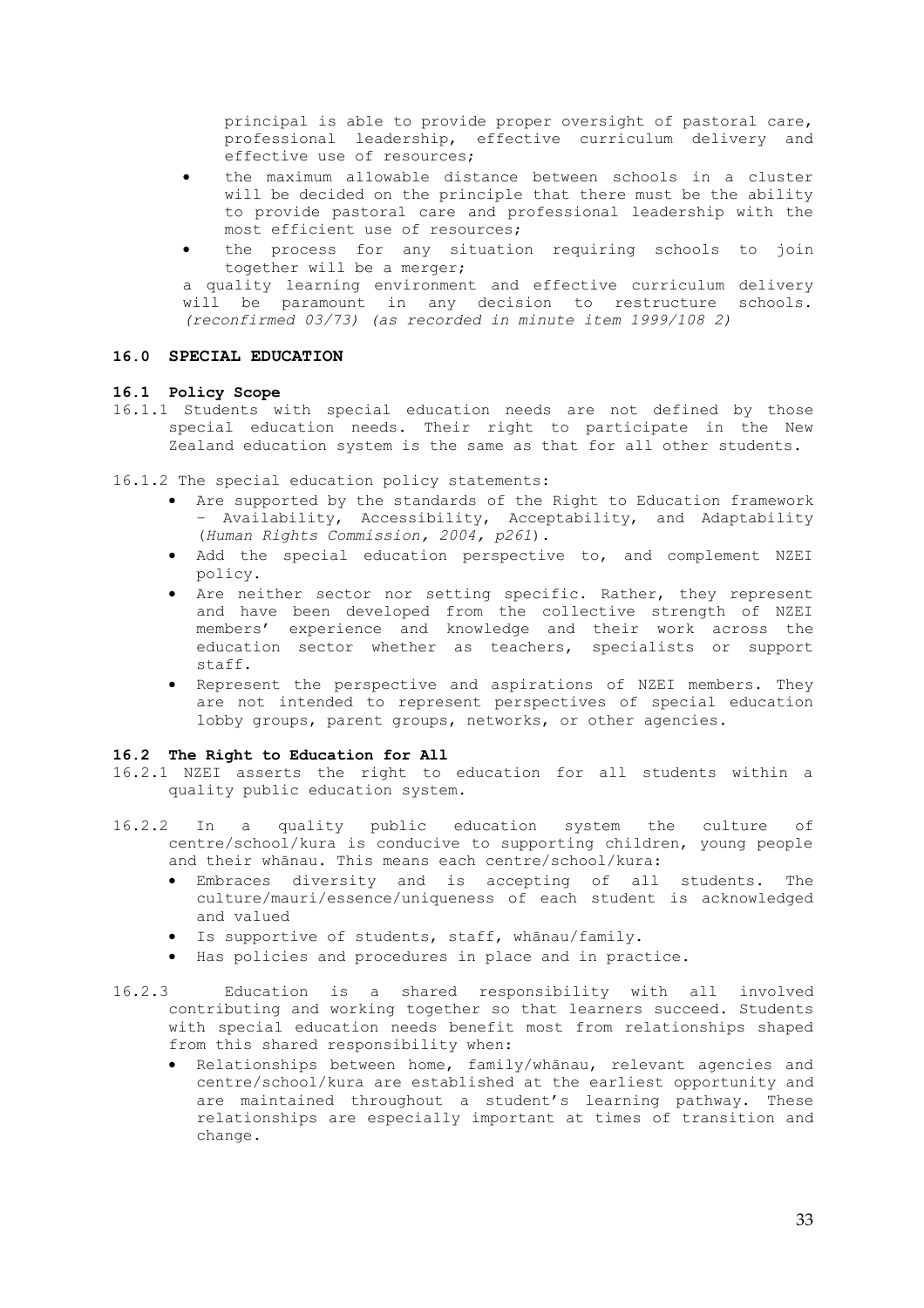- Decisions about the most appropriate centre/school/kura are jointly made by whānau/caregivers, teachers and other professionals.
- There is clear communication. Information is shared between whānau/caregivers, students where appropriate, centre/school/kura staff, agencies and the community.
- 16.2.4 Cultural, physical and emotional safety is paramount. NZEI notes the tension between balancing the rights of individual students with the rights of all students, staff, whānau/caregivers and community.

## **16.3 Quality Teaching and Learning**

- All students have unique needs and are to be treated as individuals. Learning for students with special education needs means placing students at the centre, respecting and responding to their learning needs.
- 16.3.2 Quality teaching and learning for students with special education needs means:
	- Learning is student-centred, meaningful and relevant.
	- Outcomes include both social and academic achievement.
	- Strengths are nurtured and celebrated.
	- Students are safe and secure.

## 16.3.3 This can be achieved when:

- The curriculum is accessible to all students.
- There is a range of readily available resources both material and staffing to meet individual need.
- Teachers have a strong knowledge of the learning continuum and are able to identify and work to meet individual learning needs.
- Teachers have the primary responsibility for students learning and are well supported and resourced to do this.
- Teachers, support staff and specialists work together and there is clarity and acceptance of the role of each.
- Learning goals are jointly understood and everyone works towards them.
- Strong effective support systems are in place and are responsive to the needs of students, their families/whānau and teaching staff.
- 16.3.4 The Positive Behaviour for Learning (PB4L) data collection tool proposed by the Ministry is not endorsed. *(2013/070 (ii))*

## **16.4 Support for Special Education**

- 16.4.1 The provision of special education should be needs-based and not contestable.
- 16.4.2 NZEI supports the ongoing maintenance of a range of learning environments within a coordinated service. This is best demonstrated when:
	- Provision is appropriate to need, is in place on entry and remains throughout the system.
	- There are clear pathways within the service with access to, and between a continuum of learning environments, and where transition issues are minimised.
	- Parental choice is balanced between the needs of the child and the equitable provision of specialist resources that enable the placement.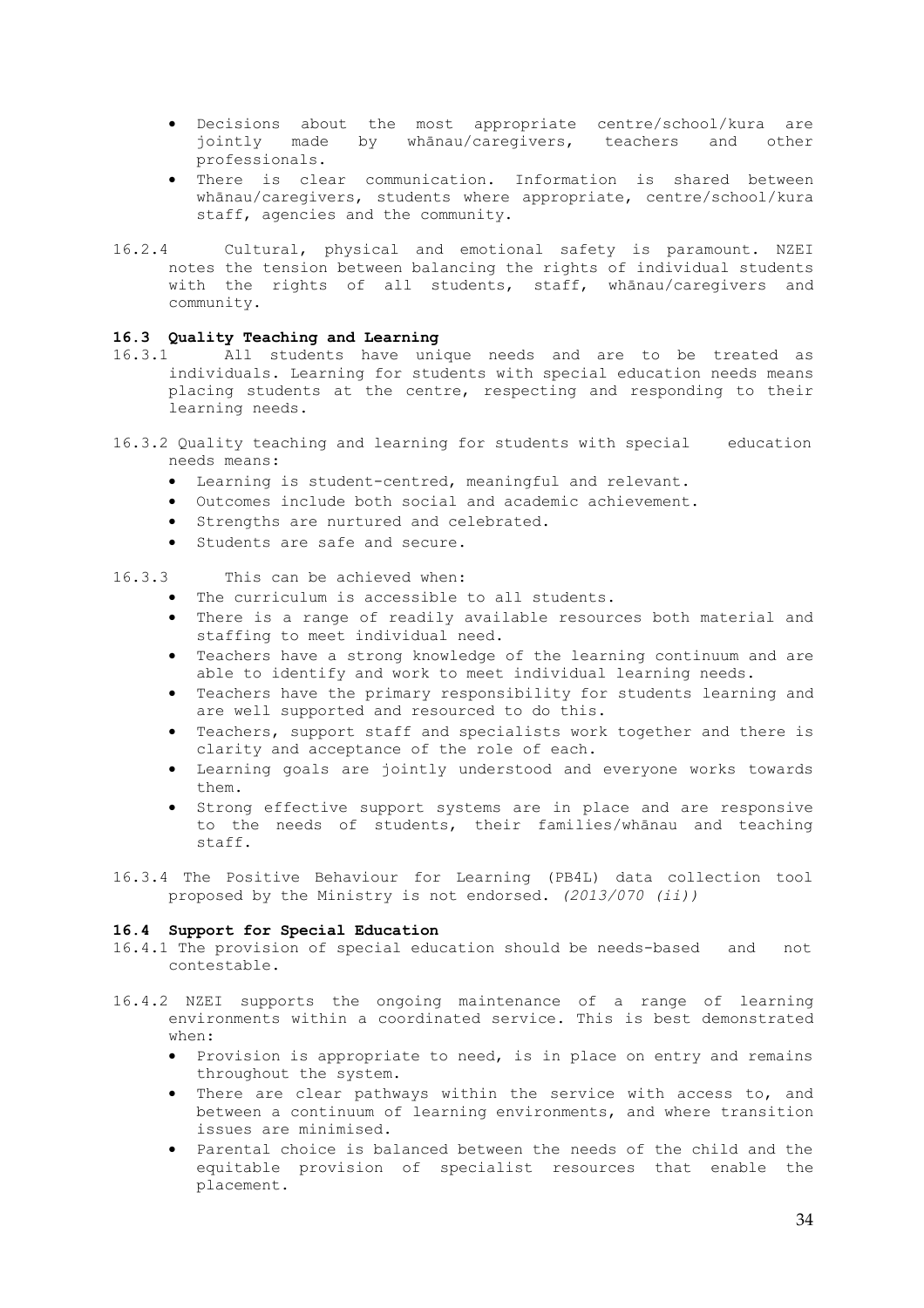- 16.4.3 The rights of the students to access the curriculum and the ability of staff to provide quality teaching and learning should be assured. Ensuring needs are met is a collective responsibility.
	- Locally, centre/school/kura, family/whānau, the community and relevant agencies are responsible for working together to make decisions appropriate to the teaching and learning needs of students.
	- Government is responsible for providing the resources to enable the best decisions to be made to ensure students' learning needs are met.
	- The Ministry of Education as the key central agency has the responsibility of working together with local education communities to ensure resources are provided as equitably as possible. This does not necessarily mean an equal distribution of resources, but does mean the provision of the best possible teaching and learning irrespective of geographic location, socioeconomic circumstance or disability.
- 16.4.4 Special education provision should be tangible. This means:
	- Transparent and easily accessible processes for funding, staffing, property, transport, materials, or professional learning for staff.
	- Clear and available information for centres /schools/kura and families/whānau.
	- Timely access to the appropriate specialist or agency and the provision of close support and guidance as needed.
- 16.4.5 For NZEI this would be achieved by ensuring:
	- Time for preparation, planning, and building relationships with family/whānau, agencies, teachers, specialists and support staff.
	- Ongoing professional learning so that well qualified teachers, specialists and support staff build their expertise and knowledge.
	- Sufficient specialist staff with the experience and understanding to work in Miro Maori classes/centres.
	- Access to up to date research and best practice is readily available.
	- Teacher staffing levels provide for appropriate student numbers.
	- Specialist staffing levels so that there is equitable provision and manageable caseloads.
	- Special education teacher aides and support workers who have sufficient hours to be an effective support for teachers and students.
	- Job security for teachers, specialists and support staff through centrally funded positions.
	- Safe and secure learning environments and workplaces.

16.4.6 NZEI notes the implications for:

- Initial teacher education and the need to include special education components in programmes.
- Sufficient government funding to ensure an effective and equitable provision.

## *Previous policy for consideration on how to include in next level action policy statements.*

16.4.7 Each school will receive a roll-related special education grant (SEG) based on the socio-economic decile groupings already being used for other grants*.(AM96)*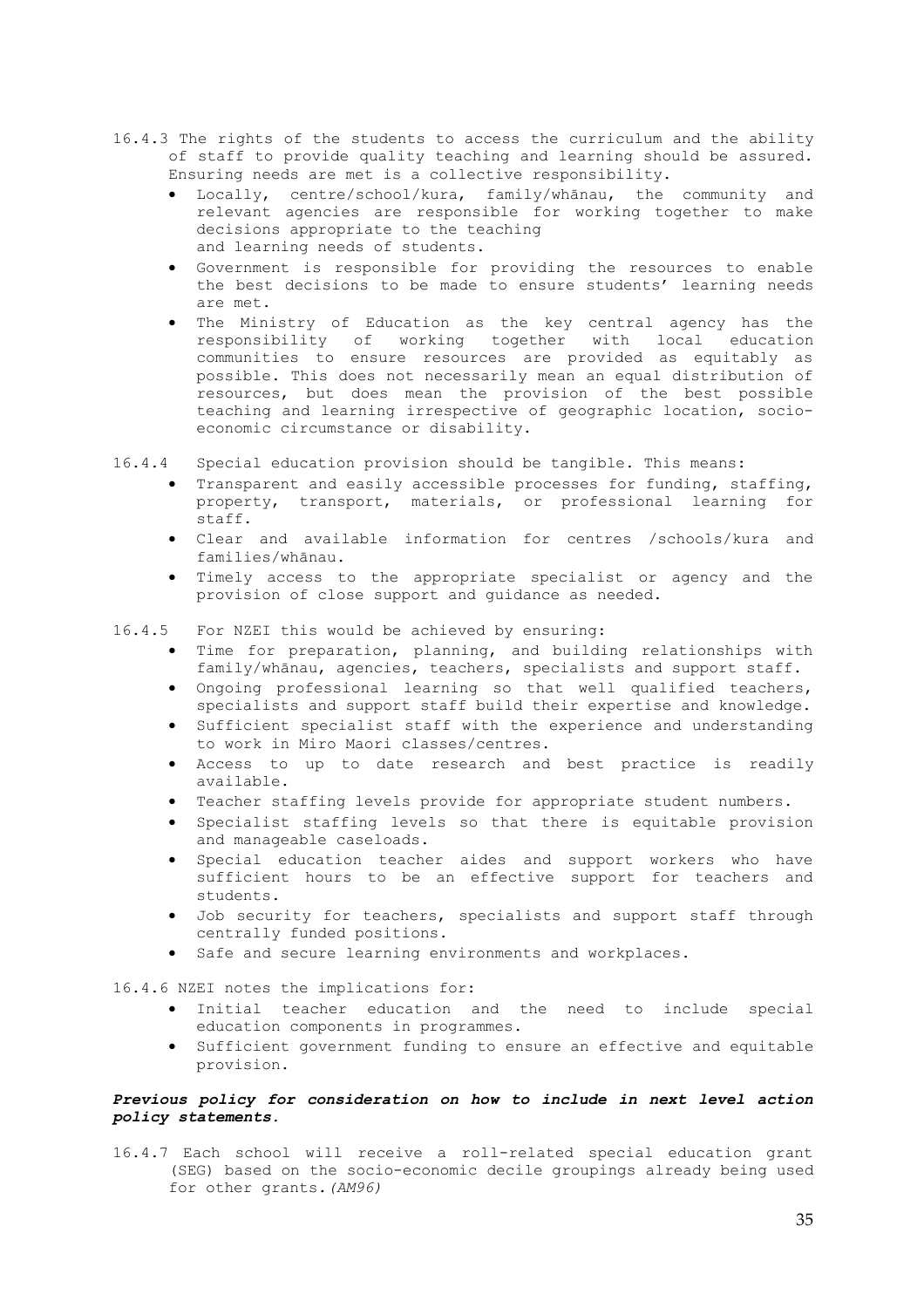16.4.8 Special schools will receive SEG at the decile 1 rate. *(AM96)*

- 16.4.8 The SEG grant continue to provide \$1,000 base grant to each school, that the decile 1 grant continues at \$51 per student and the weightings revert to the original 1997 differentials of about \$7 to \$1 decile 1 to decile 10 schools*.(AM99)*
- 16.4.9 NZEI will engage the support of colleges of education and STA to continue and expand the Ministry of Education funding for the natural development of ongoing training of teachers of children with special education needs. (*AM91)*
- 16.4.10 Early Intervention Programmes will be extended to cover first year of school to cover those children not attending preschool and health services*.(AM91)*
- 16.4.11 Sufficient special education specialists will be trained to work appropriately in nga kohanga reo and language nests. *(AM99)*
- 16.4.12 The criteria for ORS and ORRS will be reviewed and set at a realistic, achievable and accessible level. *(AM 07 (Q))*

## *Clauses 16.4.13 and 16.4.14 below were retained on the advice of Te Reo Areare (Minute Item 2009/128)*

- 16.4.13 Only students in kura Kaupapa Maori and levels 1-2 immersion classes be on the roll of RTLBs (Maori) and only RTLB's (Maori) work with these students (*AM99)*
- 16.4.14 Applicants for the RTLB (Maori) positions should be: Maori, a registered teacher, credible with classroom teachers and the community, knowledgeable in the skills required for second language learning, sound in tikanga and a fluent Maori speaker, competent in networking with whanau, iwi, able to communicate well with principals, other staff, board of trustees and parents. (*AM99)*

#### **16.11 Kaupapa Maori**

- 16.11.6 Only students in kura Kaupapa Maori and levels 1-2 immersion classes be on the roll of RTLBs (Maori) and only RTLBs (Maori) work with these students.(*AM99)*
- 16.11.9 Applicants for the RTLB (Maori) positions should be: Maori, a registered teacher, credible with classroom teachers and the community, knowledgeable in the skills required for second language learning, sound in tikanga and a fluent Maori speaker, competent in networking with whanau, iwi, able to communicate well with principals, other staff, board of trustees and parents. *(AM99*)

### *Retain the following for next level action statements*

16.12.2 The criteria for ORS and ORRS will be reviewed and set at a realistic, achievable and accessible level. *(AM07(Q))*

#### **16.0 MAORI EDUCATION**

#### **17.1 Introduction**

- 17.1.1 NZEI recognises Matauranga Māori as a unique concept which should provide for:
	- the education of Māori students
	- Māori students to become fluent in te reo Māori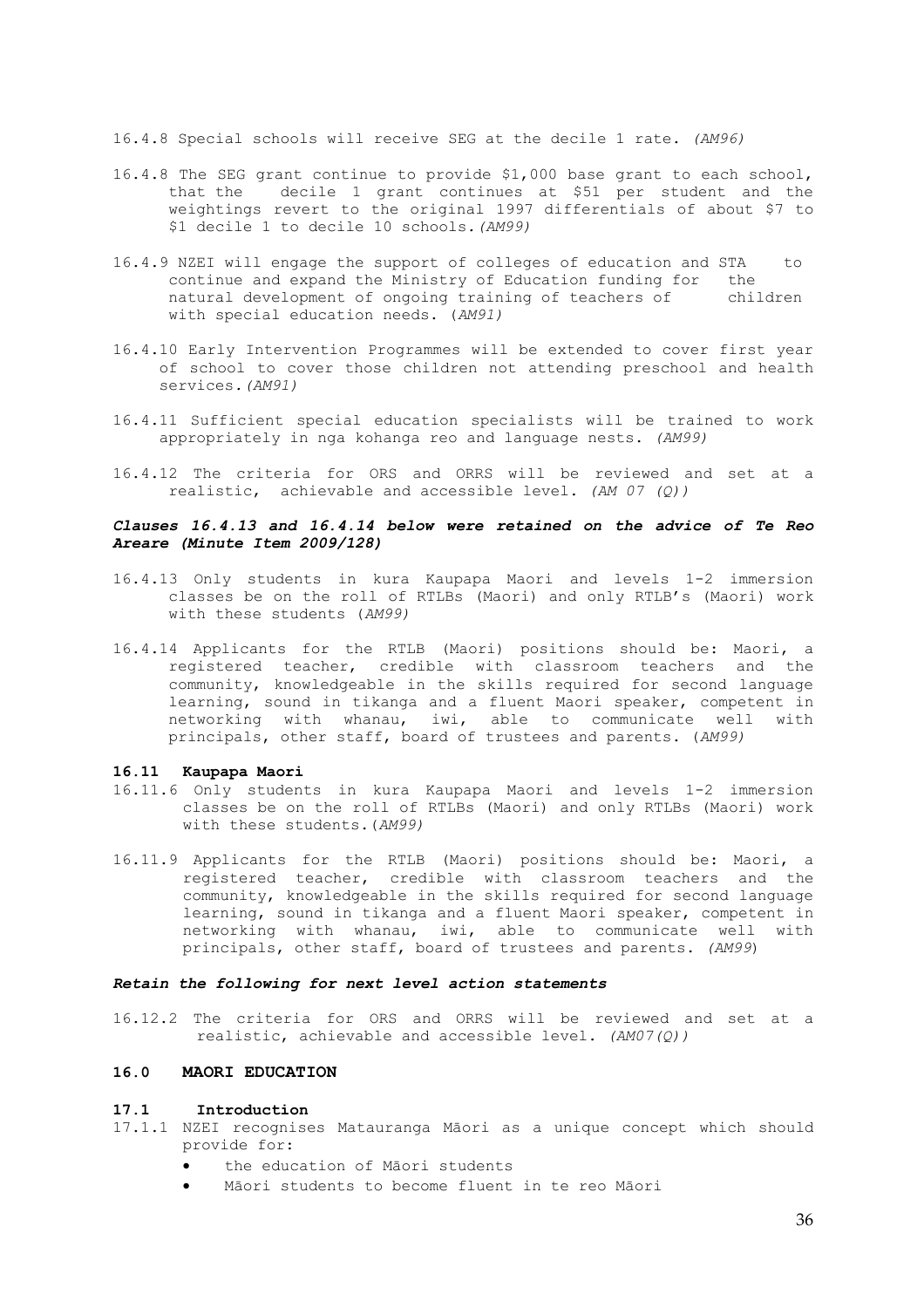Māori students to learn about and through things Māori. *(Annual Meeting 1992 and reconfirmed by National Executive Minute 07/277) Reworded)*

- 17.1.2 NZEI recognises the existence of the alternative knowledge bank of the Māori child to which further incremental learning can be linked. (*Annual Meeting 1992 and reconfirmed by National Executive Minute 07/277)*
- 17.1.3 NZEI recognises and accepts cultural and linguistic differences as human resources to be valued.*(Annual Meeting 1992 and reconfirmed by National Executive Minute 07/277)*
- 17.1.4 NZEI recognises that, while there is a move towards equality of opportunity for female and male in the New Zealand education system, cultural differences may be an influencing factor on role, status and responsibility. *(Annual Meeting 1992 and reconfirmed by National Executive Minute 07/277)*
- 17.1.5 There is no greater inequality than to provide the same treatment for all when that treatment is based upon values, learning styles and goals of only one group in society. *(Annual Meeting 1992 and reconfirmed by National Executive Minute 07/277)(reworded)*
- 17.1.6 Exploring Māori education includes the education of the majority group in things Māori and is a responsibility of all teachers in all schools. *(Annual Meeting 1992 and reconfirmed by National Executive Minute 07/277)*
- 17.1.7 The work of developing a parallel Māori thread in the Institute must continue. *(Annual Meeting 1992 and reconfirmed by National Executive Minute 07/277)*
- 17.1.8 All aspects of Matauranga Māori should be given a far greater national priority than at present. *(Annual Meeting 1992 and reconfirmed by National Executive Minute item 07/277)*
- 17.1.9 NZEI opposes racial discrimination in education and supports affirmative action measures to assist the interests of ethnic minority groups in education. *(82/74)*
- 17.1.10 Policy relating to Maori education:
	- That teachers and schools offering te reo Māori be appropriately resourced
	- That te reo Māori resourcing will require special national provision. *(07/259 (iv)reworded with some deletion)*

#### **17.2 Towards an Aotearoa/New Zealand Identity**

- 17.2.1 NZEI acknowledges the significance of Te Tiriti o Waitangi for the Institute and for education generally. *(Annual Meeting 1992 and reconfirmed by National Executive Minute 07/277)*
- 17.2.2 NZEI will work towards ensuring that Aotearoa/New Zealand is a true bilingual and bicultural society in which everyone:
	- respects the cultural difference of Māori as tangata whenua
	- works towards social equity and justice for all
	- encourages greater sensitivity and respect

*(Annual Meeting 1992 and reconfirmed by National Executive Minute 07/277 reworded)*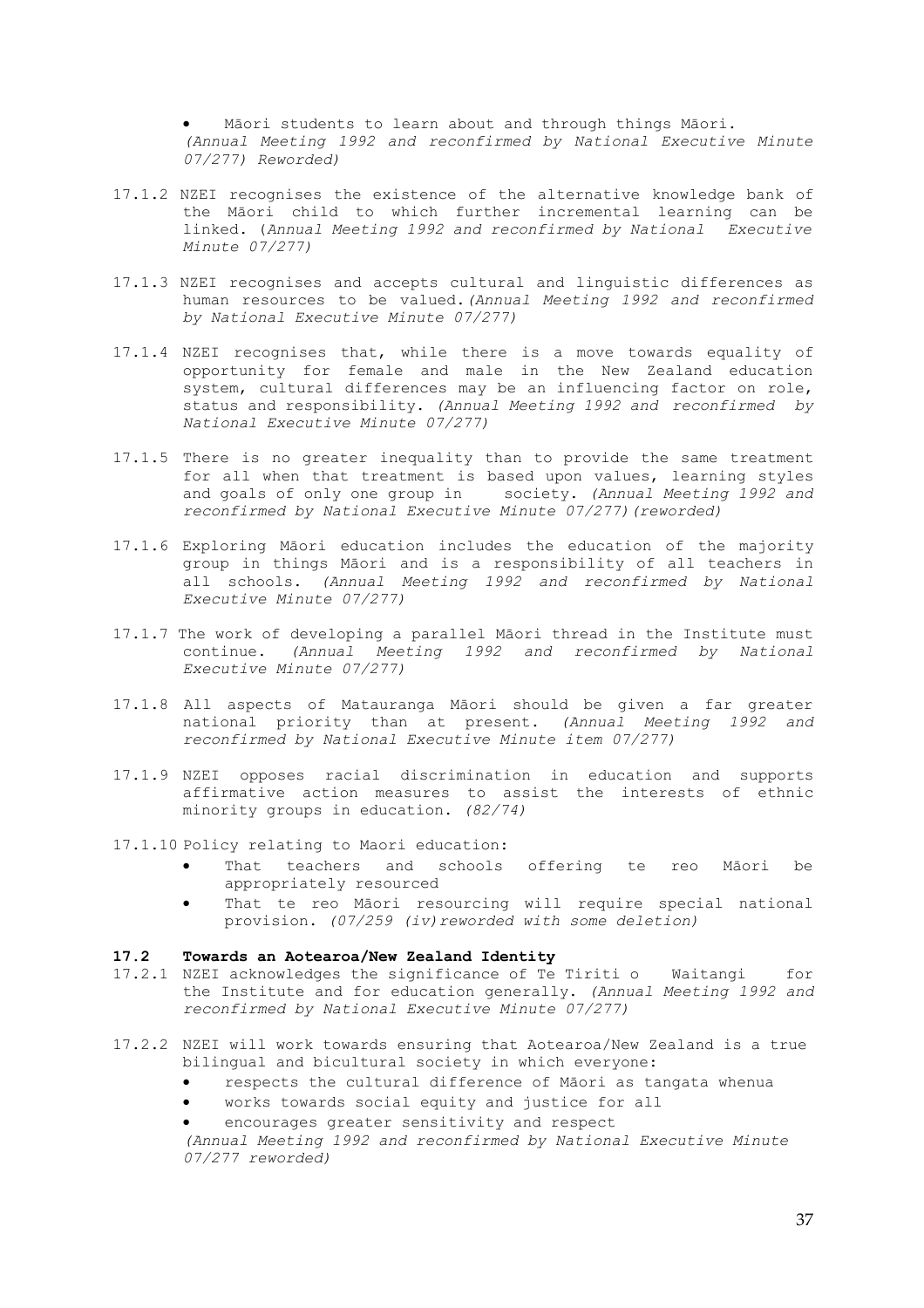## **17.3 The Place of Te Reo Māori in New Zealand Society**

17.3.1 Recognition of Te Reo Māori as an official language of New Zealand to be expressed in NZEI policy and advocacy. *(Annual Meeting 1992 and reconfirmed by National Executive Minute 07/277)*

## **17.4 Entry and Training Provisions**

17.4.1 A core component of all Initial Teacher Education programmes, should develop skills and understanding to be effective in working with tamariki Maori (*Annual Meeting 1992 and reconfirmed by National Executive Minute 07/277 Reworded)*

## **17.5 Language and Kura/Schools**

- 17.5.1 In all areas of Māori education significant increases in the provision of inservice education are needed. *(Annual Meeting 1992 and reconfirmed by National Executive Minute 07/277)*
- 17.5.2 That the learning of te reo Māori be treated in a similar manner to English by being mandated and removed from the Learning Languages area. *(07/259 reworded)*
- 17.5.3 That the Te Reo Māori curriculum shall place some requirement on every school to mount programmes relevant to their needs. *(Annual Meeting 1992 and reconfirmed by National Executive Minute 07/277)*
- 17.5.4 That the Te Reo Māori syllabus be made part of the core curriculum and that level one be a compulsory element in all schools as a minimum. *(Annual Meeting 1992 and reconfirmed by National Executive Minute 07/277)*
- 17.5.5 That programmes in Māori be developed in all curriculum areas and in cooperation with parents and community. *(Annual Meeting 1992 and reconfirmed by National Executive Minute 07/277)*
- 17.5.6 Measures will be taken to ensure that there be adequate provision of resources, inservice courses, resource teachers and support services for the implementation of these programmes. *(Annual Meeting 1992 and reconfirmed by National Executive Minute 07/277)*
- 17.5.7 That opportunities for teachers to upgrade their te reo Māori language skills be provided. *(07/259)*

#### **17.6 Resourcing**

17.6.1 That the Ministry of Education allocate high priority to the development of appropriate resourcing for Māori education. *(Annual Meeting 1992 and reconfirmed by National Executive Minute 07/277 reworded)*

#### **17.7 Staffing**

17.7.1 That the number of resource teachers of Māori be increased and actively supported. *(Annual Meeting 1992 and reconfirmed by National Executive Minute 07/277)* 

## **17.8 Research, Experimentation and Innovation**

- 17.8.1 NZEI advocate for comprehensive research into:
	- Maori teacher trainee
	- the 'non-completion rate of Māori teacher trainees from Initial Teacher education programmes
	- the reasons why Māori are not entering the profession
	- the mono cultural factor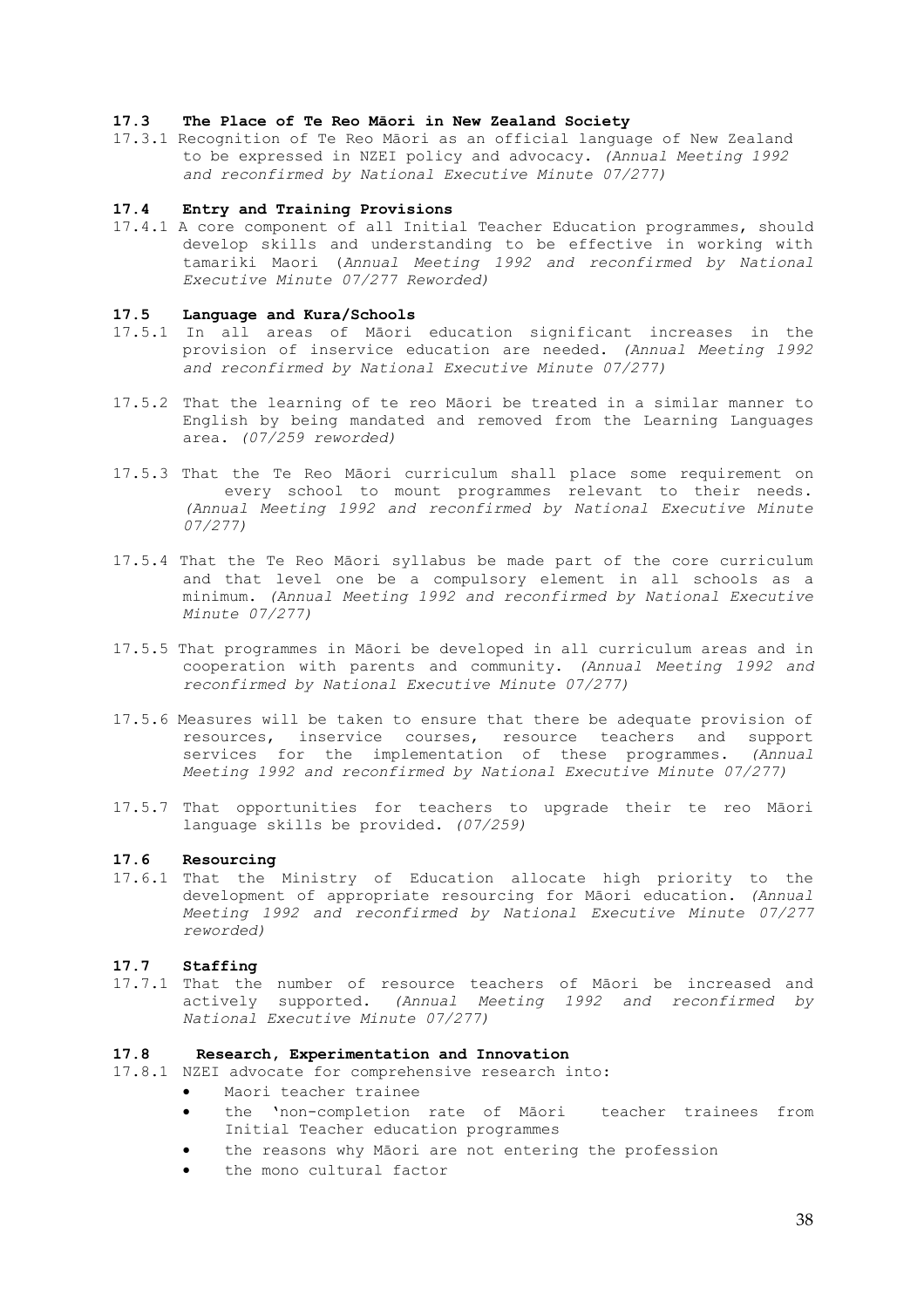- Maori women teachers
- alternative school organisations in both urban and rural settings
- school-based pre service training; (*Annual Meeting 1992 and reconfirmed by National Executive Minute 07/277 reworded)*

## **17.9 Early Childhood Education**

17.9.1 NZEI supports the involvement of Māori whanau in early childhood policy development (*Annual Meeting 1992 and reconfirmed by National Executive Minute 07/277 reworded)*

#### **17.10 Kaupapa Maori education**

- 17.10.1 Further support from the state is crucial for the ongoing revitalisation of te reo Maori *(07/358 & QPE4 21C reworded)*
- 17.10.2 Resourcing of kohanga reo and kura Kaupapa Maori, as full members of a quality public education service, is critical for quality educational outcomes. *(07/358 & QPE4 21C*)
- 17.10.3 The New Zealand Curriculum (Draft) asserts that *"Students who identify as Maori have the opportunity to experience a curriculum that reflects and values te ao Maori."* NZEI believes that this ideal will require adequate resourcing if it is to be realised. *(07/358 & QPE4 21C)*

## **18.0 PASIFIKA EDUCATION**

- 18.0.1 NZEI strongly supports Pasifika bi-lingual education that is equitably accessible, adaptable and appropriate to community requirements across the primary and early childhood education sectors. Equitable and transparent funding and resourcing mechanisms must be developed to ensure quality standards will be met. To enable this to occur NZEI will:
	- advocate the development of transparent and equitable criteria for the development of sustainable bi-lingual programmes in schools and centres
	- advocate the development of and resourcing of transition programmes and sustainable home-school partnerships
	- advocate for continued longitudinal research on content, programming and outcomes of bilingual education and evidence based practice. *(AM 02 Pasefika Bilingual Report (reworded)*
- 18.0.2 Pasifika bilingual education will be provided and resourced by government to ensure quality standards can be met. *(AM 02: Pasefika Bilingual Report)*
- 18.0.3 The profiling system, as set out in the NZEI Pasefika Bilingual Report (2002) will be the appropriate mechanism for determining eligibility for Ministry funding and resourcing to support the provision of Pasifika bilingual classes. *(AM 02: Pasefika Bilingual Report)*
- 18.0.4 Optimal models of Pasifika bilingual education in New Zealand will be set up and supported by government. *(AM 02: Pasefika Bilingual Report)*
- 18.0.5 Longitudinal research on content, programming and outcomes of Pasifika bilingual education based on trialled and proven successful models will be conducted by the Ministry of Education. *(AM02: Pasefika Bilingual Report)*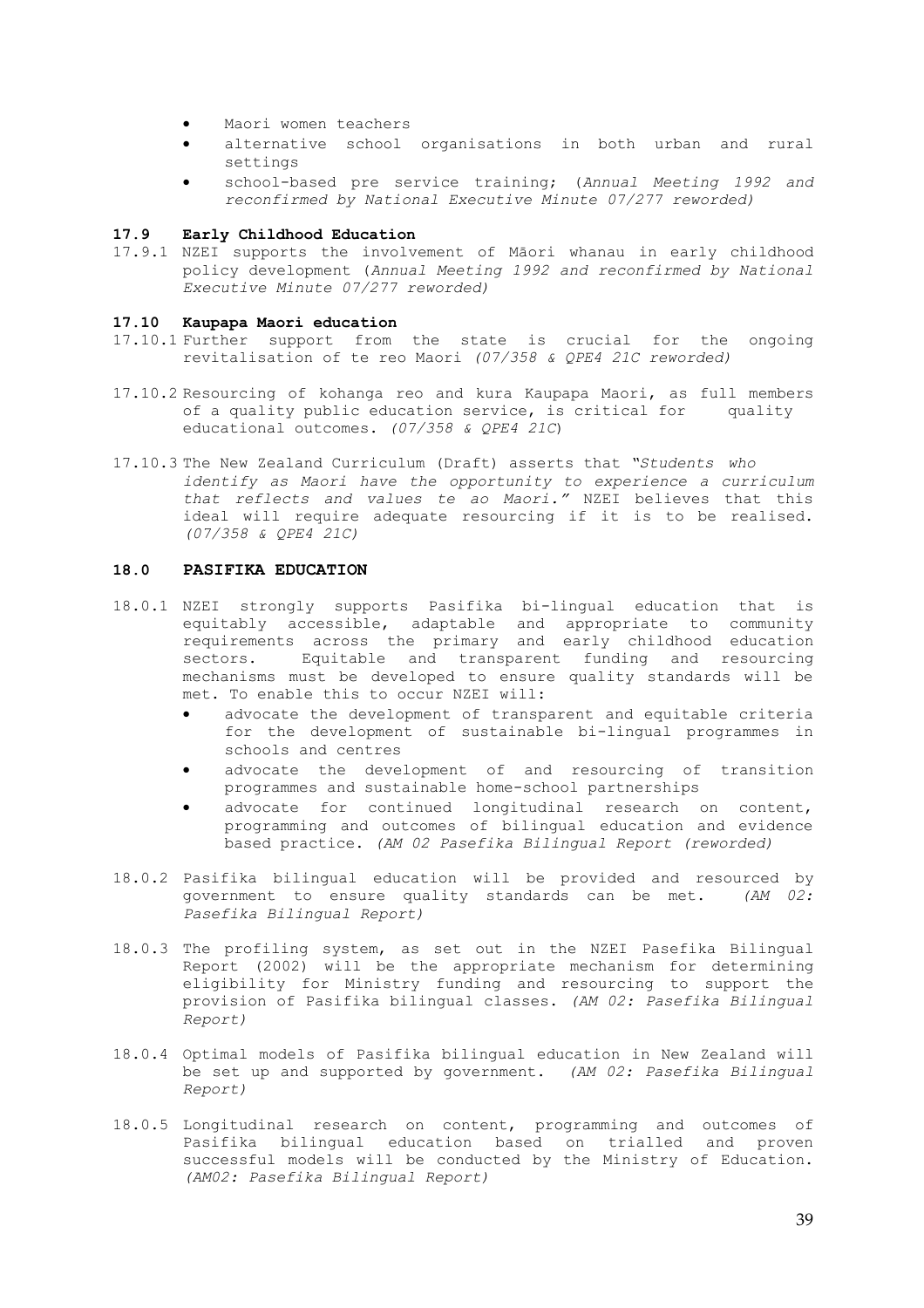## **19.0 ADVISORY SERVICE**

- 19.0.1 The advisory service should be nationally managed, fully funded and non-contestable in order to support quality professional learning for teachers and schools. *(AM 02 Report: Proposal for a National Advisory Service (1.4)).*
- 19.0.2 Such an advisory service should be extended to the state funded or recognised Early Childhood Education sector. *(AM 02 Report: Proposal for a National Advisory Service (1.4)).*
- 19.0.3 The core elements of a national advisory service should be:
	- a single, national, identifiable and non-contestable service;
	- central administration and co-ordination of the service;
	- better co-ordinating of non-contestable funding and resourcing;
	- national co-ordination of professional development, research and knowledge;
	- a national vision and focus;
	- standardised employment conditions;
	- a core of permanent staffing created with ongoing central funding;
	- local advisory service teams.

*(AM 02 Report: Proposal for a National Advisory Service (1.4)).*

- 19.0.4 A national advisory service will be:
	- funded sufficiently to ensure all schools have access to quality advisory services which will meet both ministry and local objectives;
	- based in colleges or schools of education. *(AM 02 report: Proposal for a National Advisory Service.)*
- 19.0.5 An equitable advisory service will be one which includes Maori advisors in each of the essential learning areas. (*AM 02: School Advisory Service Report)*
- 19.0.6 A national non-contestable advisory service will be established for early childhood education. *(03/178 (i))*
- 19.0.7 Contestable provision of professional development is opposed. *(03/178 (ii))*

## **20.0 CHILD POVERTY**

20.0.1 The approach to child poverty must include

- a fair and universal approach to supporting children to participate in society
- the development of a coordinated and audited cross-party/crossagency approach that targets child poverty and audits the impact of government policy on children
- § a specific focus on quality public services for the early years to prevent poor educational outcomes which must include investment in high-quality publically-funded universallyavailable early childhood, particularly in disadvantaged areas, staffed by fully-qualified early childhood teachers who can deliver the ECE curriculum
- § investment in extra resources for schools and centres to support children in poverty to succeed
- investment in parenting support programmes that support parents to engage in their children's learning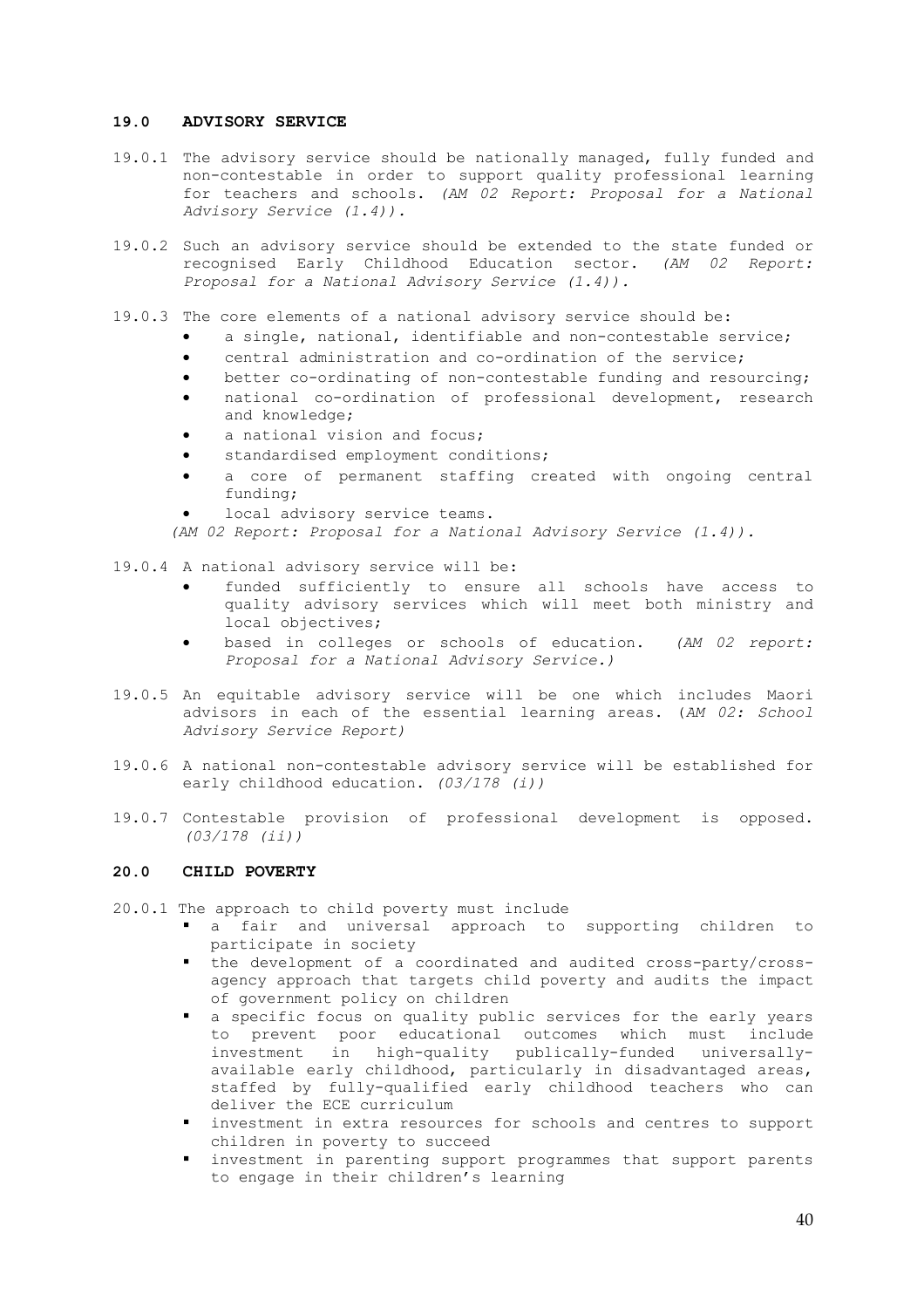- investment partnerships between government, schools/centres and the local communities to ensure freely-available food programmes and healthcare for low decile schools and centres so that all children have access to basic foods and healthcare regardless of the capability of their parents
- investment in the provision of a living wage for all new Zealanders. The minimum wage should be 60% of the average wage. *(Report to Annual meeting 2011)*

## **21.0 NZEI SCHOLARSHIPS**

- 21.0.1 Contribution to NZEI's goals is the priority criteria for NZEI Scholarships. *(04/404)*
- 21.0.2 NZEI scholarships, of \$5000 each, will be offered each year to two early childhood members and three support staff members with an additional \$6,000 to support the administration of the scholarships including the publication and distribution of entry information and the judging fees. *(07/356),(99/281 2 and 3)updated 20/06/13), (17/134).*

## **22.0 TERTIARY**

- 22.0.1 There will be public provision of tertiary education services. *(Reconfirmed 03/198 (i))*
- 22.0.2 All tertiary students will have a living allowance equivalent to the unemployment benefit. *(AM 04 (L))*

## **22.1 Student Loans**

- 22.1.2 The threshold for repayment of student loans will be raised to that of the average full-time wage to ease the burden of repayment and remove any disincentive to enter into work. *(AM 04 (N))*
- 22.1.3 Repayment obligations will take into account the number of dependants, and be tiered to recognise that borrowers can afford to pay more or less of a percentage above the threshold dependent on their income. *(AM 04 (N))*
- 22.1.4 Social welfare entitlements based on gross income will account for the student loan repayments. *(AM 04 (N))*
- 22.1.5 That all teacher trainees be paid an appropriate salary. *(Annual Meeting 1992 and reconfirmed by National Executive Minute 07/277)*

#### **23.0 RETIREMENT**

- 23.0.1 Non-members of NZEI will have a separate employer scheme. *(02/100 (4))*
- 23.0.2 The employer will be responsible for the administration fees of any employment retirement scheme. *(02/100 (5))*

## **24.0 LEGISLATION**

- 24.0.1 The Education Act 1989 will be amended to include:
	- definitions of schools from the Education Act 1964;
	- Section 77 from the Education Act 1964 requiring primary school curriculum to be secular in nature. *(03/195)*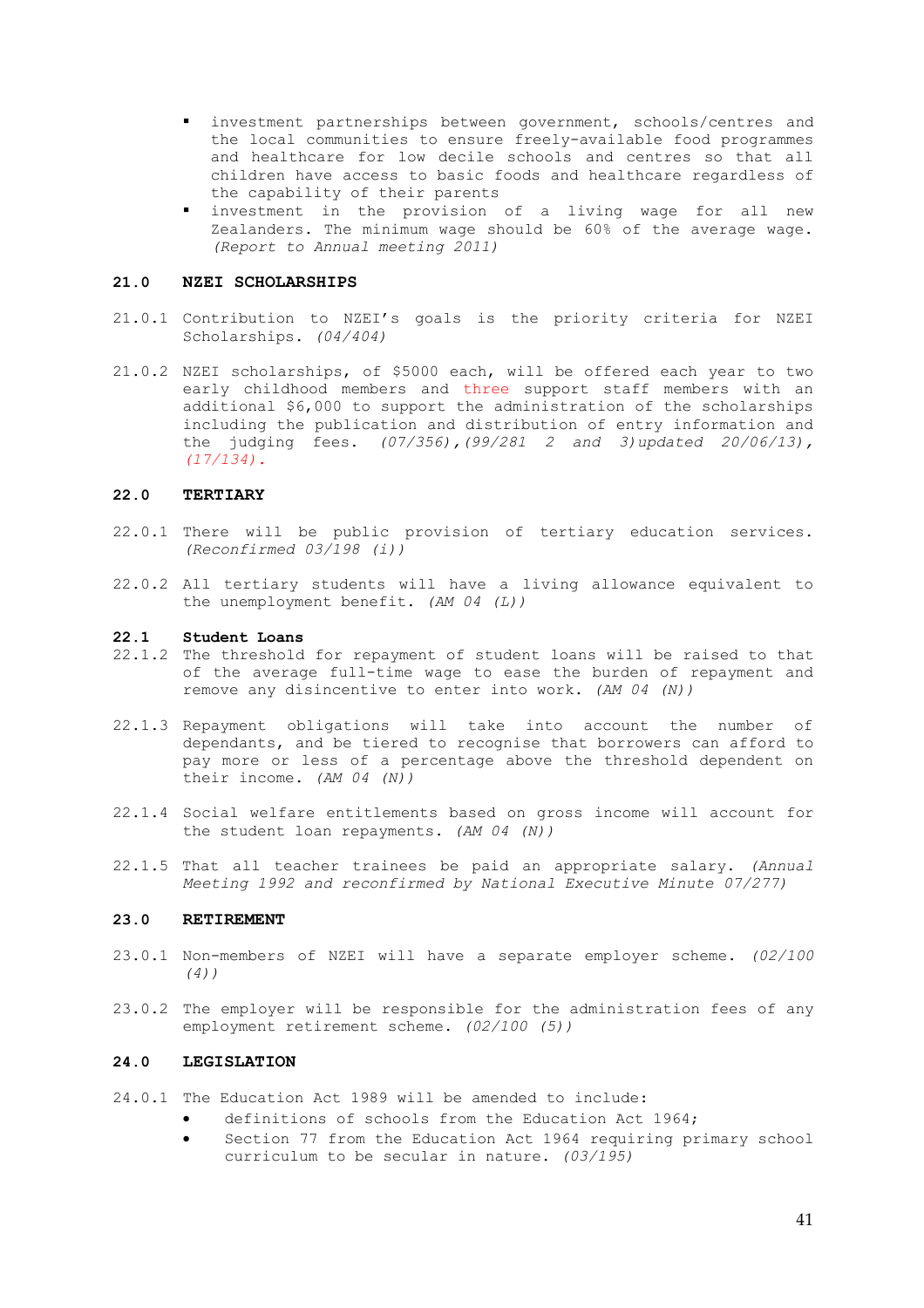24.0.2 Each entitlement in the Holidays Bill will be an individual minimum entitlement and the expansion of the minimum annual leave entitlement from three weeks to four weeks is supported. *(03/169)*

## **25.0 NZEI ORGANISATION**

- 25.0.1 Any person employed, or engaged to be employed, in any category of employment covered by NZEI's full membership rule is precluded from eligibility for any other type of membership (e.g. student or honorary membership).*(11/36 i)*
- 25.0.1 The title for NZEI workplace representatives is "NZEI Te Riu Roa Representative". *(99/54 (a))*
- 25.0.2 Publicity will be given in every issue of Rourou, to an important aspect of the work of NZEI Te Riu Roa Representatives, highlighting actual members in workplaces carrying out the task. *(99/54 (g))*
- 25.0.3 The term 'student teachers' will replace any reference to 'teacher trainees' in NZEI documentation. *(00/377 (1))*
- 25.0.4 Material will be provided annually to each workplace to assist the process of electing the NZEI Te Riu Roa representative on an annual basis as provided in the Rules. *(00/54 (c))*
- 25.0.5 Candidates for National Executive will have up to 30 seconds for mihi (protocol greetings) at Annual Meeting before the one minute speaking allowance begins. *(AM 01 (A))*
- 25.0.6 The needs of teachers regardless of age will be considered in the development of career planning training programmes. *(AM 01: Women's Caucus strategic Plan)*
- 25.0.7 The date for receipt of written questions on the National Executive Report will be a minimum of three weeks from the mail-out date of the report. *(AM 01 (C))*
- 25.0.9 Assistant principals and deputy principals will have a representative on the NZEI Principals Council. *(AM 03)*
- 25.0.11 Remits passed at AGM will be tracked and reported on for three subsequent years. *(AM 04)*
- 25.0.12 Action taken by the Institute to implement resolutions agreed to at Annual Meetings will be published on NZEI's website. *(AM 05) (B))*
- 25.0.13 A comprehensive list of NZEI policies will be published on the NZEI Website and updated regularly. *(AM 05 (I))*
- 25.0.14 Interest charged on provident fund loans from and including 23 May 2005 will be increased from 6 percent to 7 percent per annum. *(05/107)*
- 25.0.15 Cooperation with the Independent Schools Association New Zealand (ISTANZ) will be limited to provision of services to the union as opposed to the provision of services directly to its members; that any services that are provided be on a cost recovery basis; and that priority is accorded to NZEI members and work. *(05/110)*
- 25.0.16 The framework for a cooperative arrangement with ISTANZ will include: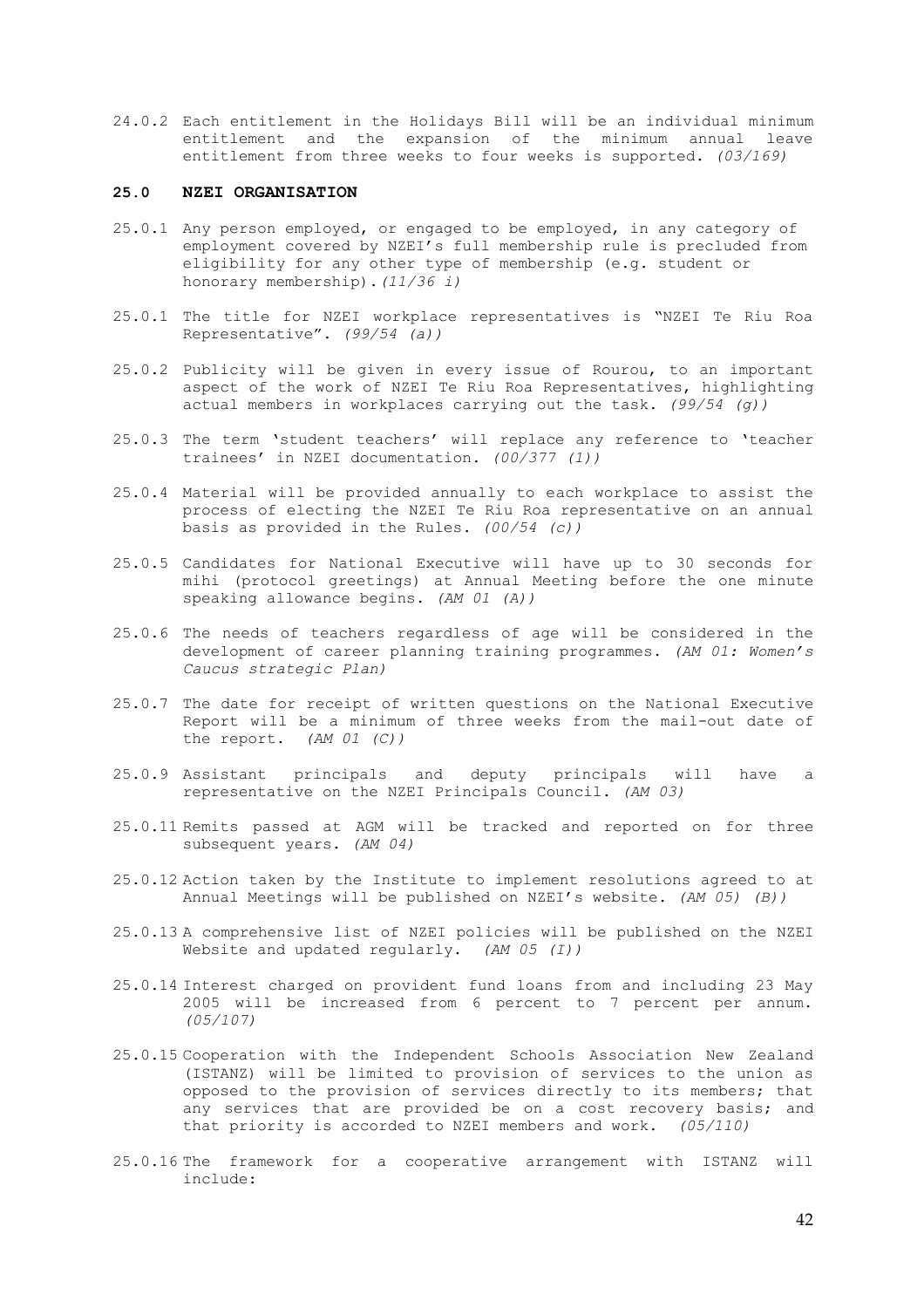- support for the recruitment and organisation of support staff;
- access to Field Officer advice and advocacy;
- access to membership benefits, including EBS;
- provision of professional information;
- printing of ISTANZ Newsletter;
- provision of Rourou;
- provision of legal service, including teachers Council;
- access to educational programmes- EREL;
- access to the library. *(05/110)*
- 25.0.17 The activities undertaken to achieve the goals and priorities of the Institute will be the focus of the National Executive Report to Annual Meeting. *(05/21(1))*
- 25.0.18 A deputy/assistant principal network work will consist of a nominated representative of each district council nominated/elected by the district councils on a biennial basis coinciding with the biennial elections of the Principals Council. (*05/63(i)(ii))*
- 25.0.19 The deputy/assistant principal network will elect a convenor at the start of each biennial period and the convenor will be the deputy/assistant principal network representative on the Principals Council. *(05/63 (iii))*
- 25.10.20 Where a vacancy occurs during the term of office of a national advisory group the District Council and/or constituency group be invited to nominate a replacement member. The District Council and/or constituency group has the discretion as to the process for determining how their representative is selected and that the representative shall hold office for the remainder of the term. *(06/58)*
- 25.10.21 NZEI supports the broader union movement's endorsement of MMP as the fairest electoral system in the upcoming 2011 referendum. *(11/151 ii)*
- 25.10.22 NZEI budgeting processes will provide for necessary income to meet planned operating expenditure, capital expenditure, strategic directions and policy relating to the reserves fund. The necessary budgeted income and expenditure allocations into each of these categories will be determined annually by National Executive in the context of the three year plans relating to each of those categories. Three year capital expenditure plans and three year strategic directions plans will be developed and constantly updated on a rolling basis. *(11/125 i to iii)*

The Special Purposes Fund be renamed 'Reserves Fund' and the balance of that fund be built up to a desired level of \$1 million by 2014. Any unallocated operational balances at year end to be placed in the Reserves Fund. The Reserves Fund to be kept under review by National Executive and allocations from the Reserve Fund to be for the purposes of supporting and furthering the aims and objects of the Institute by such actions or means as National Executive may from time to time think fit. *(11/125 iv to vi and amended by 12/18 (ii))* 

<sup>25.10.23</sup>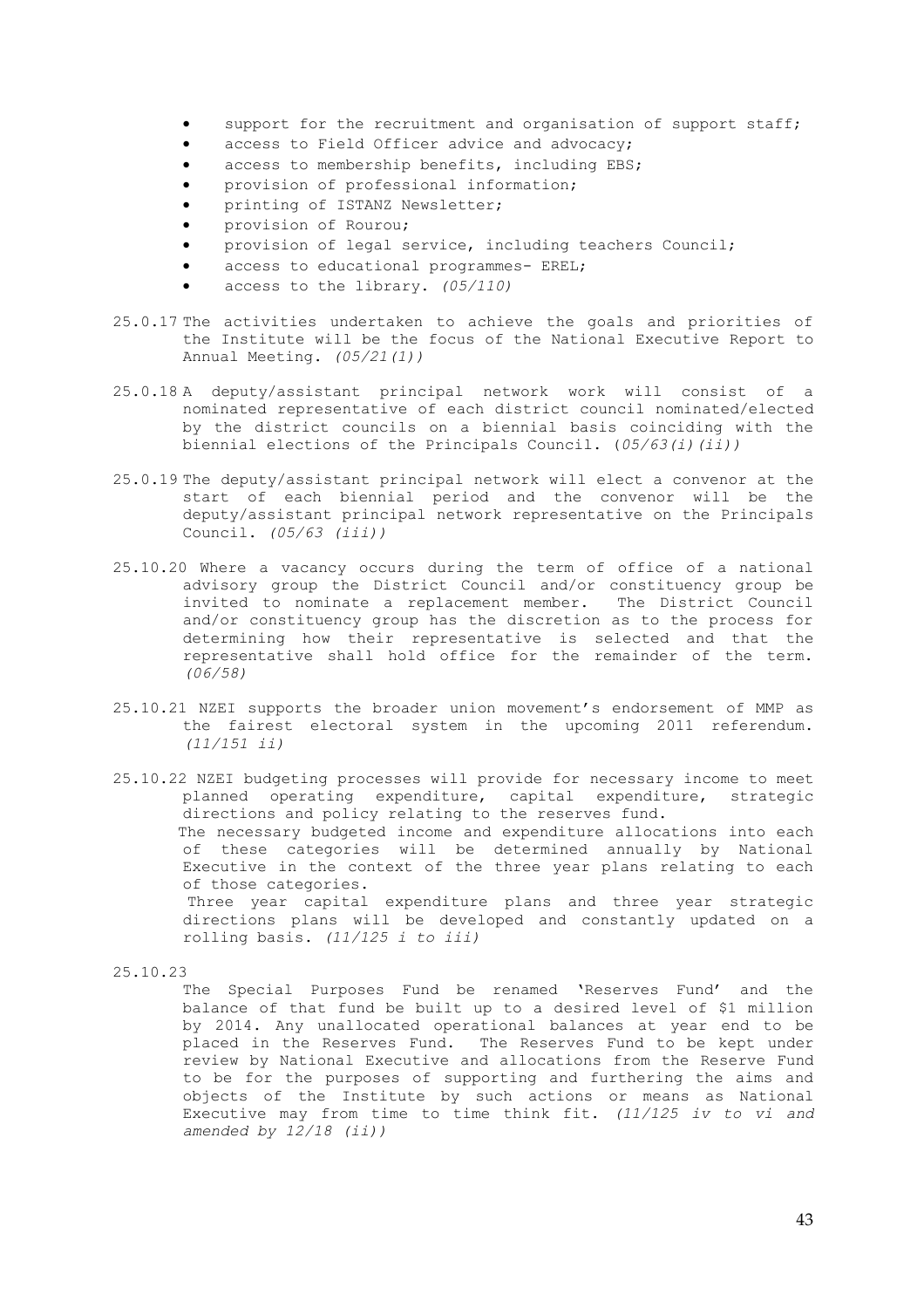#### *25.10.*24

NZEI Te Rui Roa representation at international events is approved by the National President for members and the National Secretary for staff *(2014/068 (i))*

25.10.25

Te Reo Areare determines NZEI Te Rui Roa representation at WiPCE and the Matua Takawaenga advises the National President. *(2014/068(ii))*

25.10.26

NZEI Te Rui Roa representation at international events approved by the National President for members and the National secretary for staff is funded within budget allocations by NZEI Te Rui Roa. *(2014/068 (iii))*

25.10.27

When surplus funds from disestablished branches are less than \$1,000 the funds will be transferred into the NZEI Te Rui Roa Reserves Fund. *(2014/083(i))*

#### 25.10.28

When surplus funds from disestablished branches are in excess of \$1,000 the funds will be paid to the branches that members transfer to and paid on a proportional basis. *(2014/083 (ii))*

## **26.0 INTERNATIONAL**

- 26.0.1 Free trade agreements must not reduce government's ability to regulate, fund or provide education services democratically at a local and national level. *(05/135 (i))*
- 26.0.2 Public services and cultural services must be excluded from free trade agreement. *(05/135 (ii))*
- 26.0.3 Free trade agreements must contain a comprehensive clause protecting all aspects of the Treaty of Waitangi. (*05/135 (iii))*
- 26.0.4 The NZCTU campaign for changes to the proposed New Zealand-China Free Trade Agreement to protect public services is supported. *(05/135 (iv))*
- 26.0.5 NZEI will take a non-partisan approach to political activities. *(08/157 i)*

#### **27.0 COMMUNITIES OF LEARNING**

- 27.0.1 A Community of Learning can include any early childhood education service as a member  $(16/42$  iii  $(1))$
- 27.0.2 In order to maintain and enhance quality teaching and learning, only qualified and registered teachers employed in not for profit early childhood education settings that are teacher-led and access the 80 percent funding band (i.e. have 80 percent Full Time Teacher Equivalent (FTTE) equivalent of staff being registered and qualified teachers) can access community of learning roles. (16/42 iii (ii))
- 27.0.3 No 'for-profit' early childhood services can access community of learning resourcing. (16/42 iii (iii))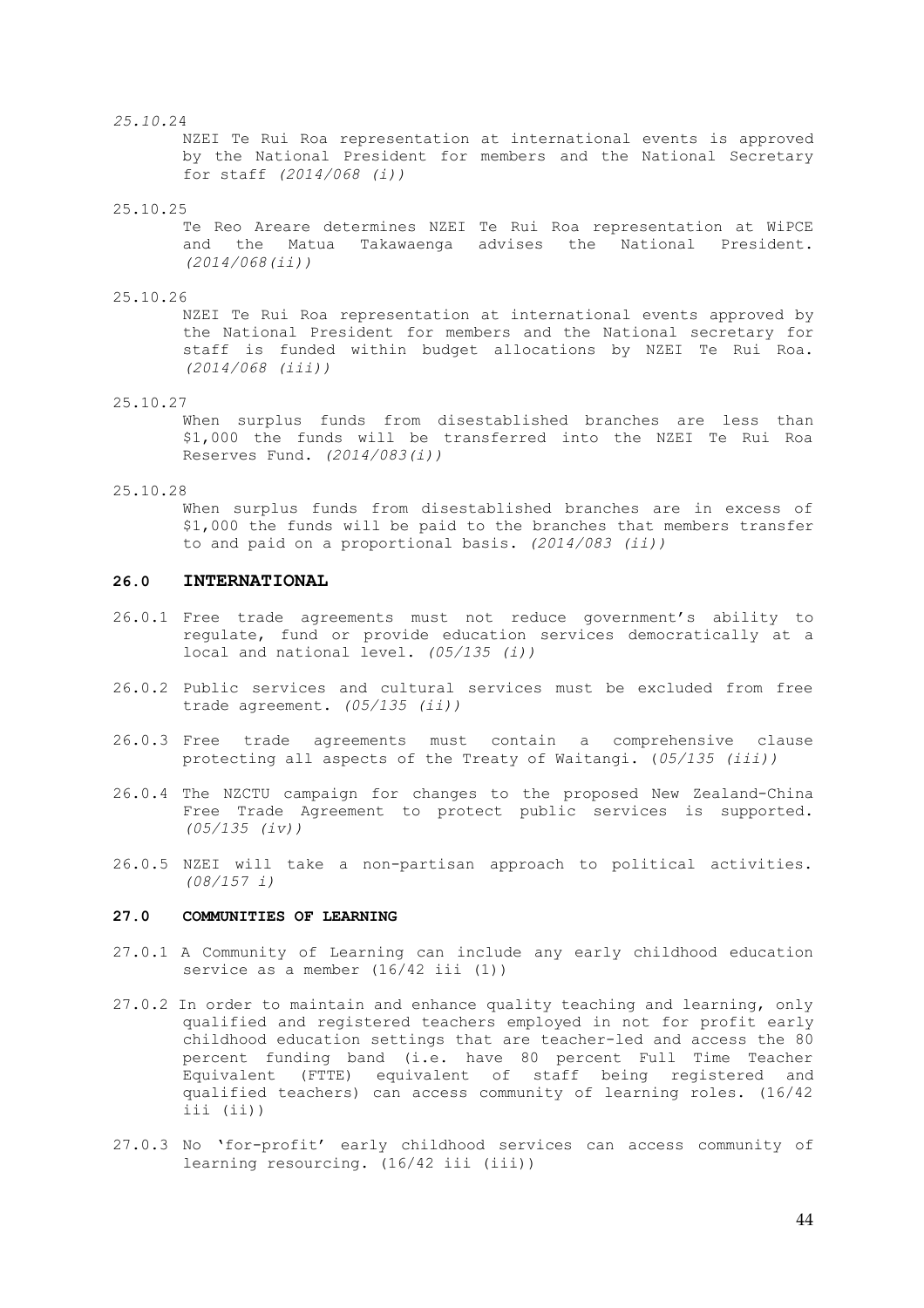- 27.0.4 In the first instance, roles in communities of learning will be negotiated into and made available via collective agreements that NZEI is party to  $(16/42$  iii(iv)) and;
- 27.0.5 A clause permitting alternative arrangements for role selection and appointment (via agreement with the secretary for education, in consultation with NZEI), be negotiated into those collective agreements. (16/42 iii (v))

## **27.1 Collaboration for Success**

- 27.1.1 NZEI Te Rui Roa supports voluntary, purpose driven and resourced, collaborations as a vital part of educational success for all as identified in the NZ curriculum and Te Marautanga o Aotearoa.
	- Engagement of any school/kura or ECE service, in any proposed or actual collaboration must be voluntary. Any decision not to engage in collaboration must not lead to adverse consequences for the kura/school or ECE service. *(Voluntary)*
	- The form and structure of any collaboration must be for those schools/kura and ECE services engaged in the collaboration, to decide. *(Voluntary)*
	- The goals for the collaboration must be set by those kura/schools and ECE services engaged in the collaboration and reflect their professional view of how the collaboration can support educational success. *(Voluntary)*
	- The necessary resourcing, including leadership, teacher and support staff resourcing is to be determined by those within the collaboration. Any leadership, teaching or support roles must be based on those in the respective collective agreements. *(Demand Led) (Minute item 16/159)*

## **28.0 CLIMATE CHANGE**

- 28.0.1 Climate change is a trade union issue. NZEI will continue to work with NZCTU and EI to progress the work. NZEI's role in this movement includes:
	- Acknowledging Te Tiriti o Waitangi and the knowledge aand customs of tangata whenua in relation to protecting the environment
	- Committing to reducing and mitigating carbon emissions through considering the environmental impact when making decisions.
	- Committing to working with the government of the day on targets set at the Paris 2016 Climate Change hui.
	- Calling for environmental impact assessments on all aspects of government and public policy to assess the potential impact on climate change and make decisions based on those assessments.
	- Calling for a well-designed and resourced public transportation system, as well as, a focus on safe walking and cycling routes.